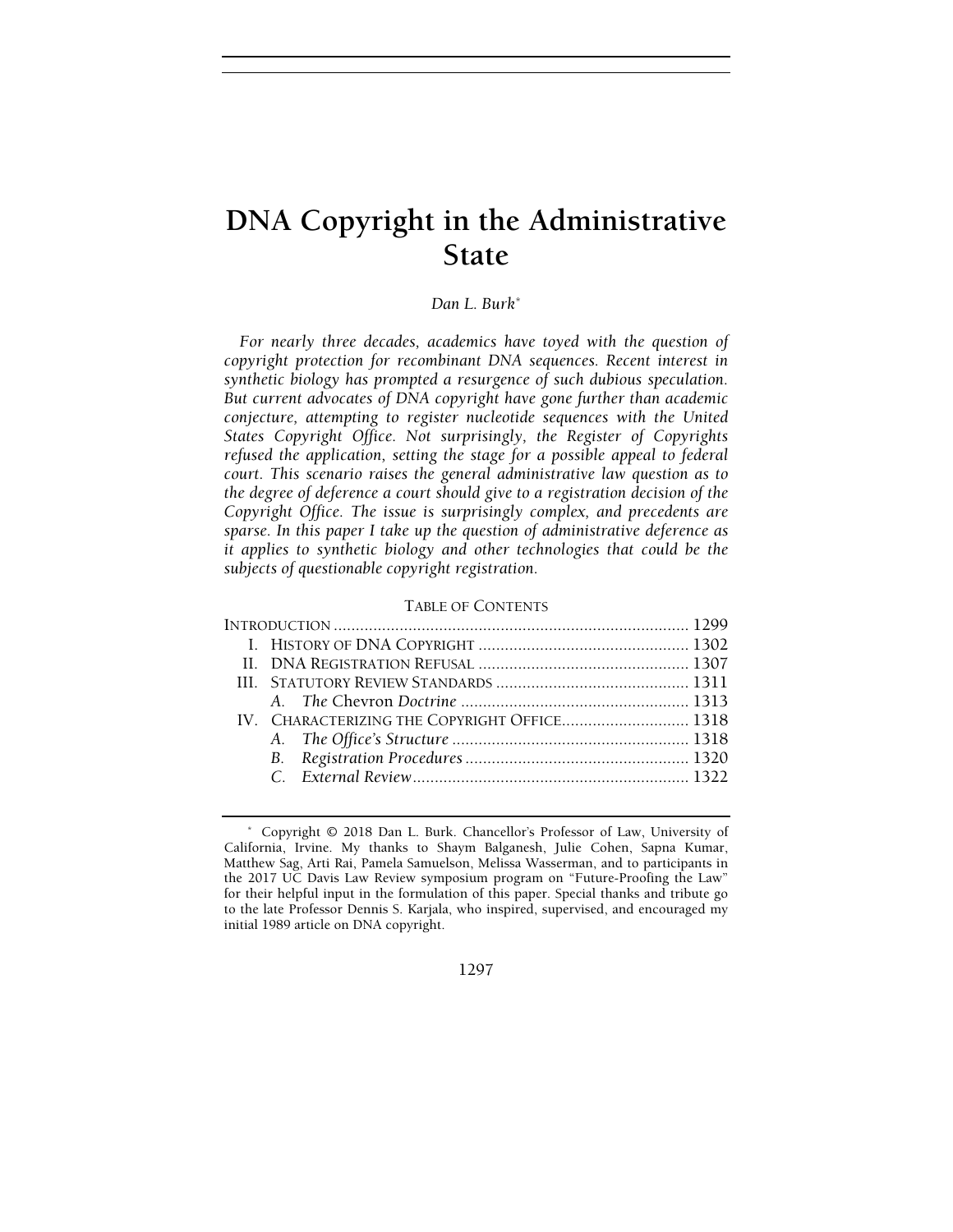| 1298 | University of California, Davis                     | [Vol. 51:1297 |
|------|-----------------------------------------------------|---------------|
|      |                                                     |               |
|      |                                                     |               |
|      |                                                     |               |
|      |                                                     |               |
|      | A. Chevron Step One: Statutory Ambiguity  1342      |               |
|      | B. Chevron Step Two: Reasonable Interpretation 1346 |               |
|      |                                                     |               |
|      |                                                     |               |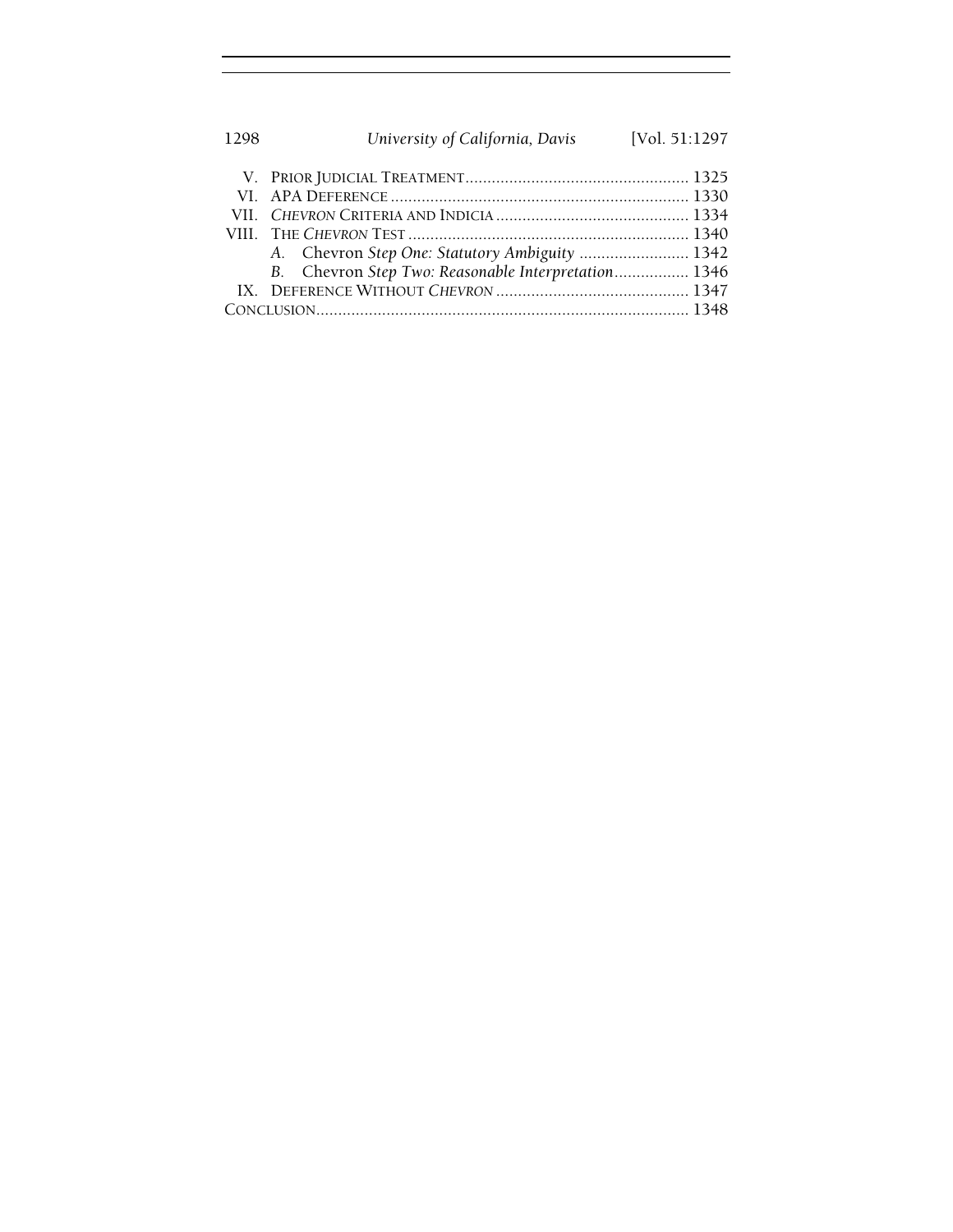## INTRODUCTION

For nearly three decades, academics have toyed off and on with the question of copyright protection for recombinant DNA sequences. The idea of DNA copyright was promulgated in the late 1980s as a bit of an  $intellectual$  escapade;<sup>1</sup> the notion was quickly dispelled by commentators who pointed out the poor fit between the constraints of copyright law and the functional nature of recombinant DNA.2 But recent interest in synthetic biology has prompted a resurgence of such dubious speculation.3 New advocates of DNA copyright have gone further than academic exhibitionism, in fact attempting to register nucleotide sequences with the United States Copyright Office (the "Office").4 Not surprisingly, the Register of Copyrights refused the application, setting the stage for a possible appeal to federal court.<sup>5</sup>

This recent attempt to register a technical artifact with the Copyright Office is not a unique occurrence; the Copyright Office regularly rejects registration applications for items ranging from genetically modified fish to crash test dummies.6 Attempts have been

<sup>3</sup> See, e.g., Christopher M. Holman, Copyright for Engineered DNA: An Idea Whose Time Has Come?, 113 W. VA. L. REV. 699 (2011) (advocating DNA copyright for synthetic biology); Andrew W. Torrance, DNA Copyright, 46 VAL. U. L. REV. 1 (2011) [hereinafter DNA Copyright].

<sup>4</sup> Christopher M. Holman, Claes Gustafsson & Andrew W. Torrance, Are Engineered Genetic Sequences Copyrightable?: The U.S. Copyright Office Addresses a Matter of First Impression, 35 BIOTECHNOLOGY L. REP. 103, 104 (2016).

<sup>5</sup> Chris Holman, Copyright for Engineered DNA (Part 3), GQ LIFE SCI. BLOG (Mar. 8, 2016), https://www.lexology.com/library/detail.aspx?g=4f24f8cc-1319-487f-b307 f949f215967d (discussing the possibility of an appeal from registration denial).

<sup>1</sup> See Irving Kayton, Copyright in Living Genetically Engineered Works, 50 GEO. WASH. L. REV. 191 (1982). While Kayton offered the first detailed treatment of the concept, and is often credited as its originator, the earliest published discussion of DNA copyright appears to be Thomas D. Kiley, Learning to Live with the Living Invention, 3 AM. PAT. L. ASS'N Q.J. 220, 233-34 (1979).

<sup>&</sup>lt;sup>2</sup> See, e.g., 2 IVER P. COOPER, BIOTECHNOLOGY AND THE LAW § 11.02 (rev. ed. 2000); Dan L. Burk, Copyrightability of Recombinant DNA Sequences, 29 JURIMETRICS J. 469 (1989); Jorge A. Goldstein, Copyrightability of Genetic Works, 2 BIO/TECHNOLOGY 138, 140 (1984).

<sup>6</sup> See, e.g., Letter from William J. Roberts, Jr., Copyright Office Review Bd., to Tamsen Barrett (Sept. 5, 2013), http://ipmall.law.unh.edu/sites/default/files/hosted\_ resources/CopyrightAppeals/2013/GloFishRedZebraDanioGlowing.pdf (explaining to an applicant the Copyright Office's grounds for rejecting an application to register a genetically modified fish); Letter from William J. Roberts, Jr., Copyright Office Review Bd., to Daniel Bliss (Sept. 11, 2014), https://ipmall.law.unh.edu/sites/default/files/ hosted\_resources/CopyrightAppeals/2014/Q1Q10,Q1.52014.pdf (explaining to an applicant the Copyright Office's grounds for rejecting an application to register a crash test dummy).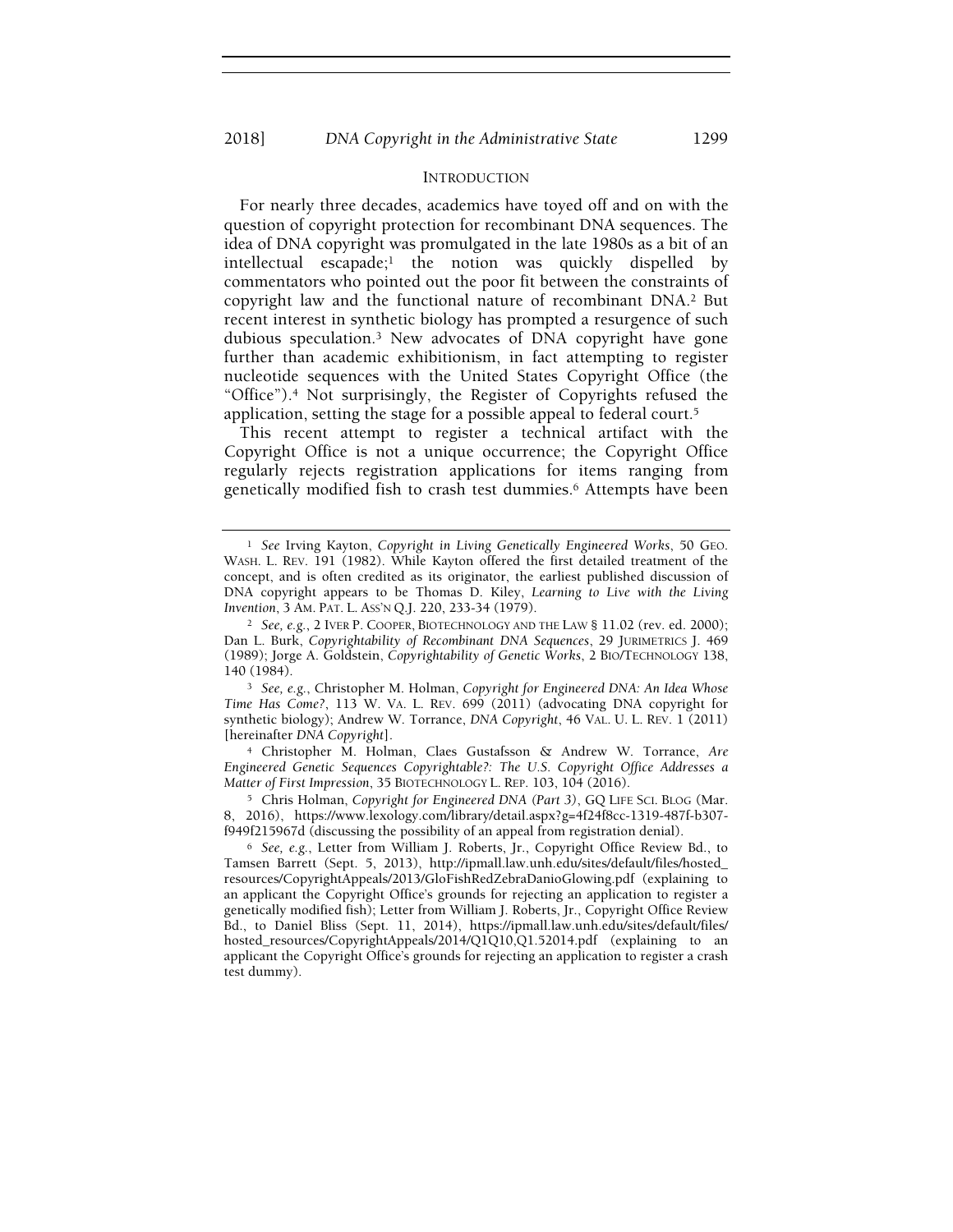made in the past to obtain copyright registration for components of other emerging technologies, such as semiconductor circuitry.7 No doubt such attempts will continue to occur as new technologies are developed in the future. The advent of any new technology seems to occasion calls for the application of copyright law; for example, some have recently suggested the application of copyright to nanotechnology.8 The Copyright Office will undoubtedly have occasion in the future, as it has in the past, to screen uncopyrightable technical artifacts from registration. And at least some of those refusals will be contested, and so possibly reviewed by federal courts.

Thus, the particular instance of DNA copyright registration denial implicates a more general administrative law question as to the degree of deference a court should give to a registration decision of the Copyright Office. Should the Copyright Office's decision on DNA registration be subjected to judicial review, what weight does the decision of the expert agency carry? The issue is surprisingly complex, and precedents are sparse. Scholarship on the subject is equally sparse.9 Nonetheless, the question of deference to the Copyright Office on subject matter eligibility will be important not only to treatments of new technologies including synthetic DNA, but offers also an opportunity to consider the position of the Copyright Office as an administrative agency.

Such consideration of the Copyright Office is long overdue. Recent scholarship has been rife with explorations of administrative deference as it applies to the Copyright Office's sister agency, the United States Patent and Trademark Office ("USPTO"),<sup>10</sup> bolstering increased

<sup>7</sup> See Steven P. Kasch, The Semiconductor Chip Protection Act: Past, Present, and Future, 7 BERKELEY TECH. L.J. 71, 72-73 (1992).

<sup>8</sup> See Cecilia R. Dickson, Creating and Protecting Intellectual Property Rights for Nanotechnology, JONES DAY (2010), http://www.jonesday.com/practiceperspectives/ nanotechnology/protecting\_rights.html.

<sup>9</sup> A rare but rather scant scholarly explication of the topic is found in Thomas G. Field, Jr., Judicial Review of Copyright Examination, 44 IDEA 479 (2004).

<sup>10</sup> See, e.g., Stuart Minor Benjamin & Arti K. Rai, Administrative Power in the Era of Patent Stare Decisis, 65 DUKE L.J. 1563 (2016); Stuart Minor Benjamin & Arti K. Rai, Who's Afraid of the APA? What the Patent System Can Learn from Administrative Law, 95 GEO. L.J. 269 (2007) [hereinafter Who's Afraid of the APA?]; Michael J. Burstein, Rules for Patents, 52 WM. & MARY L. REV. 1747, 1747-48 (2011); John M. Golden, Working Without Chevron: The PTO as Prime Mover, 65 DUKE L.J. 1657 (2016); Jonathan S. Masur, Regulating Patents, 2010 SUP. CT. REV. 275; Sarah Tran, Administrative Law, Patents, and Distorted Rules, 80 GEO. WASH. L. REV. 831 (2012); Sarah Tran, Patent Powers, 25 HARV. J.L. & TECH. 609 (2012); Melissa F. Wasserman, The Changing Guard of Patent Law: Chevron Deference for the PTO, 54 WM. & MARY L. REV. 1959 (2013) [hereinafter Changing Guard]; see also Adam Mossoff, The Use and Abuse of IP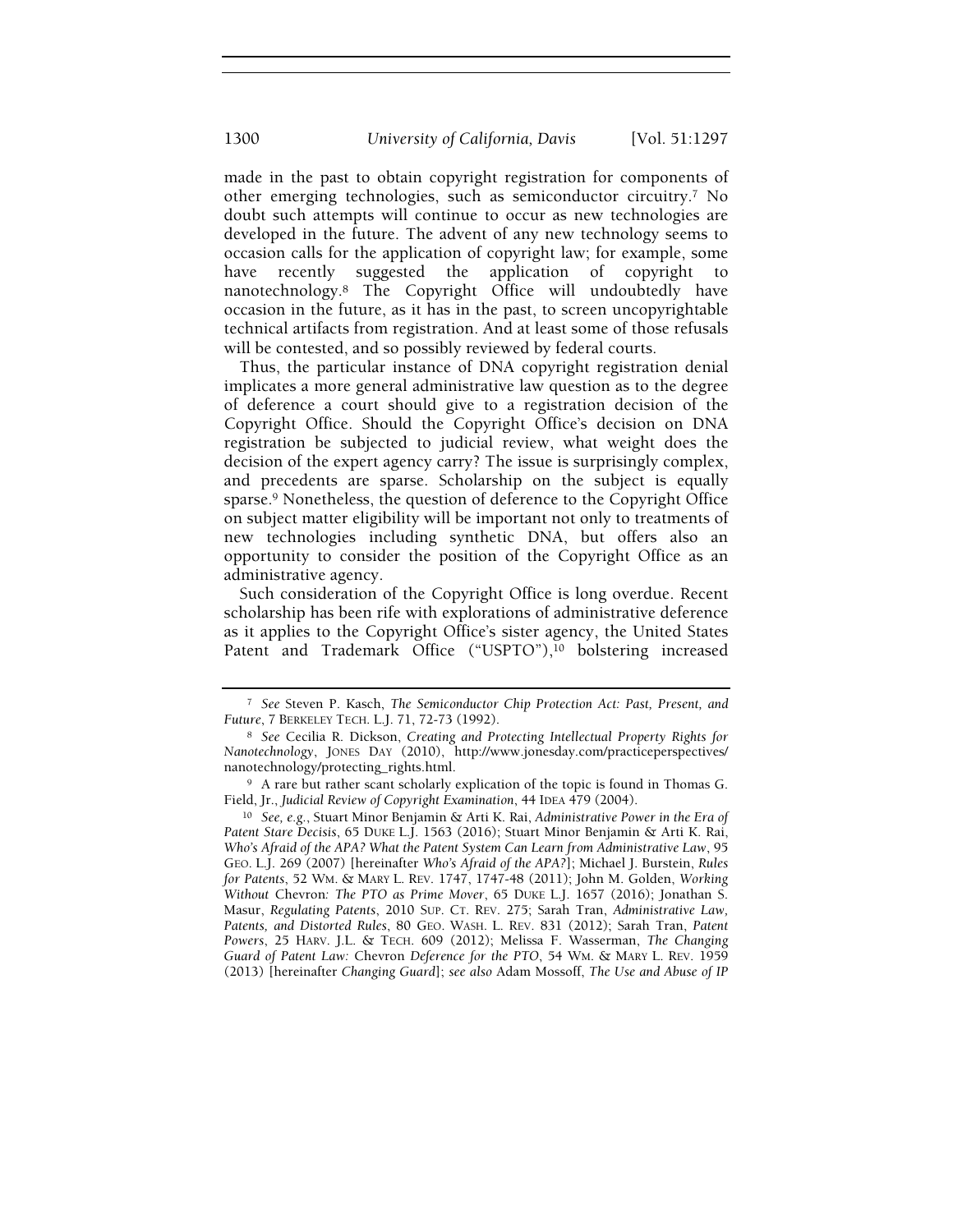Supreme Court attention to the administrative aspects of patent practice.11 Other areas of intellectual property have similarly become the subject of administrative law scrutiny.12 But this wave of new scholarship has not yet considered the intersection of administrative law with the law of copyright, despite the fact that the Copyright Office occupies a peculiar administrative posture that is distinctly different than that of the USPTO.

In this Article I begin to address this gap in the literature on administrative law as applied to the Copyright Office. Specifically, I take up the question of administrative deference as it applies to case of synthetic biology and other technologies that could be the subjects of dubious copyright registration applications. I begin by tracing the history of DNA copyright arguments, highlighting the very solid basis in copyright law that the Register of Copyrights has relied upon in rejecting a functional DNA sequence registration. I then discuss as a matter of administrative law the standards that are applicable to judicial review of the Copyright Office. In particular, I review the Supreme Court's deferential Chevron<sup>13</sup> and Skidmore<sup>14</sup> doctrines as those might apply to an appeal from the Copyright Office.

I then turn to the characteristics of the Copyright Office that will determine the standard to be applied by a reviewing court. Using the example of the DNA registration application, I attempt to untangle the fairly difficult knot of judicial precedent, statutory language, and administrative practice that points in somewhat contradictory directions regarding the Copyright Office's status as an administrative agency. I find that although the registration decisions of the Office are

at the Birth of the Administrative State, 157 U. PA. L. REV. 2001, 2002-07 (2009) (noting that intellectual property law and administrative law have historically been cabined to separate jurisprudential domains).

<sup>11</sup> See, e.g., Cuozzo Speed Techs. v. Lee, 136 S. Ct. 2131 (2016) (holding that the Patent Office has administrative authority to issue interpretive regulation for inter partes review); Kappos v. Hyatt, 566 U.S. 431 (2012) (discussing administrative standards for review for Patent Office decisions); Dickinson v. Zurko, 527 U.S. 150 (1999) (holding that the Administrative Procedure Act applies to Patent Office findings of fact); see also Tafas v. Doll, 559 F.3d 1345, 1350-51 (Fed. Cir. 2009), vacated, 328 Fed. Appx. 658 (Fed. Cir. 2009) (vacated opinion discussing the scope of the USPTO rulemaking powers).

<sup>12</sup> See, e.g., Sapna Kumar, Expert Court, Expert Agency, 44 UC DAVIS L. REV. 1547 (2011) (administrative law analysis of the International Trade Commission); Melissa F. Wasserman, What Administrative Law Can Teach the Trademark System, 93 WASH U. L. REV. 1511 (2016) (administrative law analysis of the United States Trademark Office) [hereinafter What Administrative Law Can Teach].

<sup>13</sup> Chevron, U.S.A., Inc. v. Nat. Res. Def. Council, Inc., 467 U.S. 837 (1984).

<sup>14</sup> Skidmore v. Swift & Co., 323 U.S. 134 (1944).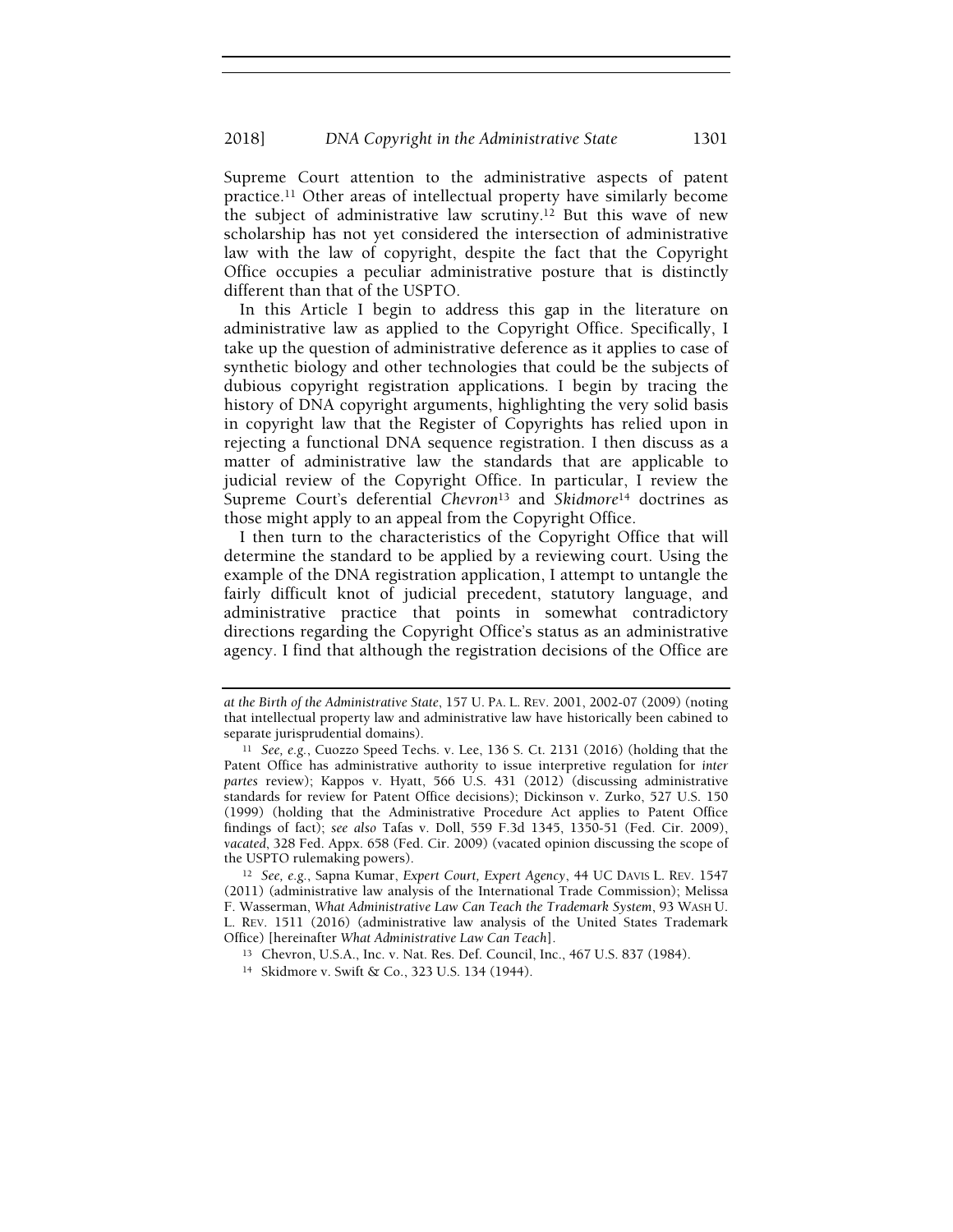entitled to very substantial statutory deference, the Office probably does not qualify for Chevron deference. Despite that conclusion, I walk through the Chevron analysis as it might apply to the Office's DNA registration decision, concluding that the decision stands on a very solid legal footing and is likely to be upheld with or without Chevron deference. I close with a few words regarding my analysis in light of pending developments in administrative law.

# I. HISTORY OF DNA COPYRIGHT

There is nothing new, and little that is original, in the suggestion of copyright for recombinant DNA molecules. The idea dates back at least to a 1982 article by patent practice expert and impresario Irving Kayton, which argued that copyright might serve as an alternative to patent in protecting the rapidly developing science of molecular genetics.15 Since the initial round of responses following Kayton's article, the topic of DNA copyright has periodically re-appeared in the literature, typically in writings that recapitulate the same analysis published years before.16 The topic has been a perennial favorite for student law review notes,<sup>17</sup> but various lawyers, scientists, and

<sup>15</sup> See Kayton, supra note 1. Kayton is perhaps best known as the flamboyant founder of a wildly successful review course for the patent agent's examination. See Kathryn Alfisi, Legends in the Law: Donald R. Dunner, WASH. LAW. (Nov. 2009), https://www.dcbar.org/bar-resources/publications/washington-lawyer/articles/november-2009-legends-in-the-law.cfm ("Irving Kayton was a larger-than-life type of guy who was very bright and had all kinds of imaginative ideas on how to teach patent law . . . .").

<sup>16</sup> See, e.g., Tani Chen, Can a Biological Sequence Be Copyrighted?, 19 NO. 3 INTELL. PROP. & TECH. L.J. 1 (2007); Maurits Dolmans, Protection for Biotechnology: rDNA as a Protectable Database and Copyrighted Work?, 6 INT'L INTELL. PROP. L. & POL'Y 11-1 (2001); Joseph N. Michelotti, Genes as Intellectual Property, 11 MICH. ST. U. J. MED. & L. 71 (2007); Michael D. Murray, Post-Myriad Genetics Copyright of Synthetic Biology and Living Media, 10 OKLA. J.L. & TECH. 72 (2014); James G. Silva, Copyright Protection of Biotechnology Works: Into the Dustbin of History?, 2000 B.C. INTELL. PROP. & TECH. F. 12801 (2000); Stephen R. Wilson, Copyright Protection for DNA Sequences: Can the Biotech Industry Harmonize Science With Song?, 44 JURIMETRICS 409 (2004). For discussions of DNA copyright in jurisdictions outside the United States, see 2 M. VITORIA ET AL., THE MODERN LAW OF COPYRIGHT AND DESIGNS, ch. 38 (4th ed. 2011); Adrian Speck, Genetic Copyright, 17 EIPR 171 (1995) (UK); Gunnar W.G. Karnell, Protection of Results of Genetic Research by Copyright or Design Rights, 17 EIPR 355 (1995) (UK).

<sup>17</sup> See, e.g., Mark Christopher Farrell, Comment, Designer DNA for Humans: Biotech Patent Law Made Interesting for the Average Lawyer, 35 GONZ. L. REV. 515, 532- 34 (1999/2000); Doreen M. Hogle, Comment, Copyright for Innovative Biotechnological Research: An Attractive Alternative to Patent or Trade Secret Protection, 5 HIGH TECH. L.J. 75 (1989); Donna Smith, Comment, Copyright Protection for the Intellectual Property Rights to Recombinant Deoxyribonucleic Acid: A Proposal, 19 ST. MARY'S L.J. 1083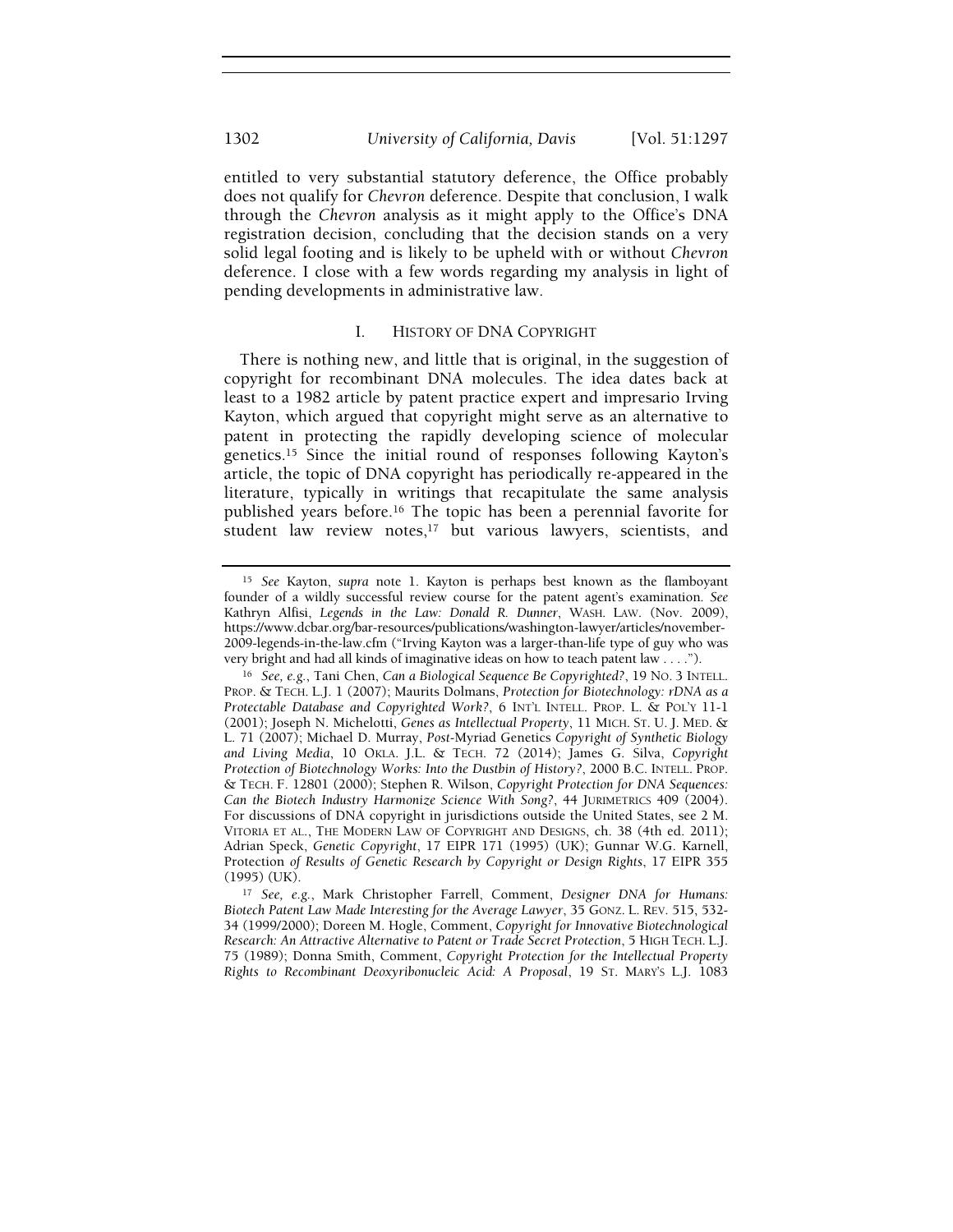business entrepreneurs have revisited the idea as well. Frequently the authors of such offerings appear unfamiliar with the actual functioning of intellectual property law.18 Little has been added to the state of the topic as it stood around 1990.

Most recently, certain patent scholars have resurrected Kayton's notion in a raft of articles advocating DNA copyright in the context of "synthetic biology."19 Broadly stated, the synthetic biology movement attempts to apply engineering and manufacturing design concepts to recombinant genetics, standardizing, modularizing, and automating the assembly of genetic components.20 Some commentators have worried that the most obviously applicable form of intellectual property, patents, will not adequately address the innovation needs of this effort.21 Consequently, a scholarly hunt has begun to determine IP alternatives for synthetic biology. A few such scholars have hit upon Kayton's notion of DNA copyright as their preferred alternative. While this recent scholarship largely recapitulates the discussion that has

<sup>19</sup> See, e.g., Christopher M. Holman, Charting the Contours of a Copyright Regime Optimized for Engineered Genetic Code, 69 OKLA. L. REV. 399 (2017); Holman, supra note 3; Torrance, DNA Copyright, supra note 3; Andrew W. Torrance & Linda J. Kahl, Bringing Standards to Life: Synthetic Biology Standards and Intellectual Property, 30 SANTA CLARA HIGH TECH. L.J. 199 (2014); Andrew W. Torrance, Synthesizing Law for Synthetic Biology, 11 MINN. J.L. SCI. & TECH. 629 (2010).

<sup>20</sup> See David Singh Grewal, Before Peer Production: Infrastructure Gaps and the Architecture of Openness in Synthetic Biology, 20 STAN. TECH. L. REV. 143, 146-47, 156- 60 (2017) (describing the goals of synthetic biology).

<sup>(1988);</sup> see also Jimmy J. Zhuang, Copyright: Better Fitting Genes, 97 J. PAT. & TRADEMARK OFF. SOC'Y 442, 443 (2015) (student proposal for "genetic copyright").

<sup>18</sup> See, e.g., Willem P.C. Stemmer, How to Publish DNA Sequences with Copyright Protection, 20 NATURE BIOTECHNOLOGY 217 (2002) (displaying confusion on a wide range of copyright doctrines including subject matter, idea/expression distinction, functionality, derivative work, and fair use); see also Kristen Philipkoski, Staking Claim to Your DNA, WIRED (Aug. 17, 2001, 2:00 AM), https://www.wired.com/2001/ 08/staking-claim-to-your-dna (reporting on the launch of the "DNA Copyright Institute," which for \$1500 would assist celebrities to record copyright in their DNA profile in order to deter unauthorized cloning).

<sup>21</sup> See, e.g., Sapna Kumar & Arti Rai, Synthetic Biology: The Intellectual Property Puzzle, 85 TEX. L. REV. 1745 (2007); Arti Rai & James Boyle, Synthetic Biology: Caught Between Property Rights, the Public Domain, and the Commons, 5 PLOS BIOLOGY 389 (2007), https://doi.org/10.1371/journal.pbio.0050058; see also supra note 19 and sources cited therein (asserting the need of synthetic biology for alternative IP protection). Despite all of the hyperventilating over synthetic biology, I remain deeply skeptical that it entails either at present, or anywhere in the foreseeable future, any innovative characteristic that cannot be encompassed within the patent system. Cf. DAN L. BURK & MARK A. LEMLEY, THE PATENT CRISIS AND HOW THE COURTS CAN SOLVE IT (2009) (discussing the structural flexibility of the patent statute to foster innovation in new technologies). But that is a discussion for another day.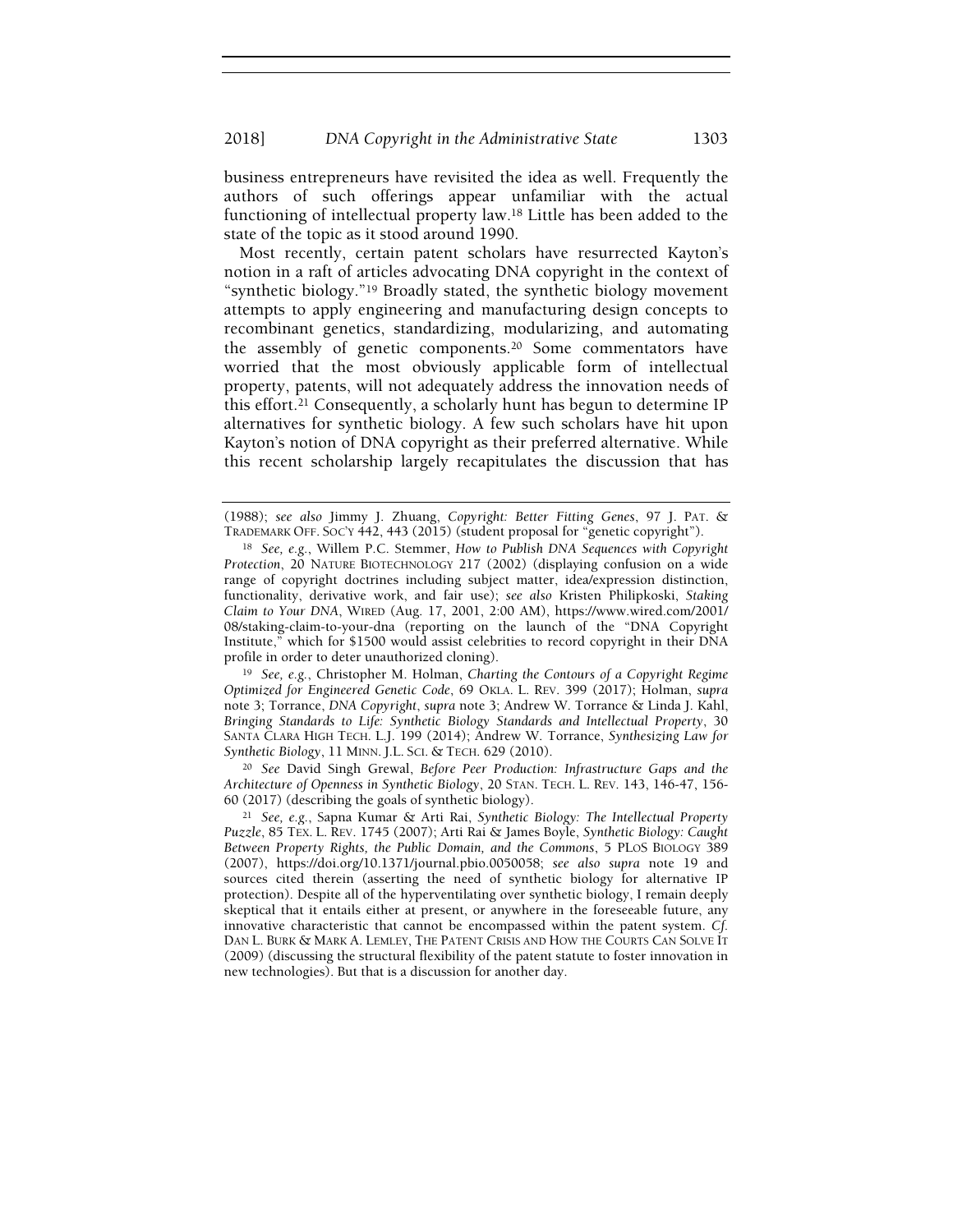gone before, a novel development has been the attempt by current DNA copyright enthusiasts to register a DNA sequence with the Copyright Office, thus moving the discussion over DNA copyright out of the academic literature and into administrative and perhaps judicial review.<sup>22</sup>

The doctrinal infirmities of such a maneuver have been apparent since the initial round of responses to Irving Kayton in the 1980s. Perhaps the major obstacle barring nucleotide sequences from copyright is the limitations that define the subject matter of the copyright system. Section 102 of the Copyright Act specifies the subject matter of copyright as original works of expression.<sup>23</sup> In copyright parlance a "work" is the intangible authorial creation to which copyright attaches once it has been tangibly fixed.<sup>24</sup> Copyright doctrine has long held that the type of work covered by copyright must be expressive, and not utilitarian or functional.25 The statute also lists eight categories of artistic and aesthetic works that would qualify as eligible subject matter: choreography, sculpture, drama, literature, music, and the like. The statute states that "works of authorship include" such categories, leaving open the possibility of additional categories that might also qualify.<sup>26</sup>

Thus, the typical rhetorical move for DNA copyright advocates, both historically and currently, is to either attempt to shoehorn nucleotide sequences into the definition of one of the statute's explicitly enumerated categories, or to argue that it constitutes a separate qualifying category that the statute might include. In pursuing either of these lines of argument, comparisons are inevitably drawn to the copyright protection of computer software. Kayton recognized the beginnings of this comparison in his initial article, but the argument gained serendipitous traction from judicial decisions in the late 1980s and early 1990s regarding copyright protection for computer software.

Congress added computer programs to the copyright statute in 1980 when it appeared that software might be excluded from patent protection. Early software copyright cases struggled with the proper scope of protection for what was essentially a type of machine, initially

<sup>22</sup> See Holman, Gustafsson & Torrance, supra note 4.

<sup>23</sup> 17 U.S.C. § 102(a) (2018).

<sup>24</sup> Id. § 101.

<sup>25</sup> See Baker v. Selden, 101 U.S. 99, 104-07 (1879) (holding method of accounting was not protected by copyright); see also Dan L. Burk, Method and Madness in Copyright Law, 2007 UTAH L. REV. 587, 587-88 (2007) (delineating the implications of the Baker holding for functional subject matter).

<sup>26</sup> 17 U.S.C. § 102(a).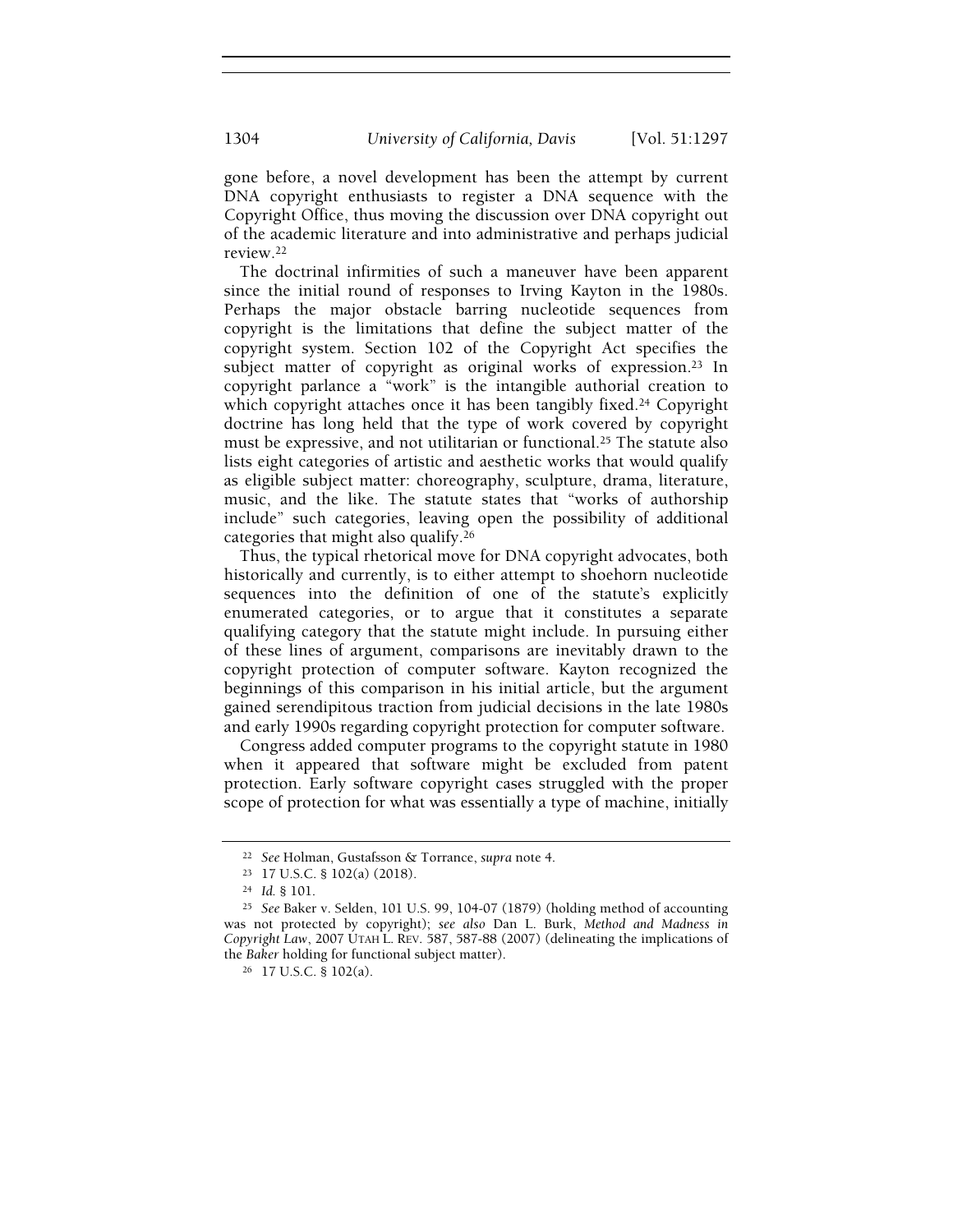attempting to confer on software the same scope of protection afforded to fully expressive works.27 But by the mid-1990s a fairly stable judicial consensus emerged that only the sparse expressive features, and not technical functions of software, were covered by copyright.<sup>28</sup> Overall, software has proven to be a poor fit to copyright doctrine, and current understanding of copyright leaves little room for protection of functional code, whether in carbon or in silicon.<sup>29</sup>

Not surprisingly, current advocates of DNA copyright look for comfort to the recent decision of the United States Court of Appeals for the Federal Circuit in Oracle v. Google,<sup>30</sup> which offers a surprisingly broad scope of protection to the sequence, structure, and organization of functional application programming interfaces.31 But as a number of recent commentators have pointed out, the Oracle decision is something of a throwback to the early decisions on software copyright in the 1980s, a judicial sport that resembles neither the current judicial consensus on software copyright nor the software copyright precedent of the Circuit that the Federal Circuit purported to follow.32 And, even were the Oracle analysis defensible on its merits,

<sup>29</sup> See Christopher Buccafusco & Mark A. Lemley, Functionality Screens, 103 VA. L. REV. 1293, 1295-97 (2017) (discussing the exclusion of functional works from copyright); Mark P. McKenna & Christopher Jon Sprigman, What's In, and What's Out: How IP's Boundary Rules Shape Innovation, 30 HARV. J.L. & TECH. 491, 500-02 (2017) (same); Pamela Samuelson, Strategies for Discerning the Boundaries of Copyright and Patent Protections, 92 NOTRE DAME L. REV. 1493, 1524 (2017) (same).

<sup>27</sup> See, e.g., Whelan Assocs., Inc. v. Jaslow Dental Lab., Inc., 797 F.2d 1222 (3d Cir. 1986); Apple Comput., Inc. v. Franklin Comput. Corp., 714 F.2d 1240 (3d Cir. 1983).

<sup>28</sup> See, e.g., Lotus Dev. Corp. v. Borland Int'l, Inc., 49 F.3d 807, 815 (1st Cir. 1995), aff'd without opinion, 516 U.S. 233 (1996); Apple Comput., Inc. v. Microsoft Corp., 35 F.3d 1435, 1443-44 (9th Cir. 1994); Computer Assocs. Int'l, Inc. v. Altai, Inc., 982 F.2d 693, 696-97 (2d Cir. 1992); Sega Enters. Ltd. v. Accolade, Inc., 977 F.2d 1510, 1514 (9th Cir. 1992); Atari Games Corp. v. Nintendo of Am. Inc., 975 F.2d 832, 839-40 (Fed. Cir. 1992); see also Peter S. Menell, Rise of the API Copyright Dead?: An Updated Epitaph for Copyright Protection of Network and Functional Features of Computer Software, 31 HARV. J.L. & TECH. 305, 313-43 (2018) (extensively detailing the history of cases addressing computer software copyright).

<sup>30</sup> 750 F.3d 1339 (Fed. Cir. 2014).

<sup>31</sup> See Holman, Gustafsson & Torrance, supra note 4, at 109.

<sup>&</sup>lt;sup>32</sup> See Wendy J. Gordon, How Oracle Erred: The Use/Explanation Distinction and the Future of Computer Copyright, in COPYRIGHT IN AN AGE OF EXCEPTIONS AND LIMITATIONS 375, 375-76 (Ruth Okediji ed., 2017); Clark D. Asay, Copyright's Technological Interdependencies, 18 STAN. TECH. L. REV. 189, 228-35 (2015); Pamela Samuelson, Three Fundamental Flaws in CAFC's Oracle v. Google Decision, 37 E.I.P.R. 702 (2015); Menell, supra note 28.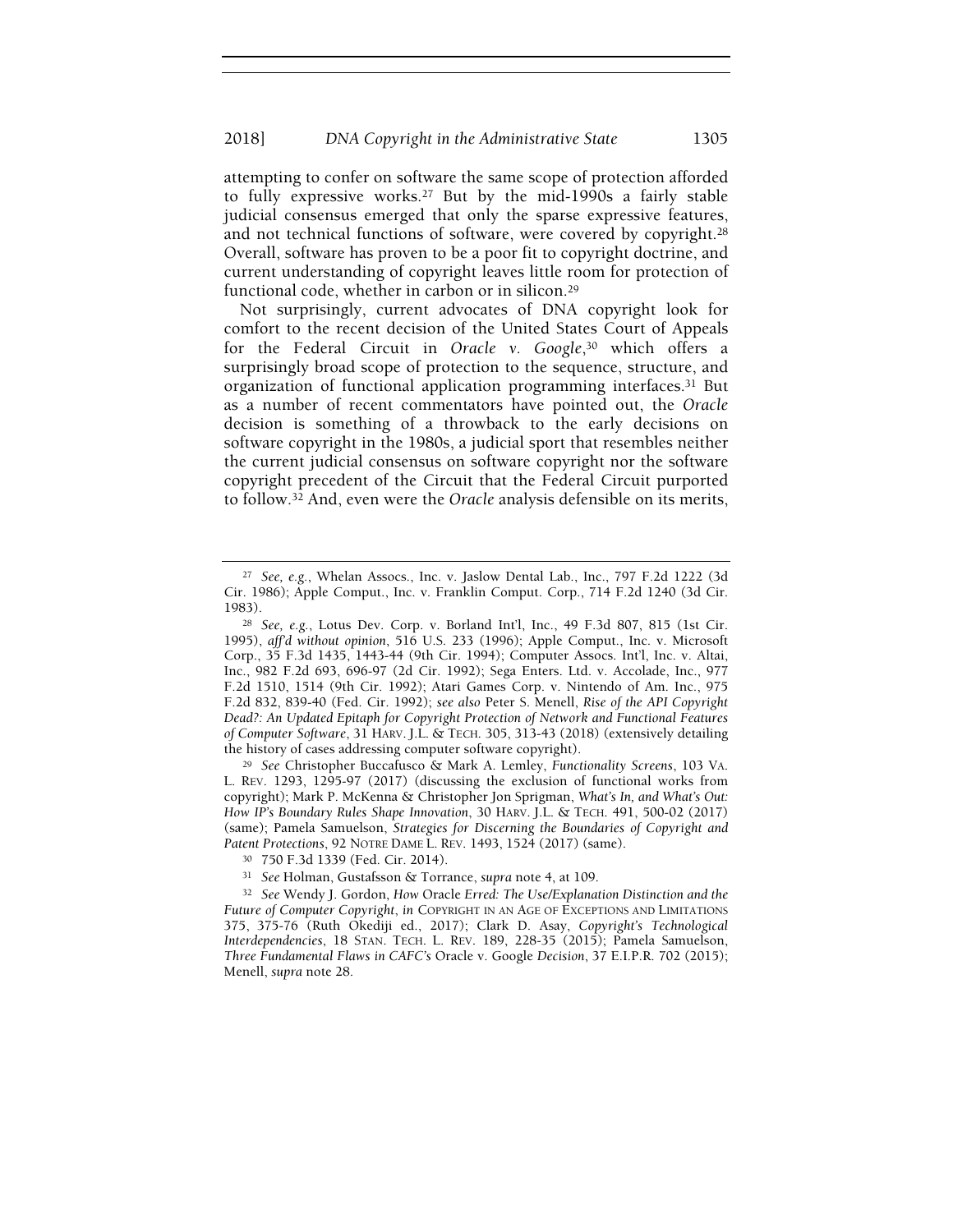it applies to a Congressionally endorsed category of subject matter, which DNA sequences are not.

It is of course possible to chart other hypothetical routes for nucleotides through the Copyright Act's statutory provisions. For example, as I first showed in 1989, since recombinant DNA constitutes a three-dimensional nanostructure, one might try to treat it as a kind of sculptural work under the existing subject matter categories.33 Or, as I also discussed, it is conceptually possible to map nucleotides onto other types of code, such as musical notation, and in this different guise try to infiltrate the copyright system, rather like crashing an exotic masquerade ball.34 Each of these intellectual excursions leads the analyst on a merry path through different portions of the copyright statute; through the useful articles doctrine, or through the section 101 definitions of the subject matter categories.35 But at the end of the day, every path leads to the same dead end: copyright does not encompass functional subject matter, even for categories of works such as software and architecture that have been explicitly mandated by Congress for inclusion into the statute.36 There is no persuasive reason to believe that functional works that have not been Congressionally mandated belong anywhere in the copyright system.

Thus, as in the initial scholarly exchanges following Kayton's article thirty years ago, more careful commentators on the prospects for DNA copyright remain deeply skeptical if not entirely dismissive of the proposal.37 As Professor Karjala pointed out, copyright doctrine not only excludes utilitarian or functional subject matter, it is instead tailored to the type of expressive works listed in the statute.<sup>38</sup> Indeed, the enthusiasm on the part of some commentators for DNA copyright remains a bit of a puzzle. Copyright law seems an exceptionally poor vehicle for fostering the development of a new biological technology, offering protection that is simultaneously too narrow and too broad to produce the proper incentives. Even were copyright to be applied to

<sup>33</sup> Burk, supra note 2, at 501-03.

<sup>34</sup> Id. at 501 n.198.

<sup>35</sup> 17 U.S.C. § 101 (2018).

<sup>36</sup> See Pamela Samuelson, Functional Compilations, 54 HOUS. L. REV. 321, 328-29 (2016) (discussing software and architecture).

<sup>37</sup> See Dennis S. Karjala, Protecting Innovation in Computer Software, Biotechnology, and Nanotechnology, 16 VA. J.L. & TECH. 1, 3-4 (2011); Kumar & Rai, supra note 21, at 1763-64; Pamela Samuelson, Evolving Conceptions of Copyright Subject Matter, 78 U. PITT. L. REV. 17, 82-85 (2016) [hereinafter Evolving Conceptions]; Samuelson, supra note 29, at 1529-31.

<sup>38</sup> See Karjala, supra note 37.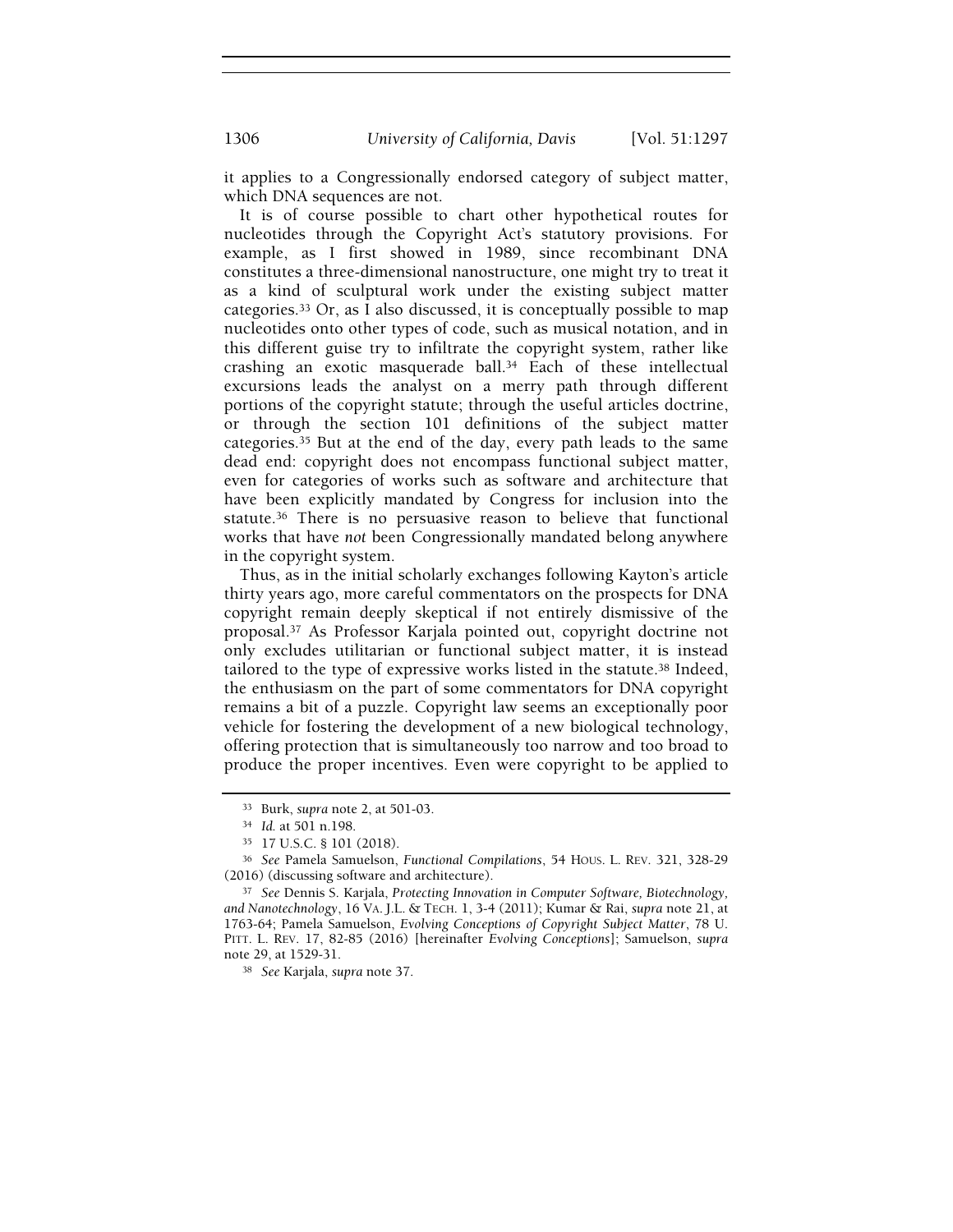#### 2018] DNA Copyright in the Administrative State 1307

synthetic nucleotide sequences, it would exclude any functional characteristics and protect only non-functional, expressive characteristics. Thus, the sequences would garner little if any actual copyright protection. Moreover, the present duration of copyright extends to the lifetime of the author plus seventy years.<sup>39</sup> Why it would be desirable to encumber a rapidly developing technology with exclusive rights lasting a century or more remains a mystery.

#### II. DNA REGISTRATION REFUSAL

The manifest infirmities of the argument for DNA copyright, as rehearsed above, were not lost on the Copyright Office, which rejected the DNA copyright enthusiasts' application. After an initial refusal of their DNA registration application, the enthusiasts requested reconsideration of the application.<sup>40</sup> The registration refusal was affirmed in a letter from Robert Kasunic, Associate Register of Copyrights, which sets out clearly and in detail multiple grounds for the refusal.<sup>41</sup>

First, the Office found that the DNA sequence did not fit into any existing category of statutory subject matter, and the Office believed that it lacks the statutory authority to create new ones.42 Second, the Office pointed out as a practical matter that it lacks the resources to determine the degree of originality or authorship in a DNA sequence.<sup>43</sup> Third, the letter opines that the sequence constitutes the naked formula or recipe for a biological process, and processes or methods of operation are explicitly precluded from copyrightable subject matter.<sup>44</sup> Finally, the Office found the DNA sequence to be functional rather than expressive, and better suited to the subject matter of patent than that of copyright.45 The letter explicitly rejects for copyright registration purposes the analogy between nucleotide sequences and computer programs, noting that the DNA molecule neither fits the formal computer program definition of instructions "used directly or

<sup>39</sup> 17 U.S.C. § 302(a). In the case of works made for hire, the term can extend up to 120 years. Id. § 302(c).

<sup>40</sup> See Holman, Gustafsson & Torrance, supra note 4, at 104.

<sup>41</sup> Letter from Robert J. Kasunic, Assoc. Register of Copyrights, U.S. Copyright Office, to Howard Simon (Feb. 11, 2014) (available in 35 BIOTECHNOLOGY L. REP. 119  $(2016)$ ).

<sup>42</sup> Id. at 120-21.

<sup>43</sup> Id. at 120.

<sup>44</sup> Id. at 122.

<sup>45</sup> Id. at 122-23.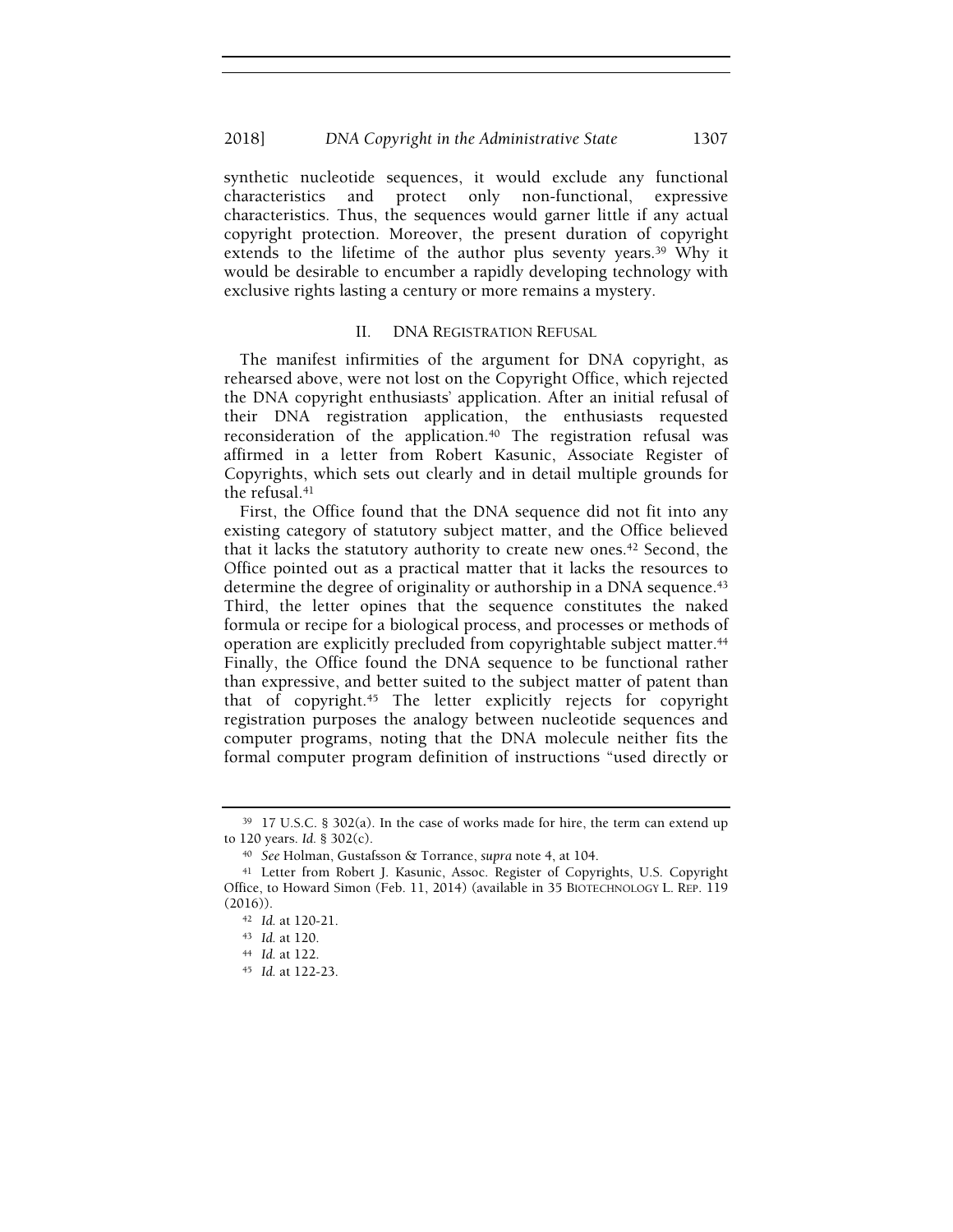indirectly in a computer," nor does it in the alternative convey meaning to a human being.<sup>46</sup>

The Kasunic letter is detailed and specific in its reasoning, plainly setting forth the Office's application of the relevant statutory language to the facts as presented in the applicant's submission and in the request for re-consideration.47 The letter relies in part for its subject matter analysis on a 2012 Statement of Policy regarding the registration of compilations, published in the Federal Register.48 This statement, the letter says, sets forth the Office's interpretation of the statutory language in section 102 with regard to statutory subject matter, based upon the Office's understanding of Congressional intent. The letter further supports its position by reference to passages from the legislative history accompanying the enactment of the current Copyright Act.49 In rejecting the analogy of DNA to software, the letter also relies upon a 1967 Copyright Office circular<sup>50</sup> that sets forth the requirements for registering computer programs prior to Congress' amendment of the statute to explicitly include computer programs; the Office points out that DNA lacks characteristics such as "observable authorship" that were apparent in the registration of computer source code.<sup>51</sup>

The Copyright Office's rejection of the DNA copyright enthusiasts' registration application is neither surprising, nor novel, nor unprecedented.52 Since Kayton's initial exploration of the idea, the Office had made clear that it would not accept registration of DNA sequences, for the reasons that I have reviewed above.53 This has been

<sup>49</sup> Id. at 120-21.

- <sup>50</sup> Copyright Office Circular 31D (Jan. 1965), reprinted in 6 C.L.S.R. 1167 (1978).
- <sup>51</sup> Letter from Robert J. Kasunic, supra note 41, at 121.

<sup>52</sup> See UNITED STATES CONGRESS OFFICE OF TECHNOLOGY ASSESSMENT, NEW DEVELOPMENTS IN BIOTECHNOLOGY: PATENTING LIFE — SPECIAL REPORT 84 (1989) (Copyright Office position that recombinant DNA is not registrable subject matter); see also Philipkoski, supra note 18 (statement of Copyright Office spokesman that DNA does not constitute "an original work of authorship").

<sup>53</sup> See supra note 52 and sources cited therein. The Copyright Office's Compendium of Practices lists, both in the current 4th edition and the previous 3rd edition, DNA sequences, whether natural or artificially created, as examples of uncopyrightable subject matter that will not receive registration. See,  $e.g., U.S.$ 

<sup>46</sup> Id. at 123.

<sup>&</sup>lt;sup>47</sup> Cf. Robert Kasunic, Copyright from Inside the Box: A View from the U.S. Copyright Office, 39 COLUM. J.L. & ARTS 311 (2016) (address by the Associate Register of Copyrights and Director of Registration Policy and Practice repeatedly emphasizing the importance of clear and reasoned responses by the Copyright Office to rejected applicants).

<sup>48</sup> Letter from Robert J. Kasunic, supra note 41, at 120.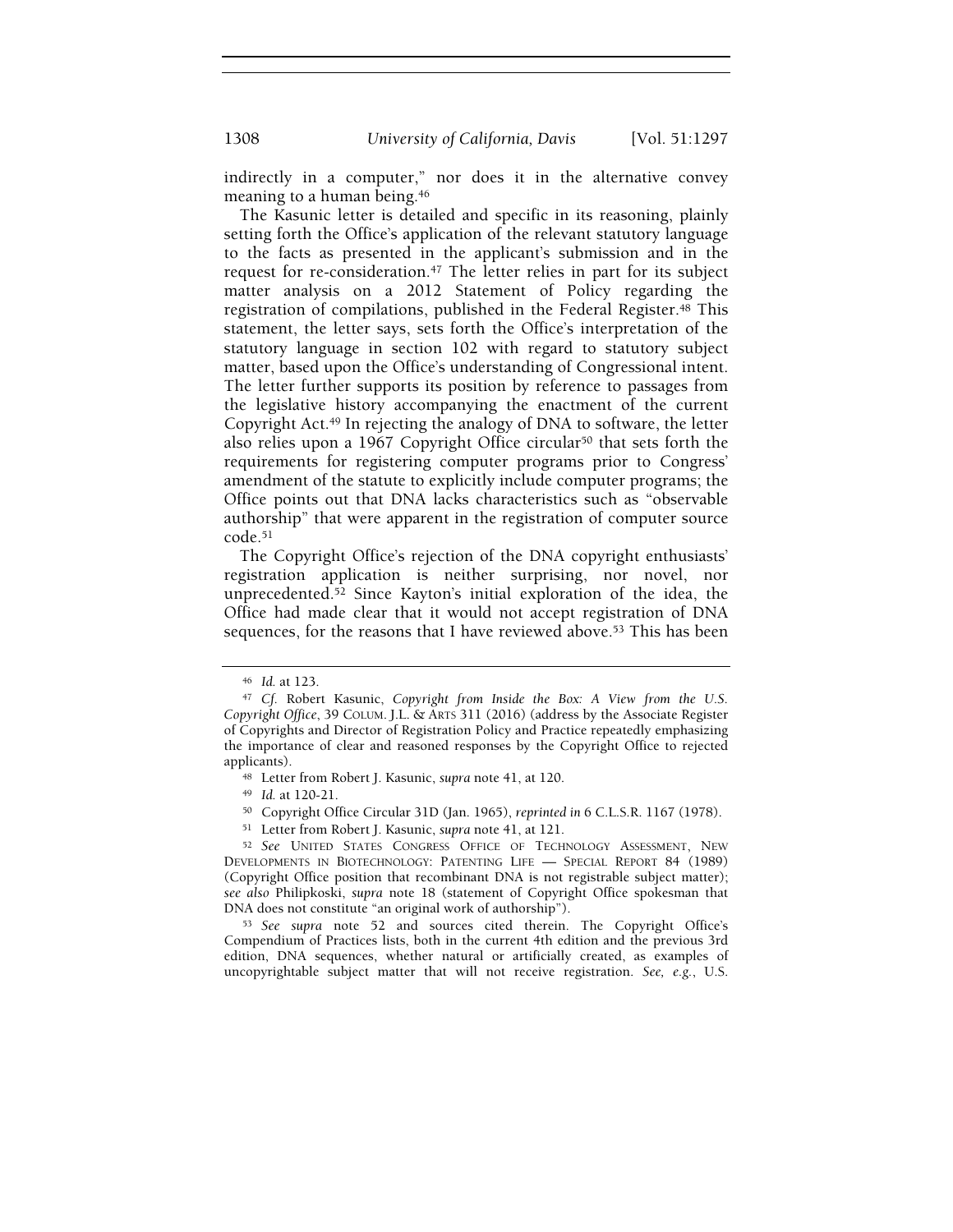the consistent historical stance of the Office with regard to new utilitarian technologies that might carry the veneer of expressivity. There is a long history of attempts to register with the Copyright Office new technological artifacts, and of Copyright Office skepticism regarding such registration. Typically, the rationale for seeking copyright registration is that the technology is ineligible for patenting, but displays low replication costs, and so displays some of the economic features characteristic of copyright's subject matter.<sup>54</sup> Nonetheless, these characteristics are not the formal criteria for copyright protection or for registration, and utilitarian technical items, whether easily replicated or not, are routinely rejected by the Office.

For example, with the rise of integrated semiconductor circuits for computing devices, semiconductor chip manufacturers began registering circuit designs with the Copyright Office.<sup>55</sup> While the Office accepted two-dimensional drawings depicting the circuits, it advised registrants that in its opinion the registration did not extend to the three-dimensional construction of the circuit. This prohibition followed the longstanding distinction that has been maintained in copyright doctrine between the expressive subject matter of a drawing and its functional instantiation.<sup>56</sup> The Office routinely accepted registration of blueprints or other two-dimensional depictions of utilitarian items, without accepting registration of the items themselves, or considering the registration of the drawings to extend to the items depicted.<sup>57</sup>

Intel Corporation eventually attempted to force to its crisis the question of circuit registration proper by submitting to the Copyright Office a semiconductor chip product; this application was rejected. Intel filed a mandamus action to challenge the denial and litigation

COPYRIGHT OFFICE, COMPENDIUM OF U.S. COPYRIGHT OFFICE PRACTICES § 313.3(A) (3d ed. 2014), https://www.copyright.gov/comp3/prior-editions.html.

<sup>54</sup> See Burk, supra note 2, at 520-27 (discussing these criteria with regard to recombinant DNA).

<sup>55</sup> See Kasch, supra note 7 (discussing the Semiconductor Chip Protection Act and early efforts to protect semiconductor technology).

<sup>56</sup> See Burk, supra note 2, at 502-04.

<sup>57</sup> Copyright law at the time provided a similar distinction for architectural works, covering the two-dimensional architectural drawing as protected subject matter, but precluding copyright in the three-dimensional, functional architectural structure. Congress later amended the Act to bring non-functional aspects of architectural construction under the copyright act as well. See id. at 503; see also Kevin Emerson Collins, The Hidden Wisdom of Architectural Copyright Before the AWCPA: Defeasible Intellectual Property, WASH. UNIV. LEGAL STUDIES RESEARCH PAPER SERIES, Feb. 2017, at 1-2, https://papers.ssrn.com/sol3/papers.cfm?abstract\_id=2655743.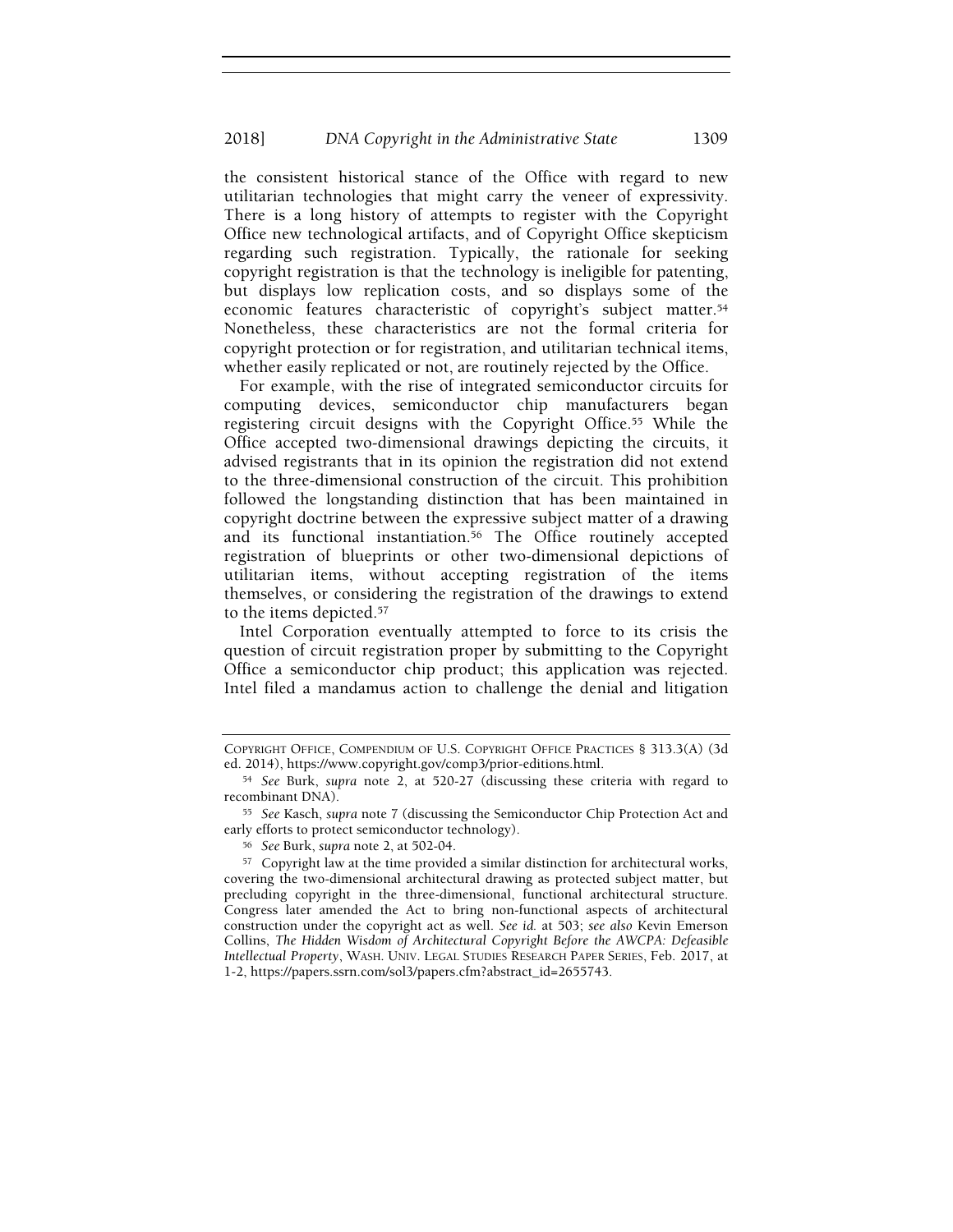ensued.58 The matter was resolved when Congress intervened to enact legislation that created a separate form of intellectual property protection, and a separate registration scheme, for semiconductor circuit designs. Congress specifically considered, but ultimately rejected the idea of expanding copyrightable subject matter to include circuit designs.<sup>59</sup>

The history of Copyright Office registrations for computer software, on which the DNA copyright argument relies heavily for analogies, is similar. Under the 1909 Copyright Act, the Copyright Office accepted registration of computer program printouts, or other source code documentation, on the theory that it could be read by humans, and so was expressive.60 Policies formally requiring human-readable versions of computer programs were eventually adopted for registration.61 The Office accepted printed copies of object code under its "rule of doubt" on the theory that, while readable, such deposits were not comprehensible.62 That left the knottier problem regarding registration of machine-readable programs, which the Office was reluctant to accept, as such formats were more obviously functional rather than expressive.63 It remained unclear whether registration of printed code extended any protection to actual running code, or only to similarly human-readable printouts.64 The question regarding such registration was addressed (although not immediately resolved) by Congressional amendments to the 1976 Act, specifying that computer programs were included within the scope of copyright.<sup>65</sup>

The same principle certainly applies to functional nucleotide sequences. The Office might very well register the printed representation of a given nucleotide sequence — indeed, one can assume that the Office regularly registers biology textbooks and scientific journal articles that include textual representations of both

<sup>58</sup> Under the 1909 Act, a mandamus action was the sanctioned procedure to challenge denial of a registration; this has been superseded by appeal under the Administrative Procedure Act. See infra notes 130–140 and accompanying text.

<sup>59</sup> See Pamela Samuelson, Creating a New Kind of Intellectual Property: Applying the Lessons of the Chip Law to Computer Programs, 70 MINN. L. REV. 471, 485 (1985).

<sup>60</sup> See Duncan M. Davidson, Protecting Computer Software: A Comprehensive Analysis, 1983 ARIZ. ST. L.J. 611, 652 (1983).

<sup>61</sup> Copyright Office Circular 31D (Jan. 1965), reprinted in 6 C.L.S.R. 1167 (1978).

<sup>62</sup> See Evan Finkel, Copyright Protection for Computer Software in the Nineties, 7 SANTA CLARA HIGH TECH. L.J. 201, 210 (1991). Regarding the rule of doubt, see infra notes 152–53 and accompanying text.

<sup>63</sup> See Davidson, supra note 60, at 653.

<sup>64</sup> Finkel, supra note 62, at 203.

<sup>65</sup> Id. at 204.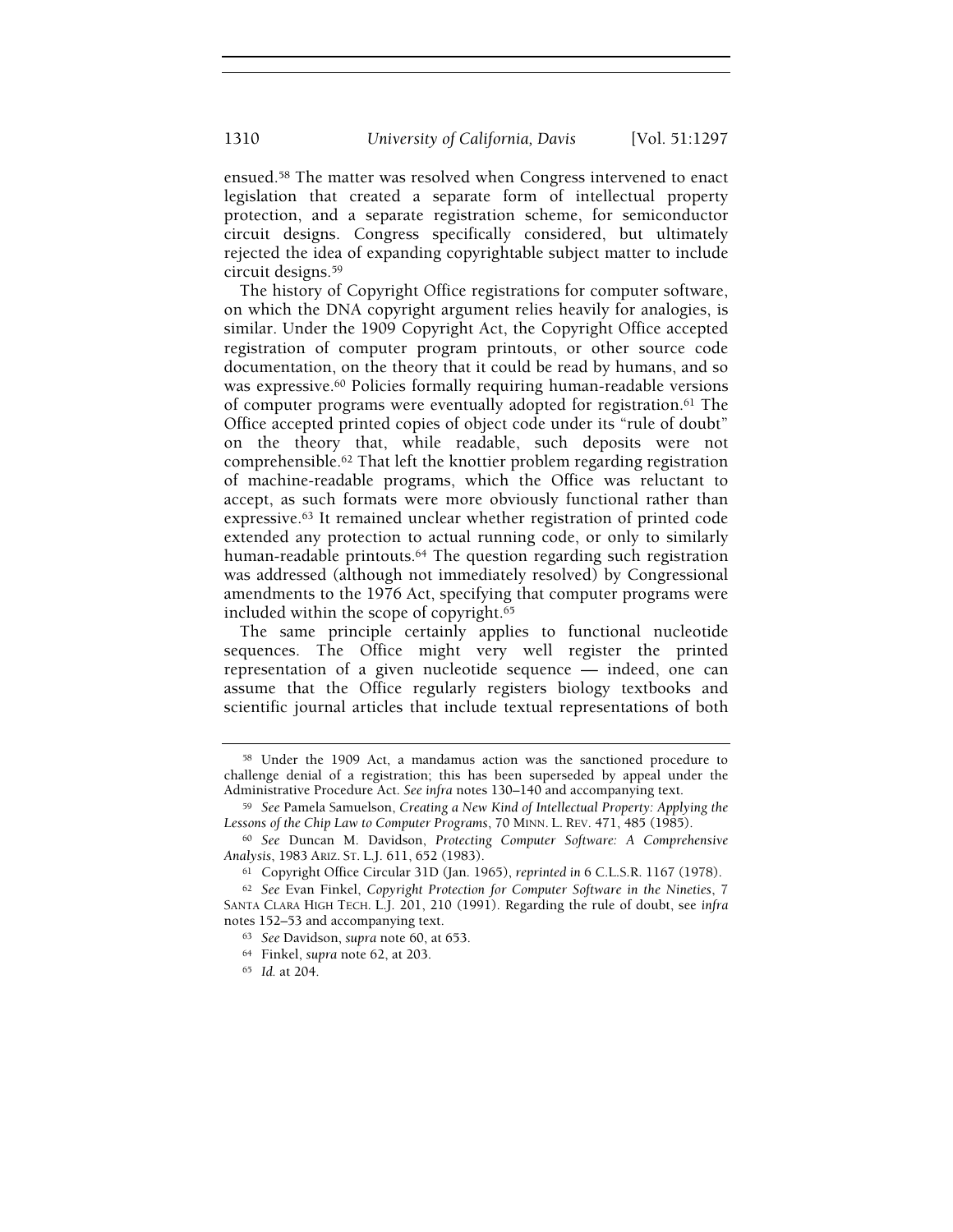naturally occurring and synthetically created nucleotide sequences. But the registration of such texts does not extend registration, or any presumption of copyright validity, to the chemical instantiation of the molecules represented. Neither does registration of such texts imply that copyright in the text itself extends to any factual, functional, or non-expressive characteristic of the text. It is likely that nearly any textual representation of the nucleotides in a DNA sequence can be freely copied, either because the represented sequence does not originate with whoever has expressed it, or because everything represented in the text is entirely utilitarian, or because that text as printed is the only feasibly recognized expression of the particular nucleotide sequence that merges expression and the underlying idea.

#### III. STATUTORY REVIEW STANDARDS

The Copyright Office's refusal to register nucleotide sequences is eligible for judicial review, raising the surprisingly complicated question as to how a court should consider the Office's action. Determination of the proper judicial standard of review for any federal agency begins by considering the statute that generally governs agency action and review, the Administrative Procedure Act ("APA"). The APA provides a degree of uniformity among the myriad federal administrative agencies, providing a set of default or "gap-filling" rules that are applicable to agencies in the absence of more specific or tailored administrative standards.<sup>66</sup>

Thus, the first inquiry regarding the review of any agency is whether that agency's animating statute specifically provides for a particular treatment or standard of review, or whether the court should look to the APA for the proper standard.67 In some instances the applicable standard in an agency's organic statute will be clear and express; in other cases, some searching is required to determine what standard Congress intended. For example, considerable thought, speculation, and ultimately litigation has gone into determining whether the USPTO is an agency subject to the APA, as there is no explicit indication in the Patent Act that it is.68 In the case of the copyright

<sup>66</sup> See S. Rep. No. 79-752, at 1 (1945), reprinted in LEGISLATIVE HISTORY OF THE ADMINISTRATIVE PROCEDURE ACT, 1944–46, at 187 (1946).

<sup>67</sup> See Am. Paper Inst., Inc. v. Am. Elec. Power Serv. Corp., 461 U.S. 402, 412 n.7 (1983) (stating that courts are to follow the APA standard in the absence of a more specific directive).

<sup>68</sup> Nonetheless the Supreme Court has made clear that the APA applies to the Patent Office. See Dickinson v. Zurko, 527 U.S. 150, 152-54 (1999).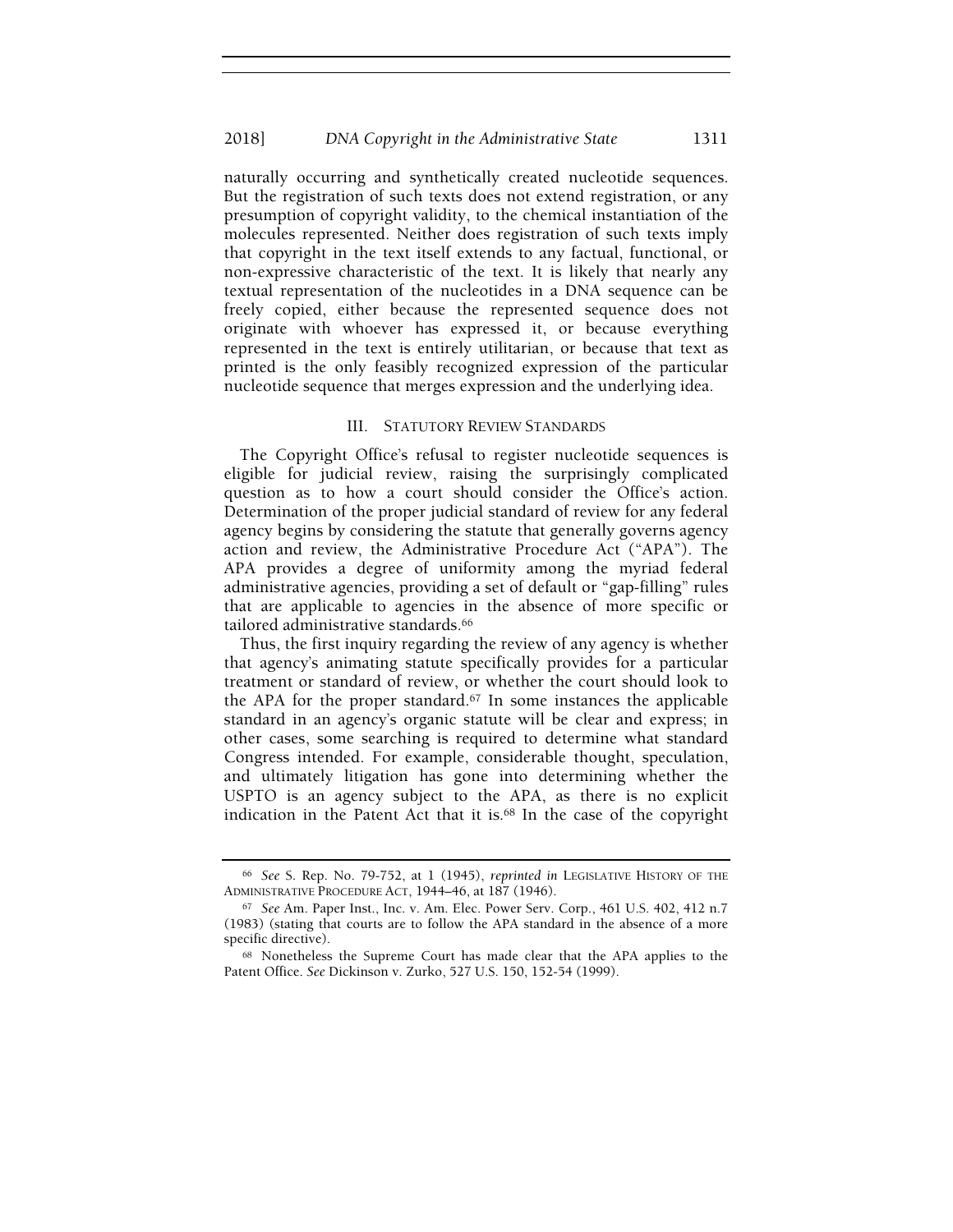statute, the applicable standard is relatively straightforward: the statute expressly provides that, outside a particular exception for production of deposited works, the APA applies to actions of the Copyright Office.<sup>69</sup>

Looking then to the APA's articulated standards, the statute generally provides that agency action is reviewed under an arbitrary, capricious, or abuse of discretion standard.70 However, administrative doctrine distinguishes among different types of agency actions, separating them into factual determinations, legal determinations, and policy setting. These types of actions are subject to different review standards. Findings of fact and findings of law are familiar to most legal scholars and practitioners, as they are also fundamental to judicial holdings as well as to agency actions. The distinction between an agency's legal actions and the third type of agency action, policy setting, may tend to blur somewhat, but policy or discretionary determinations are those in which the agency is not so much interpreting its organic statute as it is choosing one of the options available within statutory ambiguity.<sup>71</sup>

Policy setting is reviewed under the arbitrary, capricious, or abuse of law standard.72 In applying the standard, the Supreme Court has said that reviewing courts are to consider whether the agency took a "hard look" at contrary considerations and has offered an explanation for rejecting those other possibilities.73 There must be a rational connection between the facts found in the record and the agency's choice.74 The agency's choice fails the standard if the agency decision is contrary to available evidence, or neglects to consider important aspects of the problem, or lies beyond the range of plausible viewpoints.75 In particular, post hoc justifications for agency decisions are viewed by the Court with great skepticism, so that to meet the standard the agency's rationale were better articulated contemporaneously, rather than after, the policy is challenged.<sup>76</sup>

Additionally, administrative law treats agency proceedings differently depending upon whether they are classified as formal or

<sup>69</sup> 17 U.S.C. § 701(e) (2018).

<sup>70</sup> 5 U.S.C. § 706(2)(a) (2018).

<sup>71</sup> See Benjamin & Rai, Who's Afraid of the APA?, supra note 10, at 302.

<sup>72</sup> Motor Vehicle Mfrs. Ass'n v. State Farm Mut. Auto. Ins. Co., 463 U.S. 29, 41 (1983).

<sup>73</sup> Id. at 43.

<sup>74</sup> Id.

<sup>75</sup> Id.

<sup>76</sup> See SEC v. Chenery Corp. (Chenery I), 318 U.S. 80, 93-94 (1943).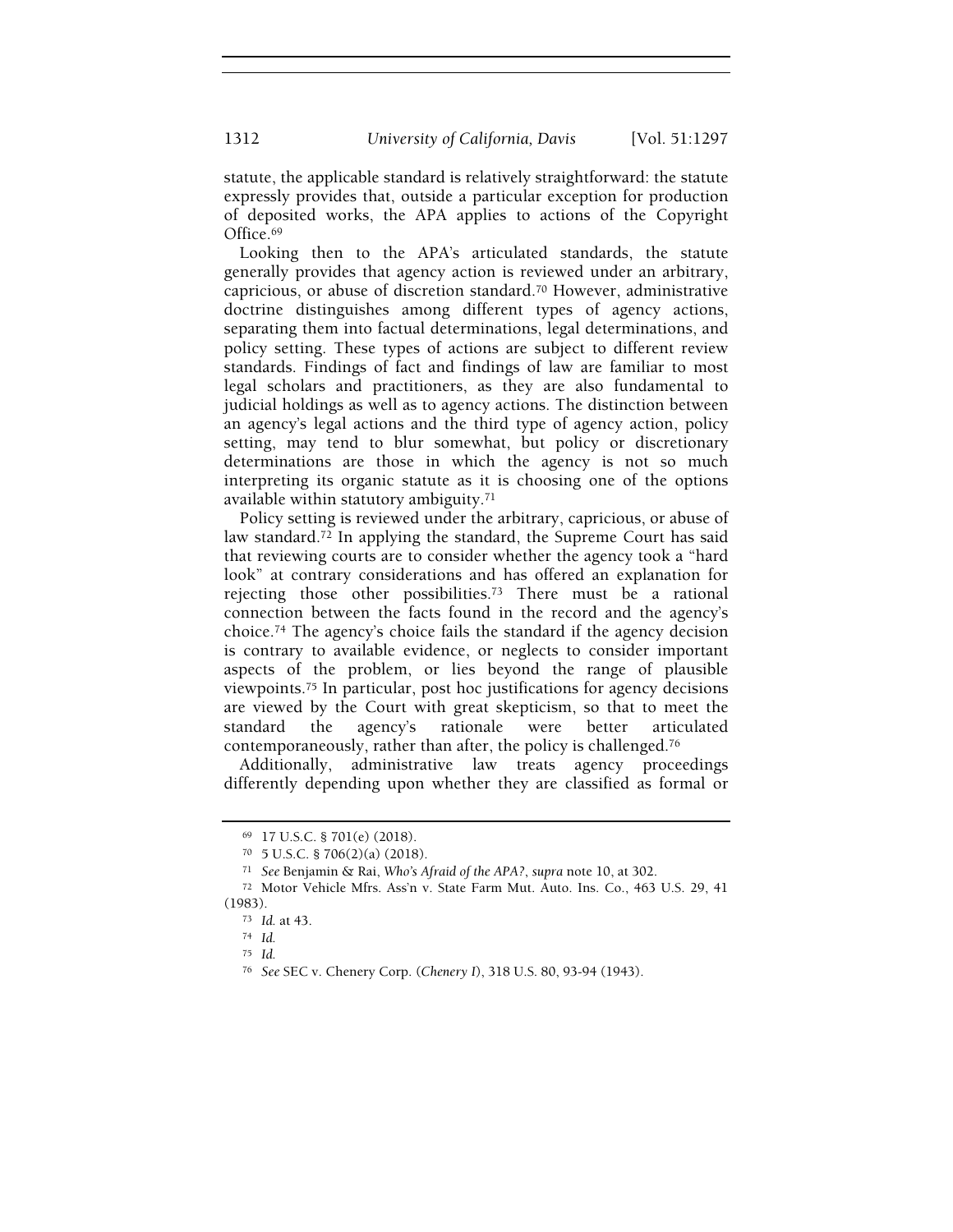informal. Formal proceedings are hearings that create a record on which a presiding officer bases a decision; evidence is presented and the parties may rebut or engage in cross-examination.77 Where there is no hearing to develop such a record, an adjudication is considered informal under section 554 of the APA.78 Thus, different types of actions are reviewed differently based not only on the type of action, but on the degree of formal procedure attending the agency action. Under section 706 of the APA, judicial review of agency findings of fact in informal proceedings considers whether the findings are arbitrary, capricious, or an abuse of discretion; findings of fact in formal proceedings are reviewed to determine whether they are supported by substantial evidence.<sup>79</sup>

# A. The Chevron Doctrine

Against the backdrop of these explicitly articulated standards of administrative review, the Supreme Court has developed the Chevron canons for deferential treatment of agency actions. Chevron deference becomes a particular issue when federal courts, the arbiters of statutory meaning, review the statutory interpretation of administrative agency. Chevron deference is expressly intended to reallocate such interpretive authority between an expert agency and a reviewing court; under Chevron, interpretive authority is considered implicitly granted at the intersection of statutory ambiguity and administrative responsibility. The Chevron doctrine therefore instantiates a particular set of assumptions regarding the separation of powers in an administrative state, and regarding the inferences to be drawn from open statutory language. The doctrine recognizes that it is the purview of responsible agencies to make policy choices where Congress has delegated such choices to them, and the need for choice becomes manifest when Congressional direction on a particular issue is unclear.

The Chevron doctrine was articulated as a two-step test, instructing courts to ask first whether the language of the statute is silent or ambiguous on the matter that the agency has interpreted, or whether Congress has instead spoken clearly to the exact question that is addressed by the agency interpretation. This determination follows familiar rules of statutory construction, assessing the text, structure,

<sup>77</sup> 5 U.S.C. §§ 554-557 (2018).

<sup>78</sup> John F. Stanley, The "Magic Words" of § 554: A New Test for Formal Adjudication Under the Administrative Procedure Act, 56 HASTINGS L.J. 1067, 1073-75 (2005).

<sup>79</sup> 5 U.S.C. § 706.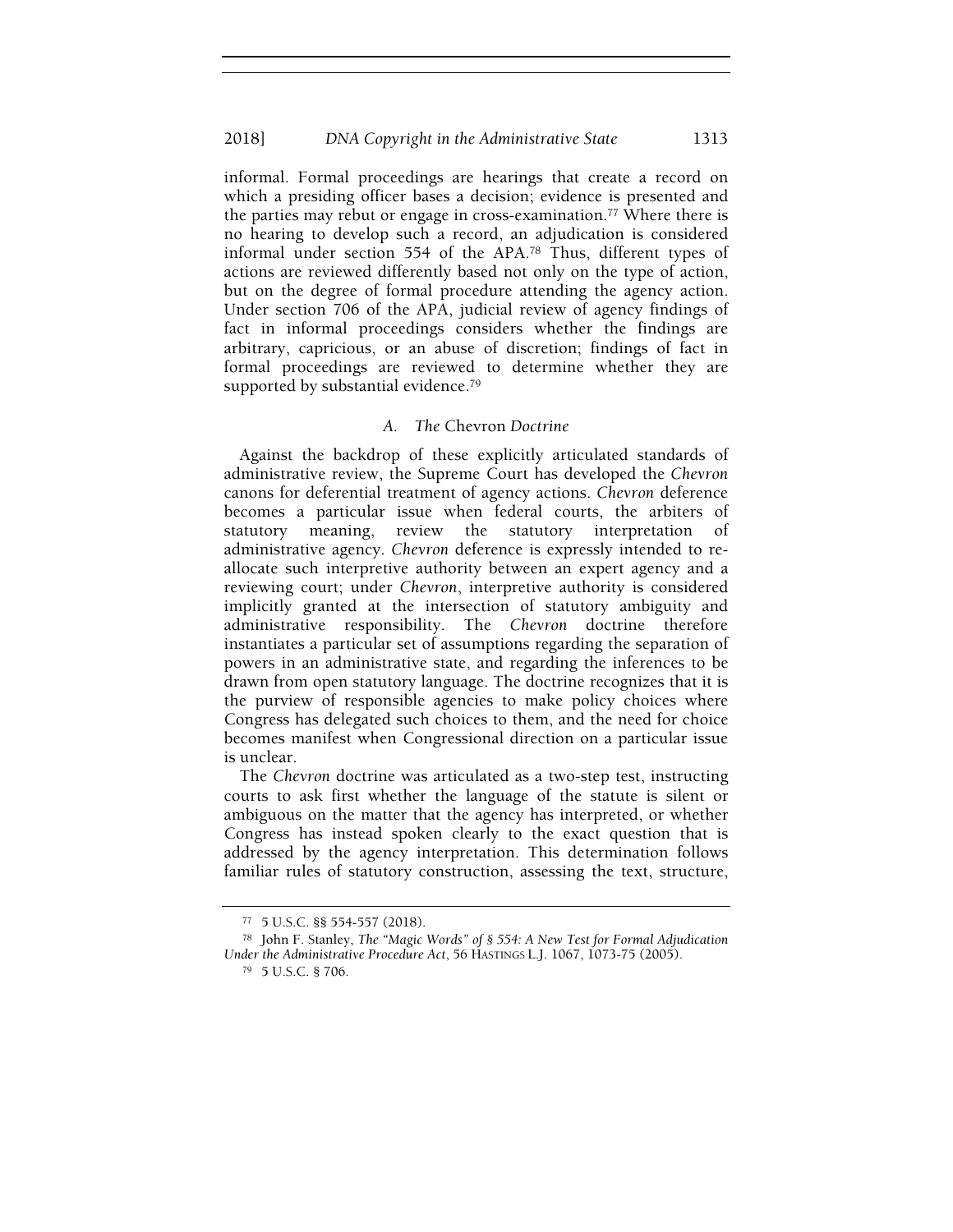purpose, and history of the statute, as well as its relationship to other statutes.80 If the statute is deemed to be unambiguous, then the statutory language controls the question, and any contrary or deviant agency interpretation is set aside. The Congressional meaning — as determined by the reviewing court — supersedes whatever meaning the agency has determined.

If on the other hand the language is deemed ambiguous, then the agency is considered to have received from Congress some delegated latitude to determine the statute's meaning, and the reviewing court proceeds to step two, asking whether the agency interpretation falls within the plausible range of interpretations. Agency interpretations that are not reasonable interpretations of the statute are also set aside, but if the agency has adopted a reasonable interpretation of an ambiguous statute, the courts are instructed to defer to the agency's reading. The court is not to substitute its own reading of the statute for the reasonable interpretation adopted by the agency; although in practice the court's determination as to what is ambiguous, and its understanding of what is a reasonable reading of an ambiguous statute, brackets the agency's interpretive freedom.

This judicial algorithm is also subject to a collection of caveats and exceptions that, because they precede the two steps of the test, have been dubbed "Chevron Step Zero"; if these preliminary criteria are not met, a court will not even reach Chevron Step One.81 Specifically, the particular agency promulgating the interpretation must have been charged with administering the statute in question. Additionally, the Supreme Court has limited the Chevron framework to agency actions in which exercise of Congressionally delegated authority binds parties with the force of law — agency interpretations do not merit Chevron deference for mere guidelines or opinions. If the agency's actions fail to meet such criteria, then any ambiguous language remains for the reviewing court to resolve.<sup>82</sup>

Thus, as a practical matter, the Supreme Court has gradually curtailed the deferential agency review it articulated in Chevron, particularly in its subsequent ruling in United States v. Mead Corp.<sup>83</sup> Mead concerned a "ruling letter" issued by the U.S. Customs Service regarding the tariff rate for imported products. The Supreme Court declined to apply Chevron deference to the ruling letter, holding that

<sup>80</sup> Gen. Dynamics Land Sys. v. Cline, 540 U.S. 581, 600 (2004).

<sup>81</sup> Thomas W. Merrill & Kristin E. Hickman, Chevron's Domain, 89 GEO. L.J. 833, 836 (2001).

<sup>82</sup> Cass R. Sunstein, Chevron Step Zero, 92 VA. L. REV. 187, 196 (2006).

<sup>83</sup> See 533 U.S. 218, 236-37 (2001).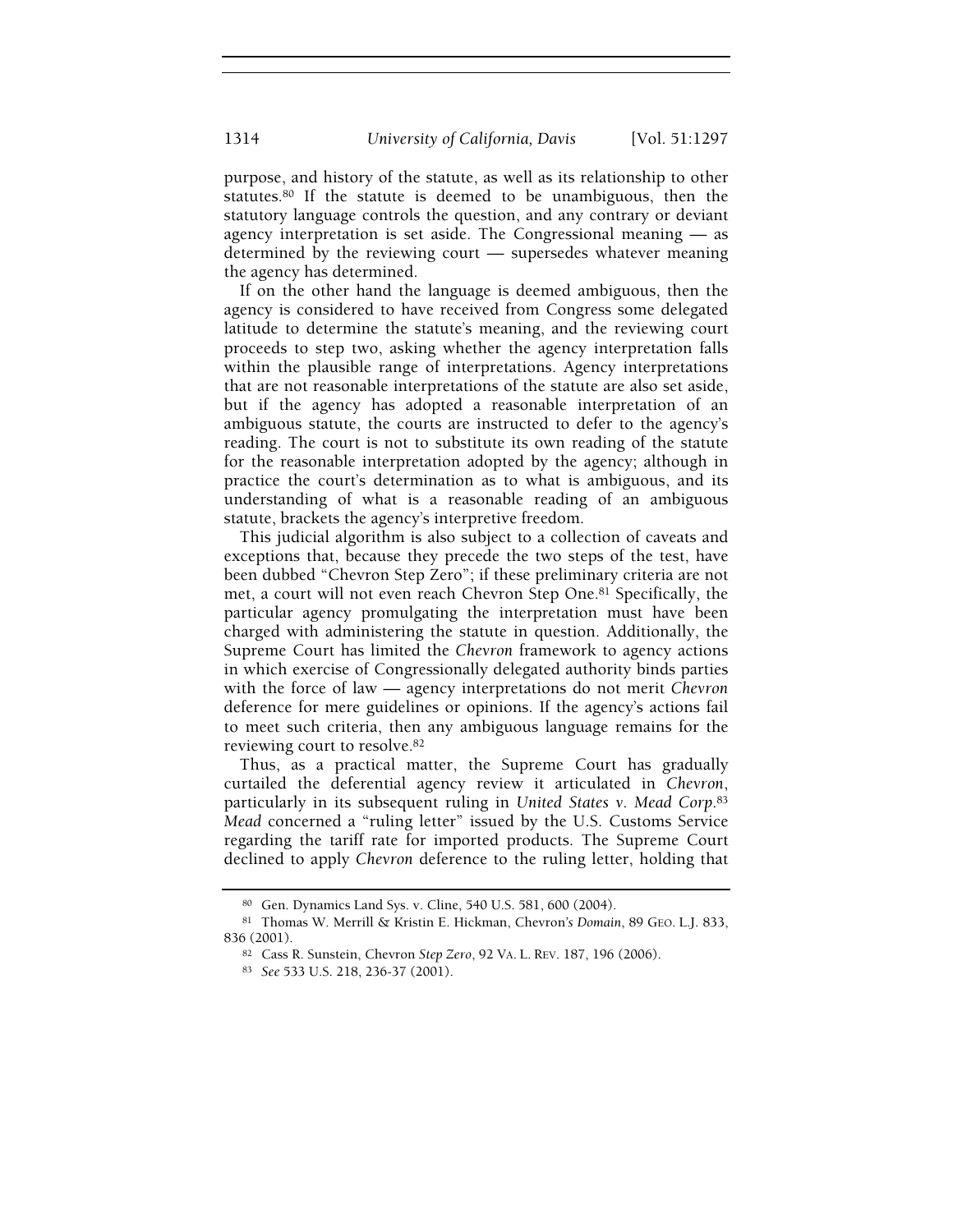Chevron applies only where there is a Congressional intent to delegate interpretive authority, and that there has been no such intent regarding the tariff rate. The Court particularly observed that notice and comment rulemaking, or formal adjudication, are hallmarks of Congressional delegation, but were absent in the case of the tariff decision. Mead has therefore been taken to mean that formal rulemaking or formal adjudicatory authority are primary indicators of the interpretive delegation that would trigger Chevron analysis. While these indicators are sufficient, they may not be necessary; in rare instances less formal rulemaking may also warrant Chevron deference.<sup>84</sup>

Chevron itself began as a gloss on the Supreme Court's previous jurisprudence of agency review, which remains as figure to Chevron's ground. When Chevron does not apply, courts are instead to look to the alternative standard associated with the Supreme Court's decision in Skidmore v. Swift & Co.,<sup>85</sup> nearly always mentioned in the same breath as the Chevron standard. So-called Skidmore deference accords administrative agency interpretations a lesser modicum of consideration; the interpretation adopted by an agency may still be entitled to judicial consideration, and may be followed if it is sufficiently persuasive.

Thus, Skidmore deference might not be viewed as deference at all, but more a measure of judicial acknowledgement or respect; the Skidmore trope leaves the reviewing court the final arbiter of statutory meaning, but allows the agency a persuasive role as technical experts in the regulated area. In practice it is clear that Skidmore deference is not a uniform metric for considering an agency's interpretation, but encompasses a range of standards that range from "great respect" to "near indifference," depending on persuasive factors such as the thoroughness of an agency's procedures.86 Indeed, Chevron and Skidmore may simply anchor the ends of a deferential continuum, where Chevron signifies a particularly doctrinaire form of Skidmore deference.

Deference to agency expertise additionally arises within a complex ecosystem of administrative actions through which the threads of Chevron and Skidmore run in multiple directions. Although Chevron is most often associated with statutory readings, it applies both to agency

<sup>84</sup> See, e.g., Barnhart v. Walton, 535 U.S. 212, 221-22 (2002) (applying Chevron in the absence of formal rulemaking); see also Mead, 533 U.S. at 231 (suggesting that formal adjudication is not always required for Chevron deference).

<sup>85</sup> See 323 U.S. 134, 140 (1944).

<sup>86</sup> Mead, 533 U.S. at 228.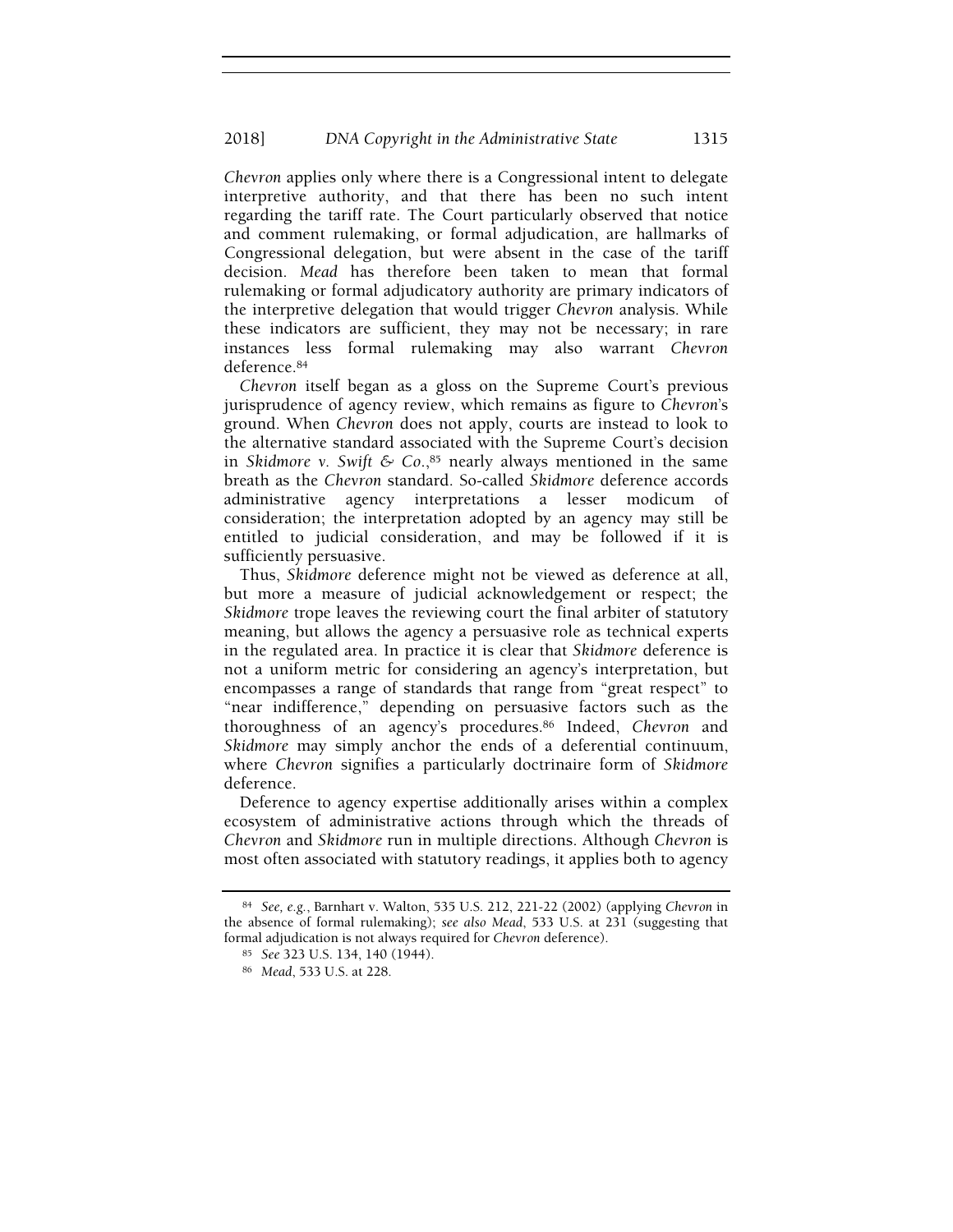interpretations of statutes and to the application of those standards to factual findings.87 Additionally, the Supreme Court has in the past held that reviewing courts should defer to an agency's interpretation of its own governing regulations unless the agency's interpretation is "plainly erroneous or inconsistent with the regulation" or does not reflect a considered interpretation.88 Such "Auer deference," named for the case in which the criteria were formulated, closely tracks the Chevron two-step analysis.89 In cases where the agency interpretation fails the criteria for Auer deference, the Court may apply a Skidmore type standard, following the agency's reasoning only to the extent that its interpretation is persuasive.<sup>90</sup>

Having sketched out these broad, deceptively dogmatic statements describing the Chevron doctrine, it is important to immediately acknowledge that Chevron is a mercurial doctrine with multiple forms, largely lacking consistency that simple recitations of its black-letter dogma might imply.91 The Supreme Court has at times emphasized the first or second step of the test,  $92$  or at times simply declared the test inapplicable to review of a particular agency interpretation.93 Some commentators have detected a movement away from Chevron, and certainly recent cases have imposed distinct limits on its deployment.<sup>94</sup> Justice Thomas has opined that the standard is simply incompatible with both the APA and with separation of powers under Articles I and III of the U.S. Constitution.95 Justice Breyer has asserted that Chevron merely added an additional consideration to the Skidmore inquiry, which is to determine whether Congress intended delegation to an

<sup>87</sup> INS v. Cardoza-Fonseca, 480 U.S. 421, 448 (1987).

<sup>88</sup> Auer v. Robbins, 519 U.S. 452, 461 (1997).

<sup>89</sup> See Decker v. Nw. Envt'l. Def. Ctr., 568 U.S. 597, 613 (2013).

<sup>90</sup> See Christopher v. SmithKline Beecham Corp., 567 U.S. 142, 158-59 (2012).

<sup>91</sup> See Nicholas R. Bednar & Kristin E. Hickman, Chevron's Inevitability, 85 GEO. WASH. L. REV. 1392, 1398 (2017).

<sup>92</sup> See generally Kristin E. Hickman, The Three Phases of Mead, 83 FORDHAM L. REV. 527 (2014) (surveying Supreme Court applications of Mead's limitations on Chevron).

<sup>93</sup> See King v. Burwell, 135 S. Ct. 2480, 2488-89 (2015) (declaring Chevron deference inapplicable where the public policy issue is too important to infer deference).

<sup>94</sup> See Lisa Heinzerling, The Power Canons, 58 WM. & MARY L. REV. 1933, 1937-38 (2017); Michael Herz, Chevron Is Dead; Long Live Chevron, 115 COLUM. L. REV. 1867, 1868 (2015); Linda D. Jellum, The Impact of the Rise and Fall of Chevron on the Executive's Power to Make and Interpret Law, 44 LOY. U. CHI. L.J. 141, 188 (2012); Jonas J. Monast, Major Questions About the Major Questions Doctrine, 68 ADMIN. L. REV. 445, 447 (2016).

<sup>95</sup> Michigan v. EPA, 135 S. Ct. 2699, 2712-13 (2015) (Thomas, J., concurring).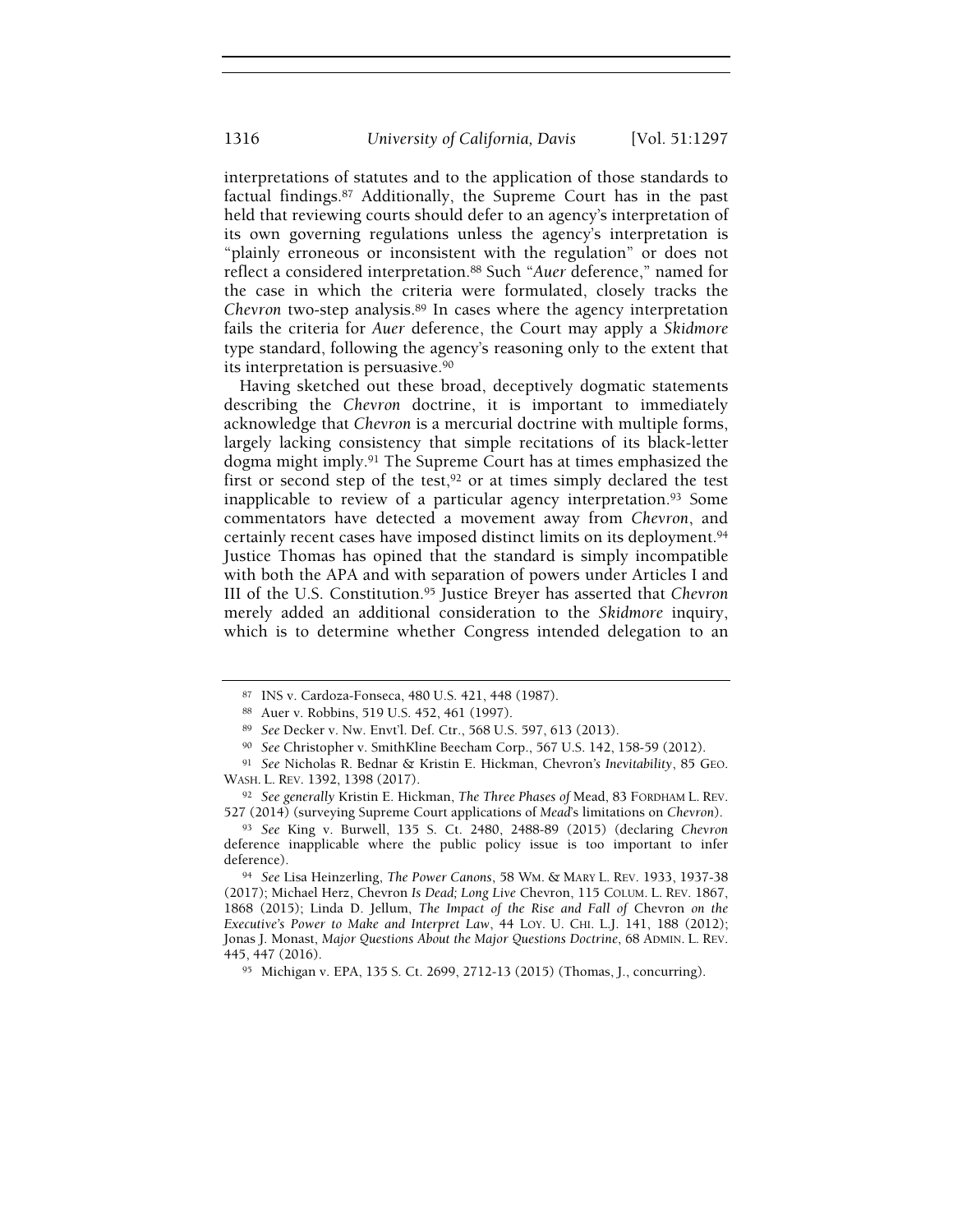agency.96 Even Justice Stevens, articulating the original standard in Chevron itself, apparently believed that he was simply restating established principles of administrative review rather than promulgating a formulaic test.<sup>97</sup>

Rather than explore all the possible flavors of Chevron jurisprudence, in my analysis here, I will for the most part follow the usual dogmatic consensus statement of the Chevron test while recognizing certain caveats. First, the Supreme Court has never entirely integrated its Chevron jurisprudence with the standards of review mandated under the APA; to the extent it has done so, it has hinted that Chevron stems from the arbitrary and capricious standard of agency review under section 706.98 Second and relatedly, the Court has in recent years increasingly identified its first step of Chevron with the requirement from Motor Vehicle Manufacturers Ass'n v. State Farm Mutual Automobile Insurance Co.,<sup>99</sup> holding that the 706 arbitrary and capricious standard requires an agency to contemporaneously justify policy choices by articulating a reasonable basis for the choice.<sup>100</sup> Third, there are numerous circuit splits and variations in the understanding and application of Chevron among the federal courts of appeal, so that the venue in which review is undertaken could matter.101 In particular, the D.C. Circuit, the prime contender for the situs of appeal from any Copyright Office decision, has developed its own additional inquiry into whether an agency recognized or acknowledged that an interpreted statute was ambiguous.<sup>102</sup>

<sup>96</sup> City of Arlington v. FCC, 569 U.S. 290, 308-12 (2013) (Breyer, J., concurring); Christensen v. Harris County, 529 U.S. 576, 596-97 (2000) (Breyer, J., dissenting).

<sup>97</sup> See Thomas W. Merrill, The Story of Chevron: The Making of an Accidental Landmark, in ADMINISTRATIVE LAW STORIES 400, 412-21 (Peter L. Strauss ed., 2006).

<sup>98</sup> See Chevron U.S.A., Inc. v. Nat. Res. Def. Council, Inc., 467 U.S. 837, 843-44 (1984).

<sup>99</sup> 463 U.S. 29 (1983).

<sup>100</sup> See Encino Motorcars, LLC v. Navarro, 136 S. Ct. 2117, 2125 (2016) (combining the Chevron and State Farm analyses); Michigan, 135 S. Ct. at 2706-07 (invoking State Farm in connection with Chevron review); Judulang v. Holder, 565 U.S. 42, 52 n.7 (2011) (equating Chevron step two and State Farm analysis).

<sup>101</sup> See Orin S. Kerr, Shedding Light on Chevron: An Empirical Study of the Chevron Doctrine in the U.S. Courts of Appeals, 15 YALE J. ON REG. 1, 30 (1998) (empirical study showing variations in appellate application of Chevron).

<sup>102</sup> Daniel J. Hemel & Aaron L. Nielson, Chevron Step One-and-a-Half, 84 U. CHI. L.J. 757, 760 (2017); see also Bednar & Hickman, supra note 91, at 1401 (discussing the D.C. Circuit's version of the Chevron test).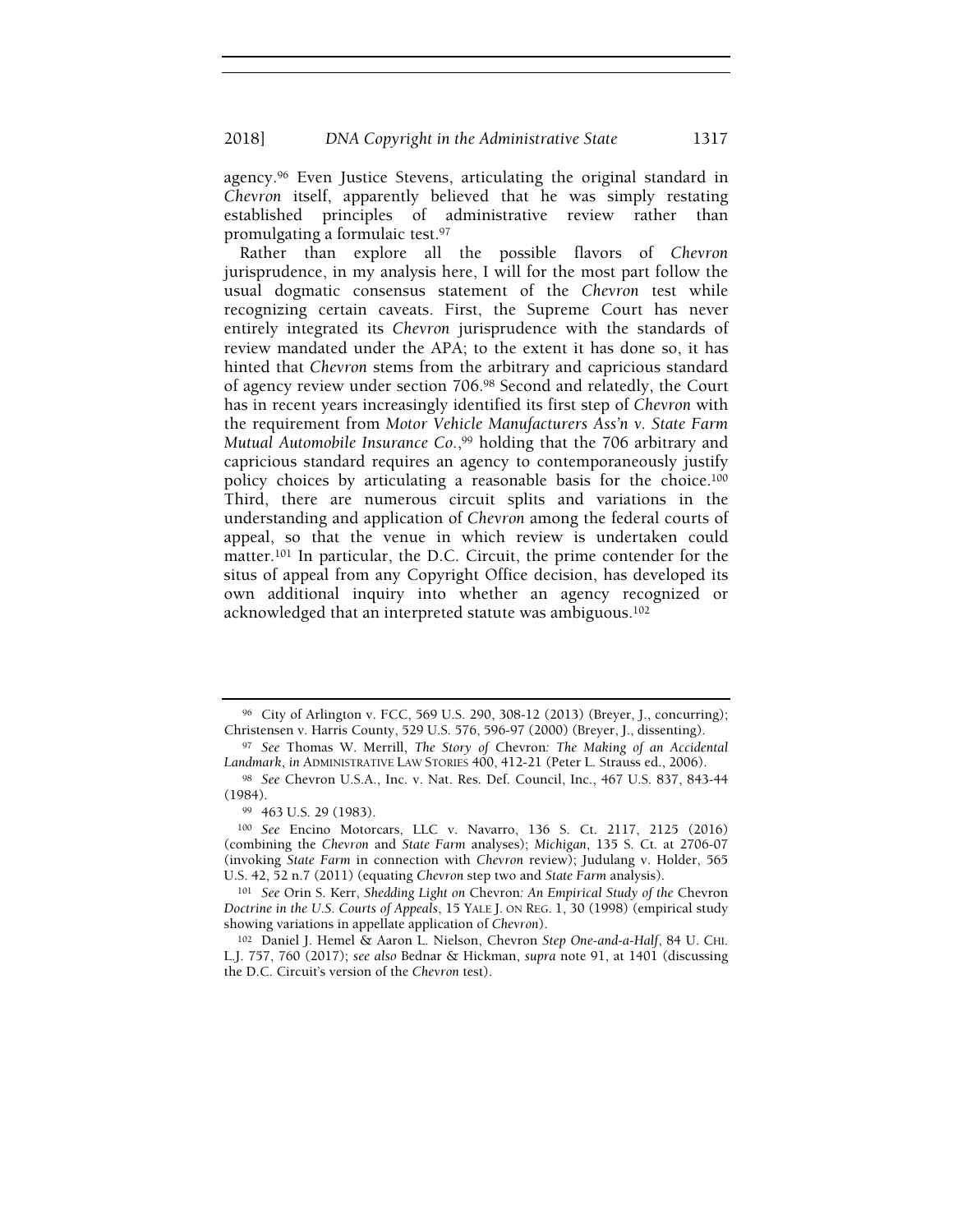# 1318 University of California, Davis [Vol. 51:1297

## IV. CHARACTERIZING THE COPYRIGHT OFFICE

As described in the preceding sections, the degree of deference accorded to agency action is dependent upon a complex constellation of factors, chiefly on the type of activity the agency is engaged in, legal authority that the agency exercises, and the formality of the particular proceedings in question. These factors are in turn dependent on the structure and role of the particular agency. Thus, in order to assess the proper treatment of Copyright Office refusals to register, it becomes necessary to consider the relevant aspects of the Copyright Office's organization and procedures, so as to determine how well they fit the criteria surrounding Chevron's "Step Zero."

## A. The Office's Structure

The Copyright Office is a relatively small organization by the standards of federal agencies, constituting several hundred staff organized into seven operating divisions.103 The Examining Division is of chief interest to us here, as it reviews materials submitted for registration.<sup>104</sup>

The Office's primary purpose is to issue registrations for copyrighted works and to act as a conduit for deposit of registered works into the Library of Congress. In addition to its responsibilities for registering initial and renewal claims to copyrighted works, the Office also records instruments that transfer copyright interests.<sup>105</sup>

The Office additionally oversees a mélange of administrative copyright functions, such as collecting and distributing royalties for jukebox performance of musical works and royalties for secondary cable transmissions. The Office includes within its organization the Copyright Royalty Board that sets the rates for certain statutory licenses.106 The Office is responsible for conducting periodic hearings on exceptions to the anti-circumvention provisions of the Digital Millennium Copyright Act, and for recommending to the Librarian of Congress exceptions to those provisions, based on the information collected.107 It additionally advises Congress on copyright matters and prepares reports on aspects of copyright as directed by Congress.<sup>108</sup>

<sup>103</sup> See JAMES E. HAWES & BERNARD C. DIETZ, COPYRIGHT REGISTRATION PRACTICE § 3:2 (2d ed. 2012).

<sup>104</sup> PAUL GOLDSTEIN, GOLDSTEIN ON COPYRIGHT § 3.19 (3d ed. 2017).

<sup>105</sup> Id.; HAWES & DIETZ, supra note 103, § 3:4.

<sup>106</sup> HAWES & DIETZ, supra note 103, § 3:2.

<sup>107</sup> 17 U.S.C. § 1201(a)(1)(C) (2018).

<sup>108</sup> See 17 U.S.C. § 701(b).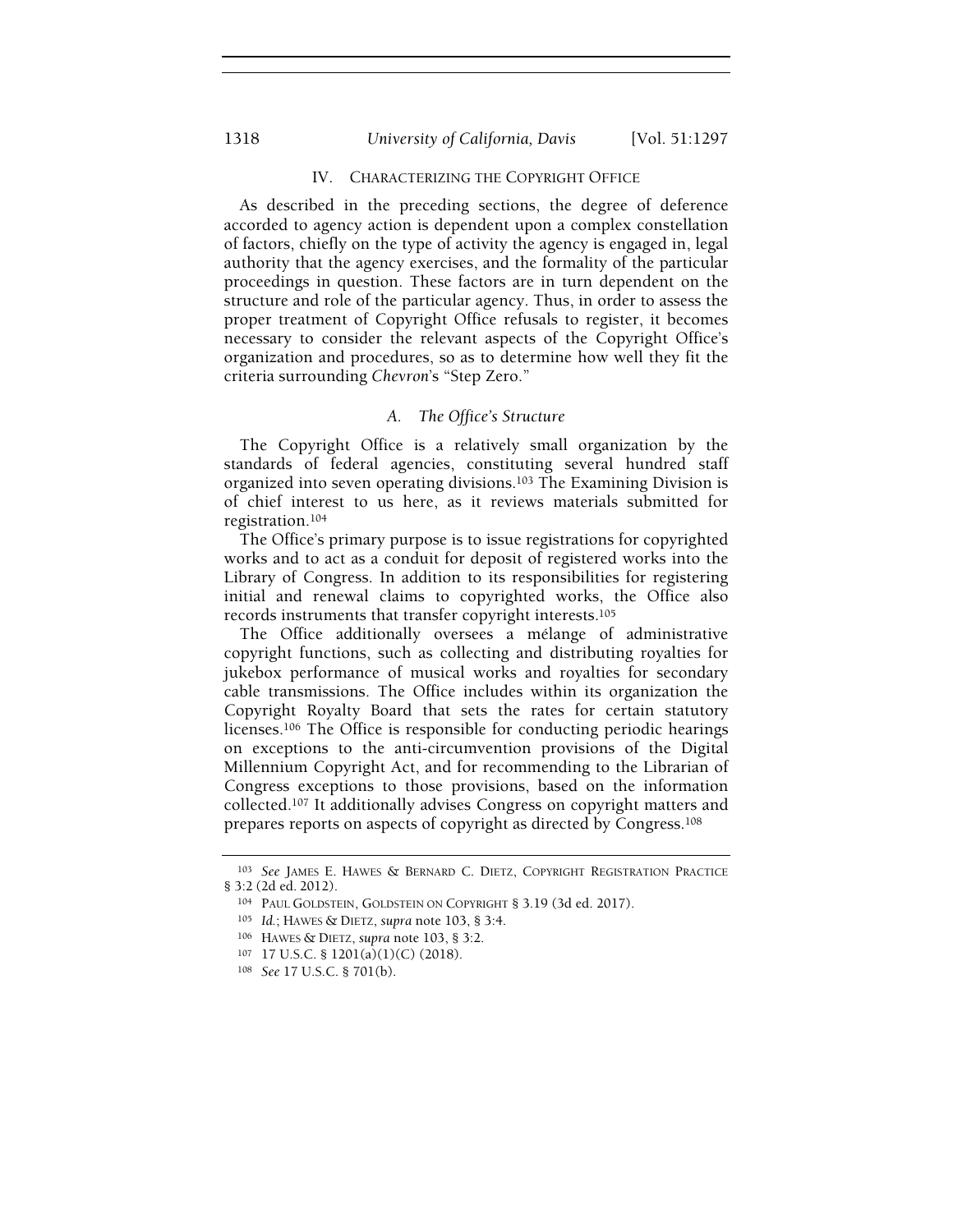In order to sort out the proper relationship between the actions of the Copyright Office and those of the judicial branch, we are forced to begin by acknowledging that the Copyright Office occupies an exceedingly odd position within the structure of the American government. Administrative agencies are typically situated and organized within the executive branch of the U.S. government, led by personnel who are appointed or chosen by the President, or by cabinet secretaries, or other ranking executive officials. Their duties typically subsist of executing or enforcing specific statutes as instructed by Congress. While the executive branch certainly has its own inherent constitutional authority in certain areas, for example military and foreign affairs, administrative agencies are largely in the business of executing the agenda enacted by the legislative branch. Much of modern administrative law is concerned with analyzing when and how and whether administrative agencies exercise authority delegated to them by Congress.

The Copyright Office departs rather substantially from this model. While entrusted with duties that would appear to fit easily into the brief of an executive branch agency, the Office is organizationally housed within the Library of Congress.109 The head of the Copyright Office, denominated the Register of Copyrights, is appointed by, and reports to, the Librarian who heads the Library of Congress.110 The Library of Congress is of course a subsidiary of the legislative branch, providing research and support services to Congress. Thus, some question exists as to the constitutional propriety of Congress essentially delegating activity to itself rather than to officers of the executive branch.<sup>111</sup>

Legislation introduced in the current Congress is intended to begin addressing such peculiarities, by altering the appointment process and characteristics the Register of Copyright position. The bill would make the Register a presidential appointee, confirmed by the Senate, and to a term of ten years.112 But the legislation would not alter the fundamental organizational or institutional peculiarity of the Copyright Office itself, leaving the Copyright Office ensconced within

<sup>109</sup> Id. § 701(a); HAWES & DIETZ, supra note 103, § 3:1.

<sup>110</sup> See id.; HAWES & DIETZ, supra note 103, § 3:2.

<sup>111</sup> E. Fulton Brylawski, The Copyright Office: A Constitutional Confrontation, 44 GEO. WASH. L. REV. 1, 5 (1975); Michael W. Carroll, Fixing Fair Use, 85 N.C. L. REV. 1087, 1131-33 (2007).

<sup>112</sup> Register of Copyrights Selection and Accountability Act of 2017, H.R. 1695, 115th Cong. § 2(a)(5)(B) (2017).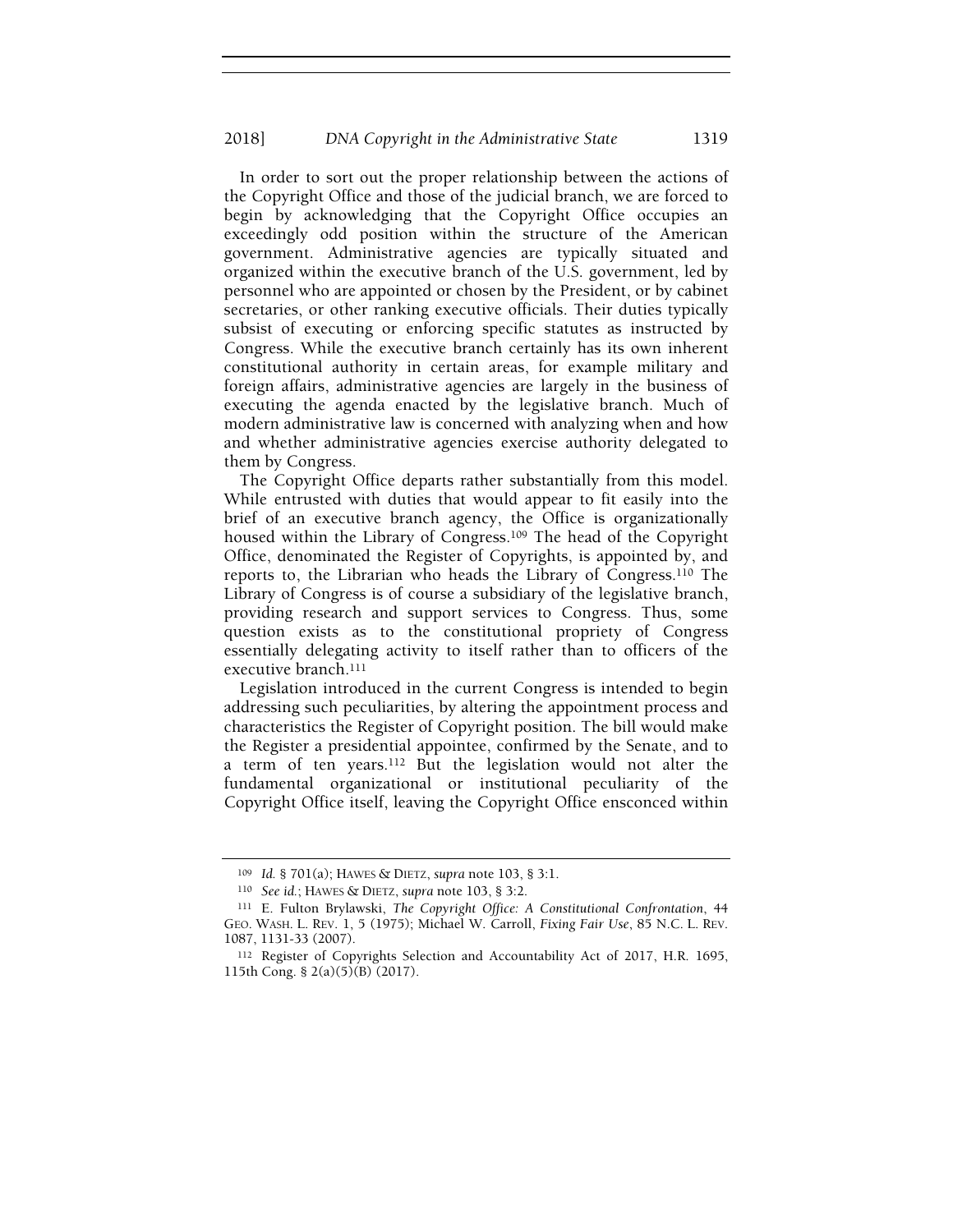the Library of Congress, and indeed the legislative change would situate a presidential appointment within the legislative branch.

#### B. Registration Procedures

The mechanics of the copyright registration process are fairly straightforward. Applicants submit to the Office a copy of the work to be registered, along with required forms and a fee; the application materials are directed to a Copyright Examiner who will review the suitability of the application.<sup>113</sup> If unsatisfied with the merits of the application, the Copyright Examiner will respond with an initial notification of refusal. The applicant is entitled to request reconsideration of the refusal. If reconsideration again culminates in a refusal to register the work, the applicant will receive a letter from the head of Examining Division stating the reasons for refusal. Dissatisfied applicants are entitled to an internal appeal to a Board of Appeals comprising the Register, the General Counsel of the Office, the Chief of the Examining Division, or their designees.114 The decision of the Board is rendered in writing, and constitutes final agency action on the application.

The responsibility of the Register to assess a registration application, and not to merely record it, derives from the Office's organic statute. Section 410 of the Copyright Act, in addition to requiring a copyright holder to register a work before enforcement of the copyright in court, specifically provides that before registration the Register shall determine that the work constitutes copyrightable subject matter.<sup>115</sup> The substantive validity of registration encompasses several different elements that must be considered by the Office, including originality, authorship, copyrightability, and compliance with statutory formalities.116 This statutory imperative has been read by some as granting the Register some discretion in determining copyrightable subject matter in the registration context.<sup>117</sup>

The Register is to further assess whether the "legal and formal requirements" for registration have been met, and shall refuse

<sup>113</sup> See HAWES & DIETZ, supra note 103, § 22:10.

<sup>114</sup> Modification of Appeal Procedure, 60 Fed. Reg. 21,983, 21,984 (May 4, 1995) (to be codified at 37 C.F.R. pt. 202).

<sup>115</sup> 17 U.S.C. § 410 (2018).

<sup>116</sup> Carol Barnhart, Inc. v. Econ. Cover Corp., 603 F. Supp. 432, 433 (E.D.N.Y. 1985), aff'd, 773 F.2d 411 (2d Cir. 1985).

<sup>117</sup> See 2 MELVILLE B. NIMMER & DAVID NIMMER, NIMMER ON COPYRIGHT § 7.21[A] (2017).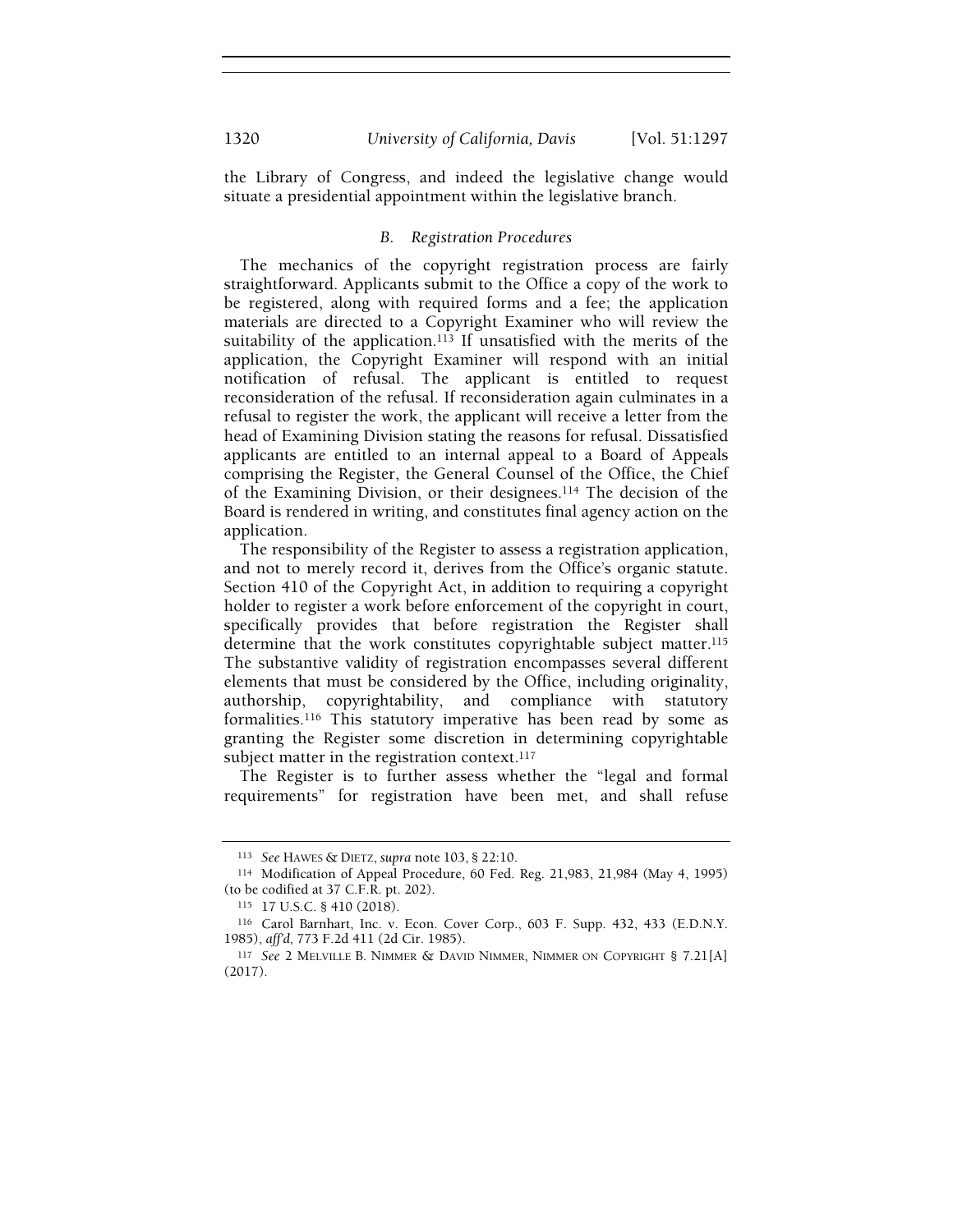registration not only if the work is not copyrightable subject matter, but also if the claim to copyright is otherwise invalid "for any other reason."118 One commentator has argued that this language regarding assessment of "legal requirements" suggests or implies that the Office has a responsibility to construe ambiguous statutory provisions relating to registration.119 However, the Copyright Office does not determine the validity, nor scope of a copyright in a given work; it decides only on the propriety of registration.<sup>120</sup>

Given that the primary function of the Copyright Office revolves around registration, assessing the requirements for registration is a determination for which the Office might be recognized as possessing special expertise, and so might be entitled to a degree of deference. However, there may be differing degrees of competence within the registration assessment. Copyright examination creates no detailed paper trail in the fashion of patent prosecution histories. Specifically, unlike the Patent Office, the Copyright Office does not make factual determinations to acts exterior to the Office;121 the Copyright Office applies the statutory requirements to a submitted work as the characteristics of the work appear on its face. For example, the Copyright Office makes no inquiry into the circumstances of the work's creation or authorship.122 Rather, when examining an application, any factual determinations are generally limited to commonly known facts or to facts that are facially evident from the application or deposit.<sup>123</sup>

Thus, as one leading commentator has observed, the Copyright Office is simply not equipped to gauge originality, which would require an external inquiry, and so the Office might legitimately be regarded as having less authority or expertise on that matter.124 The Office is on the other hand better equipped to gauge copyrightability from the face of the registration application, and so might be regarded as possessing special expertise on that question.125 Indeed, although the Office does not perform an in-depth examination of registration

<sup>125</sup> Id.

<sup>118</sup> 17 U.S.C. §§ 410(a-b).

<sup>119</sup> See NIMMER & NIMMER, supra note 117, § 7.21[A].

<sup>120</sup> GOLDSTEIN, supra note 104, § 3.19.

<sup>121</sup> U.S. COPYRIGHT OFFICE, COMPENDIUM OF U.S. COPYRIGHT OFFICE PRACTICES § 602.4(D) (3d ed. 2014), https://www.copyright.gov/comp3/prior-editions.html.

<sup>122</sup> Estate of Hogarth v. Edgar Rice Burroughs, Inc., 342 F.3d 149, 166 (2d Cir. 2003).

<sup>123</sup> GOLDSTEIN, supra note 104, § 3.14.

<sup>124</sup> NIMMER & NIMMER, supra note 117, § 12.11[B][3].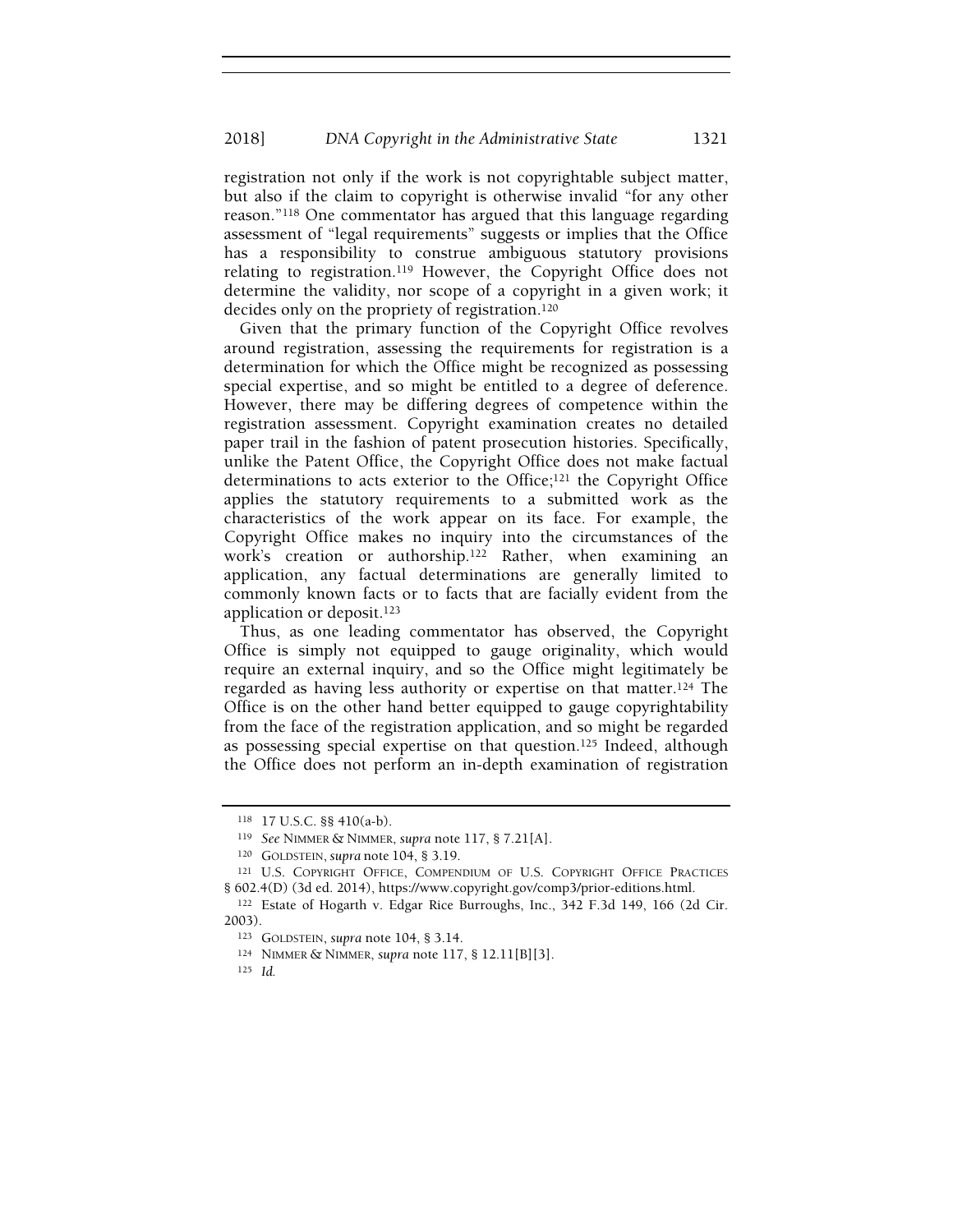applications, subject matter is among the very few topics on which the Office does engage in substantive examination.<sup>126</sup> Section 410(a) of the Copyright Act specifically directs the Office to make subject matter determinations pursuant to registration.<sup>127</sup>

Additionally, the Office has some ability to cancel an improper registration if contrary circumstances come to light after a registration certificate issues.128 This may be due to technical or procedural problems, such as failure to pay the proper fee or timely deposit copies of the work. But it may also occur due to substantive defects that did not come to light during examination. While the Office will attempt to resolve minor technical discrepancies in an issued registration,<sup>129</sup> failure to satisfy the substantive legal standard for subject matter is typically not a defect that can be corrected.

# C. External Review

If the Copyright Office Board of Appeals affirms the refusal to register, the applicant's recourse lies outside the Copyright Office, in judicial review of the decision. Under the current statute, two routes are available for review of the Office's decision to deny registration. The first is an appeal for administrative review under section 702 of the APA.130 The second means of judicial review, via the Copyright Act, requires the presence of an infringer.<sup>131</sup> Under section 411(a) of the Copyright Act, the owner of a work may file an infringement suit and serve notice of infringement action on the Register.132 The Register may then enter a timely appearance in the suit, but failure of the Register to join the suit does not deprive the Court of jurisdiction to determine the issue. This procedure effectively deals with the problem of enforcing a copyright when no certificate of registration is available, as normally registration is required before filing suit.<sup>133</sup> Joining the Register allows a disappointed registration applicant to assert copyright against an infringer, even without a registration certificate.

<sup>126</sup> Id.

<sup>127</sup> 17 U.S.C. § 410(a) (2018).

<sup>128</sup> 37 C.F.R. § 201.7 (2017).

 $129$  *Id.* § 201.7(d).

<sup>130</sup> See 5 U.S.C. § 702 (2018).

<sup>131</sup> See GOLDSTEIN, supra note 104, § 3.14.

<sup>132</sup> 17 U.S.C. § 411(a) (2018).

<sup>133</sup> Id.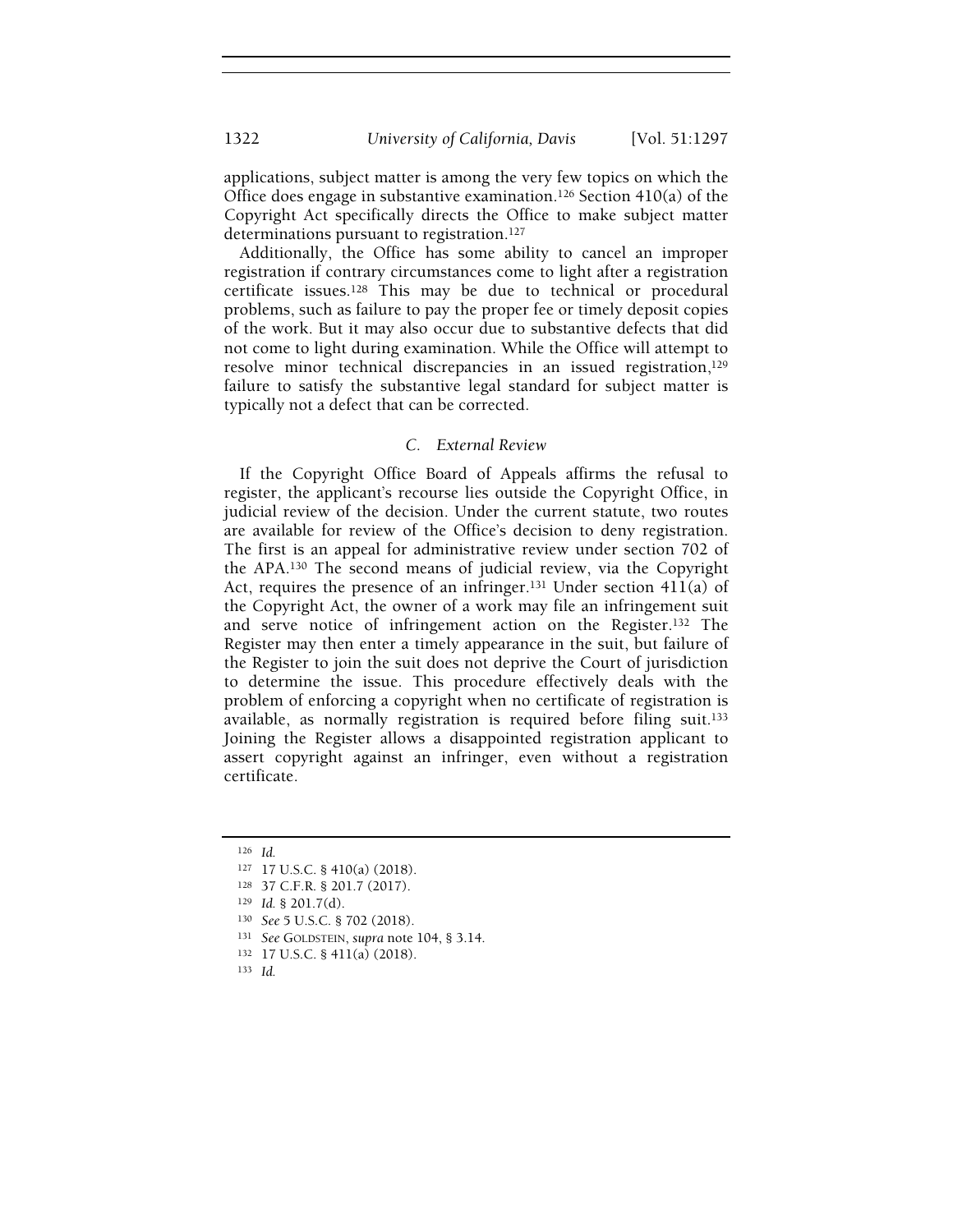However, the copyright holder may potentially avail herself of both types of actions, as they address different issues.134 Judicial review under the APA of the Office's decision not to register the work is a decision regarding the Register's abuse of discretion, not regarding the copyrightability of the subject work.135 Consequently, loss of the APA appeal does not necessarily bar subsequent infringement action, so long as the Register is served with notice of the infringement action sans registration certificate. And, oddly, under neither review procedure does the statute give the courts any authority to order issuance of a certificate, leaving the courts generally only an option to remand for the Register to reconsider a registration refusal.<sup>136</sup> Nonetheless, failure to serve the Register as required by section  $411(a)$ , so as to give the Register the opportunity to intervene, results in dismissal of the infringement claim.<sup>137</sup>

Other review options may be available, but they are speculative. Under the now superseded 1909 Copyright Act, the available recourse for a refusal to register was an action in mandamus, to compel the Copyright Office to register the work.138 Judge Levanthal has suggested that federal courts might still properly entertain such an action when there is no infringement, and so no recourse against the Register under section  $411(a)$ .<sup>139</sup> The Ninth Circuit has disagreed, holding that the combination of APA review and infringement joinder provides an adequate set of remedies so that, being unnecessary, mandamus no longer will lie.<sup>140</sup> This reasoning is not altogether persuasive; as Judge Leventhal points out, the presumption of validity carried with registration may be important to avoid infringement, so that the copyright owner might require registration before the infringement action is available.141 This problem is not necessarily cured by APA review, as the question decided in such an action is the propriety of the Register's action, not the validity of the underlying work.

<sup>134</sup> NIMMER & NIMMER, supra note 117, § 7.21[B] n.33.

<sup>135</sup> See OddzOn Prods., Inc. v. Oman, 924 F.2d 346, 350 (D.C. Cir. 1991); Coach, Inc. v. Peters, 386 F. Supp. 2d 495, 497 (S.D.N.Y. 2005).

<sup>136</sup> See Kasunic, supra note 47, at 321 (noting the statutory absence of a remedy).

<sup>137</sup> Sadler-Cisar, Inc. v. Commercial Sales Network, Inc., 786 F. Supp. 1287, 1297 (N.D. Ohio 1991).

<sup>138</sup> See, e.g., G.P. Putnam's Sons v. Lancer Books, Inc., 251 F. Supp. 210, 213 (S.D.N.Y. 1966).

<sup>139</sup> Esquire, Inc. v. Ringer, 591 F.2d 796, 807-08 (D.C. Cir. 1978) (Levanthal, Cir. J., concurring).

<sup>140</sup> Nova Stylings, Inc. v. Ladd, 695 F.2d 1179, 1181-82 (9th Cir. 1983).

<sup>141</sup> Esquire, 591 F.2d at 807-08 (Levanthal, Cir. J., concurring).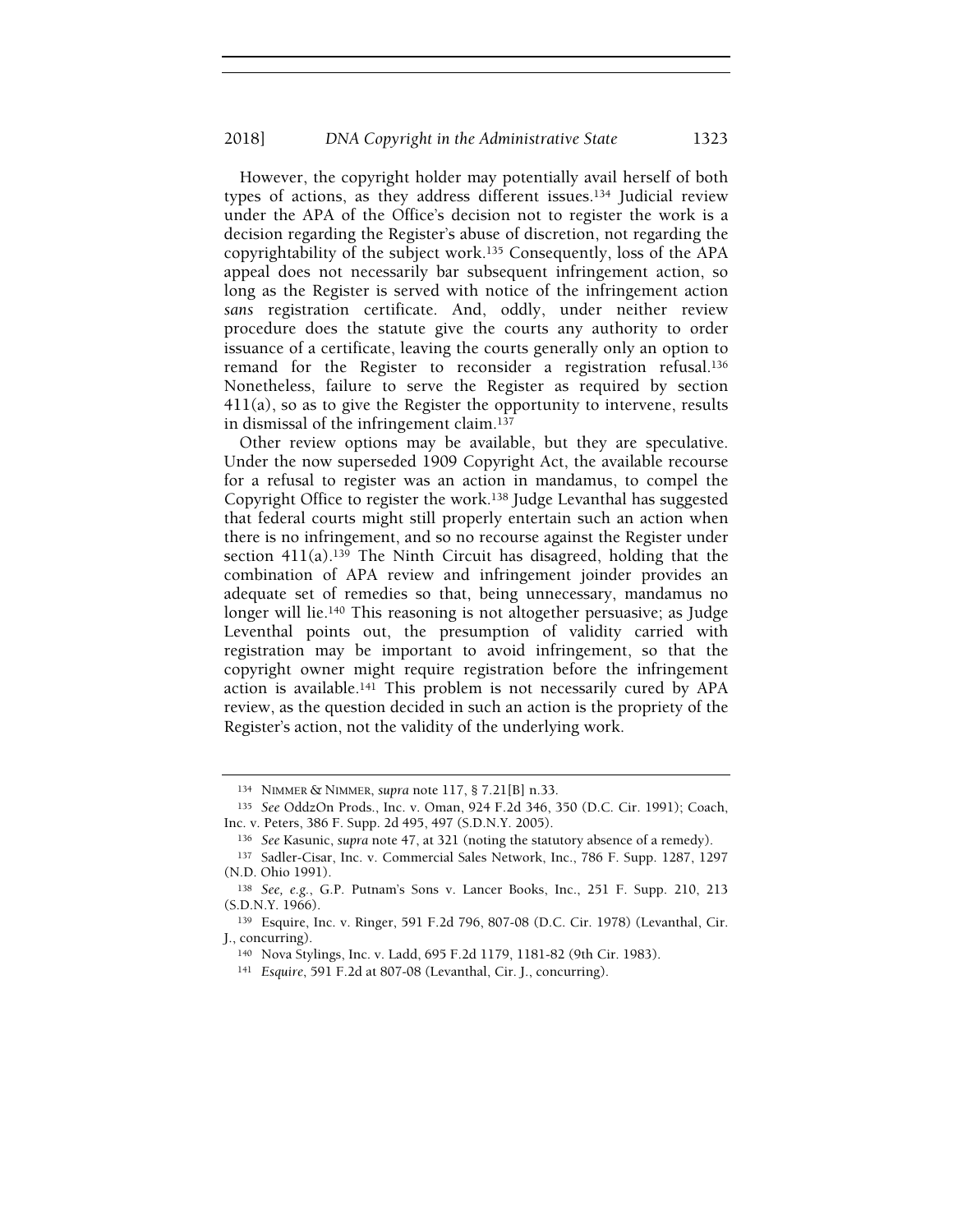Some courts have hinted at the possibility of an additional option: that a disappointed registrant might file a declaratory judgment action in a bid to compel the Copyright Office to change its regulations concerning the classification of a submitted work, or its policies regarding registration.142 Some case law hints that such an action might be viewed as an illegitimate attempt to make an end run around the statutorily approved APA appeal or infringement suit.143 On the other hand, such a challenge could be seen to sound in a different administrative theory; rather than challenging whether the Office was arbitrary or capricious in applying its own rules, the action could be directed to whether the Office had the proper authority to issue the rules at all, or to issue them in the form that they take.

Whichever of the two clearly available routes is pursued, judicial consideration of copyright registration typically arises in one of two circumstances: either denial of registration or its allowance. Successful registration confers upon the applicant a certificate, which constitutes prima facie evidence of validity.144 This presumption attaches only if the registration takes place within five years of publication of the work.145 While registration is taken as prima facie evidence of validity, this is by no means an unusual or determinant presumption; a long line of Supreme Court precedent holds that the actions of a federal agency are presumed valid, so that the burden of establishing invalidity lies on the plaintiff challenging the action.146 Normally, courts would and should presume the validity of copyright registration under general principles of agency law. Section 410 of the Copyright Act may be viewed as codifying that presumption for the act of copyright registration.<sup>147</sup>

Thus, in an infringement action, the certificate has the effect of shifting the burden of proof on validity to the defendant.<sup>148</sup> However, the copyright statute goes on to state that the evidentiary weight

<sup>147</sup> For a similar argument regarding the presumption of validity for patents, see Benjamin & Rai, Who's Afraid of the APA?, supra note 10, at 281.

<sup>148</sup> Carol Barnhart, Inc. v. Econ. Cover Corp., 773 F.2d 411, 414 (2d Cir. 1985); Oboler v. Goldin, 714 F.2d 211, 212 (2d Cir. 1983).

<sup>142</sup> See, e.g., Whimsicality, Inc. v. Rubie's Costume Co., Inc., 891 F.2d 452, 455 (2d Cir. 1989).

<sup>143</sup> Cf. Nova Stylings, Inc., 695 F.2d at 1181-82.

<sup>144</sup> Durham Indus., Inc. v. Tomy Corp., 630 F.2d 905, 908 (2d Cir. 1980).

<sup>145</sup> 17 U.S.C. § 410(c) (2018).

<sup>146</sup> See, e.g., Citizens to Pres. Overton Park, Inc. v. Volpe, 401 U.S. 402, 415 (1971) ("Certainly, the Secretary's decision is entitled to a presumption of regularity."); Hynes v. Grimes Packing Co., 337 U.S. 86, 101 (1949) ("An administrative order is presumptively valid.").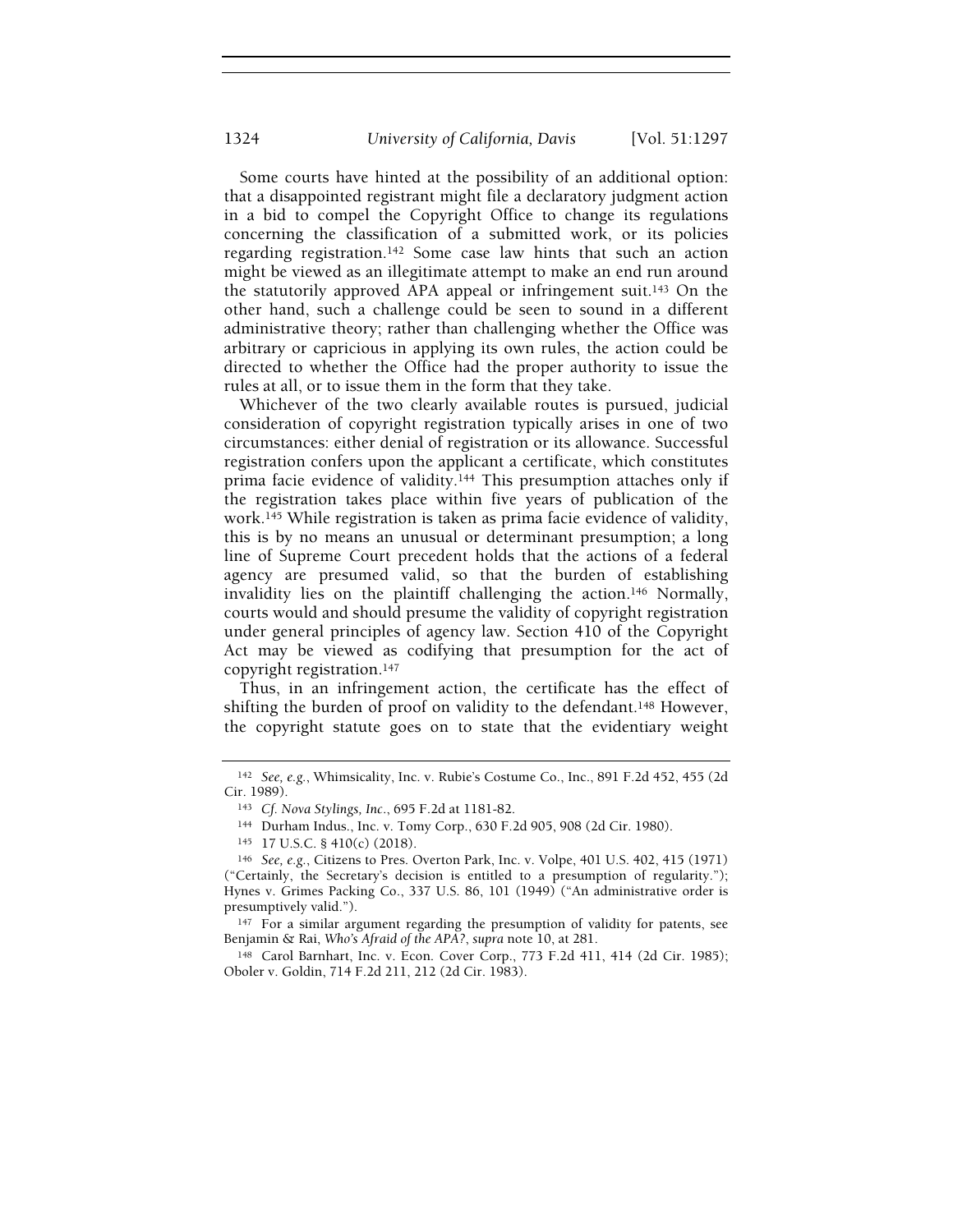accorded to the certificate lies within the discretion of the court.<sup>149</sup> The presumption of validity conferred by the registration certificate is therefore rebuttable, so that courts often consider it simply a factor in their own determination.150 For example where a registered set of technical drawings appeared to be dictated by entirely functional considerations, and so contained no original expression, the presumption conferred by the certificate was rejected.<sup>151</sup>

An intermediate circumstance between refusal and full allowance may arise when registration has been allowed under the Office's "rule of doubt." The Office has long followed a rule of doubt under which it will accept for registration dubious or borderline works, or where the Office cannot discern the work's copyright eligibility, or at least where reasonable minds could differ on the question. A certificate issues in such circumstances, although it indicates the Office's reservations as to the legitimacy of the registration. Thus, registration under these conditions carries with it the stigma that the certificate was issued despite uncertainty on the part of an expert agency, and that the agency has significant reservations regarding the status of the work.<sup>152</sup> There is therefore some authority holding that registration under the rule of doubt is not entitled to presumption of validity.<sup>153</sup>

## V. PRIOR JUDICIAL TREATMENT

With the Office's unusual procedural backdrop in mind, we turn to the opinions produced by courts in one of the two possible procedural pathways. The Copyright Office has been a fixture of the federal government for a very long period of time, and judicial review of Copyright Office actions has occurred for most of its existence. One might therefore hope that an explicit statement of the proper standard for reviewing Copyright Office actions would be found in the opinions of courts that have engaged in such reviews. Unfortunately, such discussions of judicial review are rare, often contradictory, and generally unhelpful. While a few clues as to the proper standards may

<sup>149</sup> 17 U.S.C. § 410(c).

<sup>150</sup> See Carol Barnhart, Inc. v. Econ. Cover Corp., 603 F. Supp 432, 433 (E.D.N.Y. 1985), aff'd, 773 F.2d 411 (2d Cir. 1985).

<sup>151</sup> ATCS Int'l LLC v. Jefferson Contracting Corp, 807 F. Supp. 2d 516, 518 (E.D. Va. 2011) (finding that the "highly sophisticated engineering skill and expertise" reflected in the drawing was not copyrightable expression).

<sup>152</sup> See HAWES & DIETZ, supra note 103, § 22:3.

<sup>153</sup> Superchips, Inc. v. St. & Performance Elecs., Inc., 61 U.S.P.Q.2d (BNA) 1589, 1592 (M.D. Fla. 2001); Compaq Comput. Corp. v. Procom Tech., Inc., 908 F. Supp. 1409, 1417 (S.D. Tex. 1995).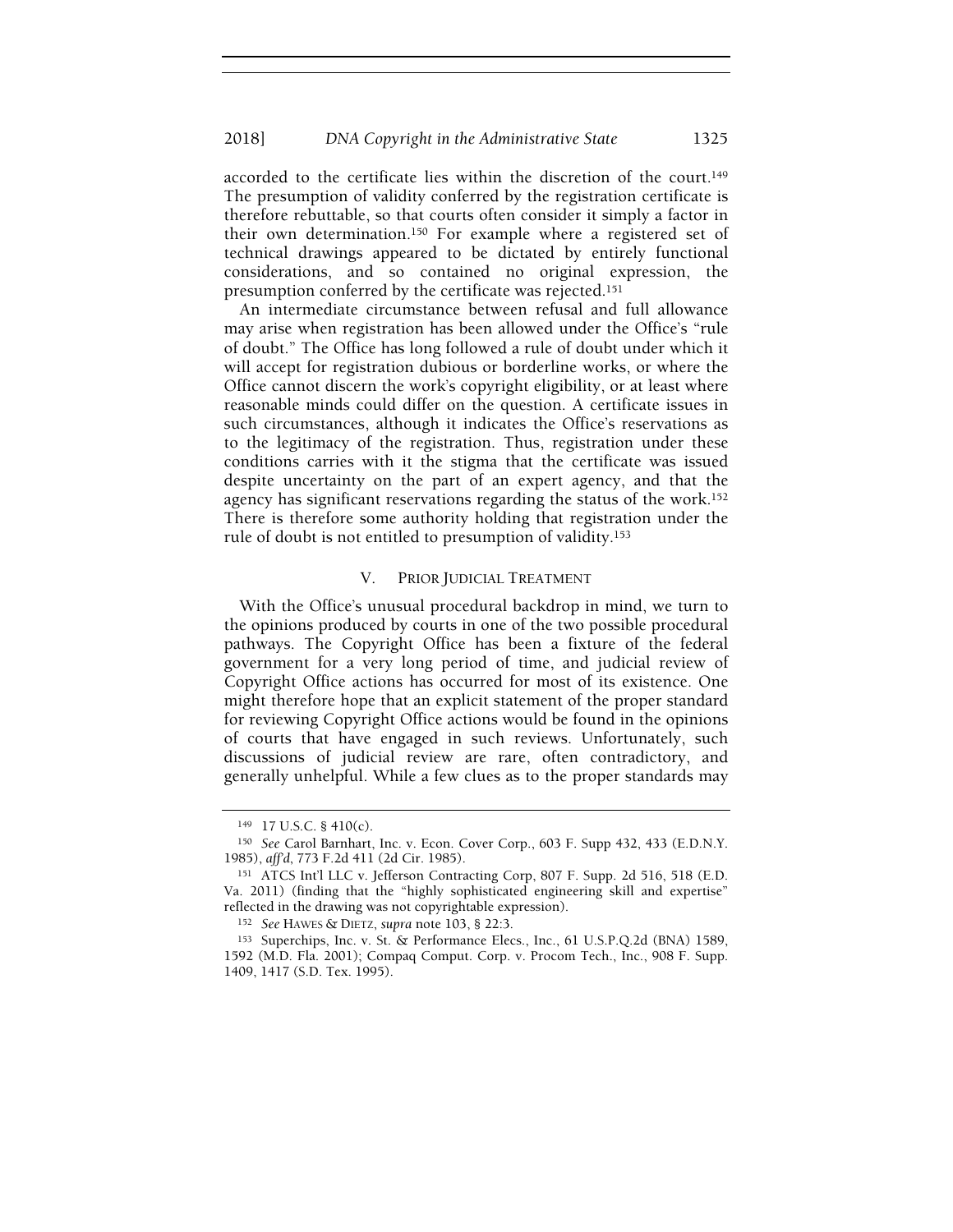be gleaned from reviewing court opinions, they contain nothing like an authoritative statement regarding the application of Chevron to the Copyright Office, let alone a full analysis applying the Chevron test.

On the rare occasion that a court reviewing a Copyright Office registration decision has mentioned the Chevron standard, the discussion typically leaves unclear whether deference is a matter of the APA abuse of discretion standard, or the Chevron test, or a sort of Skidmore recognition of the Office's superior expertise.<sup>154</sup> Some few decisions explicitly apply the Chevron framework to Copyright Office actions.155 Other decisions find that Skidmore deference is instead the proper standard for review of the Office.156 And some courts have simply (and unhelpfully) punted on the issue, affording deference to the Office without specifying the particular framework to be adopted.<sup>157</sup>

One of the few extended judicial contemplations regarding Chevron and the Copyright Office is that of Judge Silberman in Atari v. Oman.158 The Atari decision concerned the Copyright Office's rejection of a registration application for the video game "Breakout," which the Office's explanatory letters characterized as too graphically simplistic to meet the requirement for creativity. The registrant appealed from final rejection under the APA review provisions. Reviewing the rejection under the abuse of discretion standard, the court initially remanded the rejection to the Copyright Office for clarification.<sup>159</sup> Concurring in the result, Judge Silberman observed that the Office might be due Chevron deference if the Register were making a categorical decision regarding registration, that is, if the Register were interpreting the Copyright Act to deny registration to a class of works that were characterized by a lack of creativity or other copyright requirement.

<sup>154</sup> See Custom Chrome, Inc. v. Ringer, 35 U.S.P.Q.2d (BNA) 1714, 1717 (D.D.C. 1995) (equating Chevron deference with the abuse of discretion standard).

<sup>155</sup> See, e.g., Satellite Broad. & Commc'ns Ass'n of Am. v. Oman, 17 F.3d 344, 347- 48 (11th Cir. 1994); Cablevision Sys. Dev. Co. v. Motion Picture Ass'n of Am., 836 F.2d 599, 607 (D.C. Cir. 1988).

<sup>156</sup> See, e.g., Varsity Brands, Inc. v. Star Athletica LLC, 799 F.3d 468, 479 (6th Cir. 2015); Morris v. Bus. Concepts, Inc., 283 F.3d 502, 505-06 (2d Cir. 2002); see also Inhale, Inc. v. Starbuzz Tobacco, Inc., 755 F.3d 1038, 1041-42 (9th Cir. 2014) (finding Skidmore rather than Chevron deference applies to Copyright Office manuals and opinion letters).

<sup>157</sup> See, e.g., Bonneville Int'l Corp. v. Peters, 347 F.3d 485, 490 (3d Cir. 2003).

<sup>158</sup> 888 F.2d 878 (D.C. Cir. 1989).

<sup>159</sup> Id. at 879; see also Kasunic, supra note 47, at 316 (noting the importance of the Atari decision in schooling the Office to issue detailed reasons for refusal).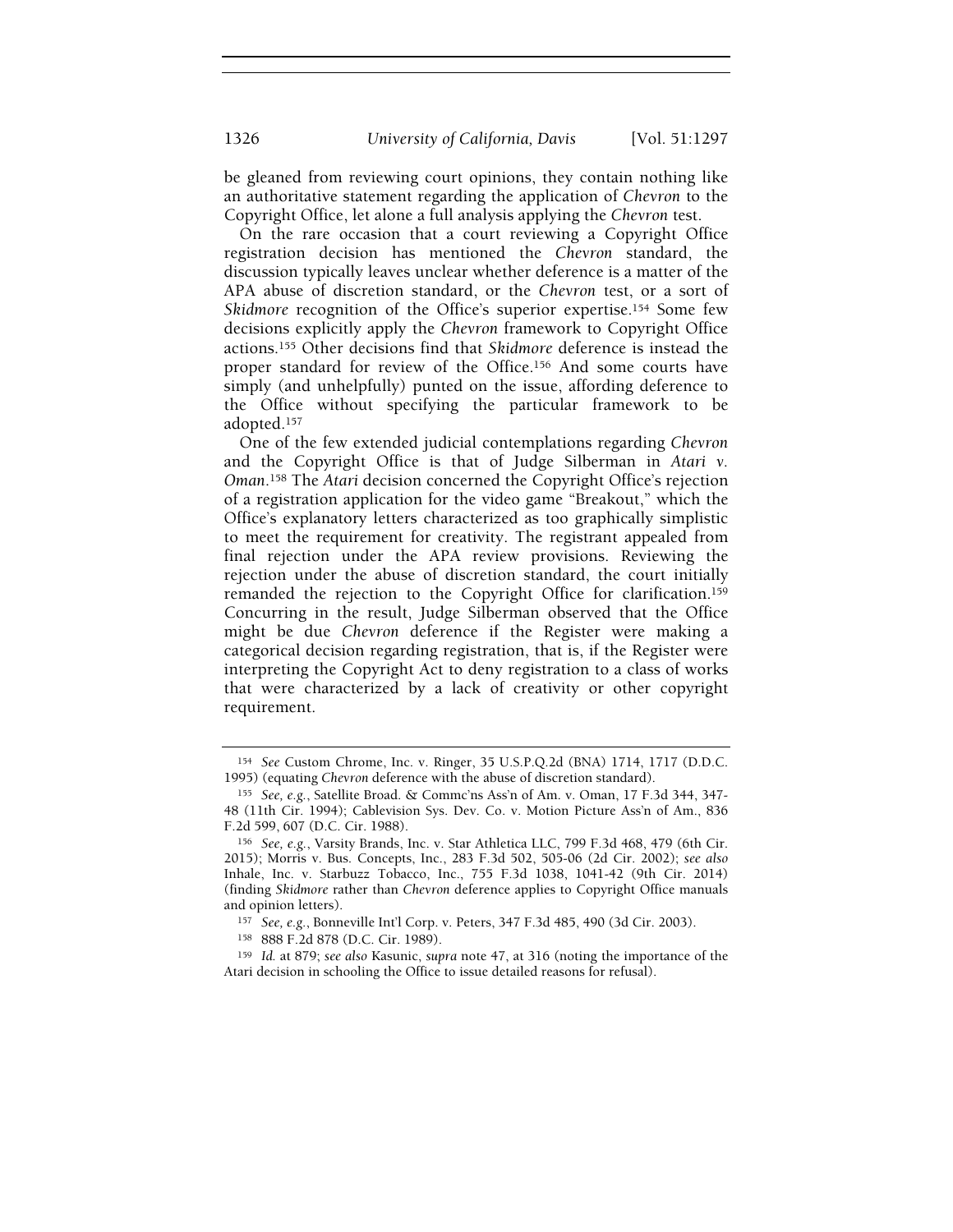It is somewhat difficult to know what to make of Judge Silberman's Atari comments, concurring essentially in a judgment to remand the case. The concurrence offers no real Chevron analysis of Congressional delegation of authority to the Copyright Office, but simply acknowledges the deference due administrative agencies. Particularly puzzling is the observation that a categorical rejection might be treated differently than a particular rejection. The distinction might be based on deferential treatment of an agency's own internal regulations, as opposed to its interpretation of a generally applicable statute. Or, the concurrence may be drawing a distinction between an agency's findings of fact and its conclusions of law, if what Judge Silberman meant is that a categorical rule sounds in a legal determination, while a particular rejection would sound in the application of the categorical rule.

Similar lip service to the idea of agency deference, without any detailed analysis, appears in a number of other decisions. Some courts have expressly recognized that the Register has authority to interpret copyright laws and interpretation is entitled to judicial deference if reasonable,160 although how seriously they take this trope is questionable — Office interpretations that conflict with a court's interpretation may quickly be held unreasonable.161 The Supreme Court has in passing opined that the statutory interpretation of the Copyright Office, so far as it is addressed to the Office's responsibility of registration, is entitled to a degree of judicial deference,162 as is the historical practice of the Office,<sup>163</sup> although the Court has also been quick to set aside both if unsupported by what it considers persuasive reasoning.164 The case for Chevron treatment is stronger when the Register has a clear statutory role; where Congress has instructed the Copyright Office to collect and distribute compulsory licensing fees for cable retransmission, the D.C. Circuit has held that the Office's authority to promulgate regulations mandates Chevron deference.<sup>165</sup>

One confounding factor in the courts' consideration of Copyright Office actions is the procedural circumstance by which the registration

<sup>160</sup> Marascalco v. Fantasy, Inc., 953 F.2d 469, 473 (9th Cir. 1991).

<sup>161</sup> See, e.g., Bartok v. Boosey & Hawkes, Inc., 523 F.2d 941, 946-47 (2d Cir. 1975) (holding that on a matter of first impression the interpretation of the Copyright Office need not be given controlling weight).

<sup>162</sup> See De Sylva v. Ballentine, 351 U.S. 570, 577-78 (1956).

<sup>163</sup> See Mazer v. Stein, 347 U.S. 201, 213-14 (1954).

<sup>164</sup> See De Sylva, 351 U.S. at 578-79.

<sup>165</sup> Cablevision Sys. Dev. Co. v. Motion Picture Ass'n of Am., 836 F.2d 599, 608-09

<sup>(</sup>D.C. Cir. 1988) (applying Chevron standard to the Copyright Office's interpretation of 17 U.S.C. § 111).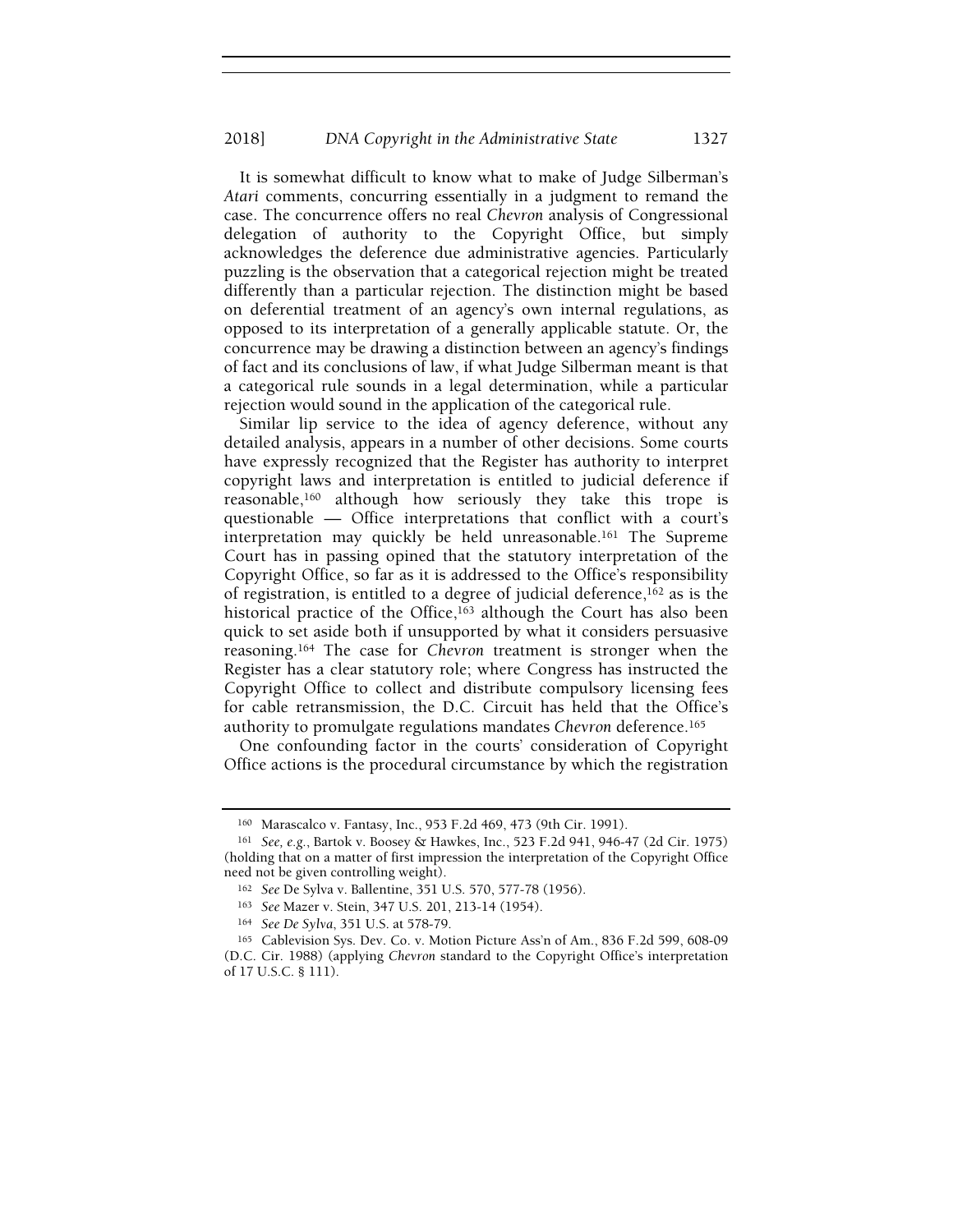action comes to a reviewing court. Both the statutory option of allowing registration rejections to be challenged in an infringement suit, as well as the option to implead the Register, have been viewed by courts as significant factors in determining the proper degree of deference to Copyright Office rejections.166 Review under the APA and review in an infringement suit may possibly entail different standards of deference.167 In an APA challenge to the Office's refusal to register, the issue is the propriety of the Register's decision, rather than the copyrightability of the underlying work.<sup>168</sup> Under section  $411(a)$ , however, the court determines the full range of questions relating to infringement, including validity.169 In the absence of any presumption attending the registration certificate, courts have tended to set aside the question of registration to review the work's validity de novo.<sup>170</sup>

This implicates a second complicating factor, which is whether the registration question comes to a reviewing court after a denial or after an allowance. The Office's determination to allow registration of a work, as opposed to its denial of registration, has received widely varying treatment by reviewing courts. This variation is in part due to the courts' treatment of the certificate of registration; recall that registration results in a certificate that carries with it a presumption of validity. In many cases allowance of registration is conceptually separated out from the statutory presumption of validity attached to the issued certificate.171 Courts may treat the certificate differently with regard to originality and copyrightability, sometimes deferring to the Office on the question of originality, but engaging in independent analysis on copyrightability.172 Professor Nimmer observes some irony in this position, given that the agency in fact has considerable expertise on copyrightability, but not originality.173 Some courts

<sup>166</sup> See Paul Morelli Design, Inc. v. Tiffany & Co., 200 F. Supp. 2d 482, 485-86 (E.D. Pa. 2002).

<sup>167</sup> See Darden v. Peters, 488 F.3d 277, 285-86 (4th Cir. 2007).

<sup>168</sup> Darden v. Peters, 402 F. Supp. 2d 638, 641 (E.D.N.C. 2005), aff'd, 488 F.3d 277, 283 (4th Cir. 2007).

<sup>169</sup> See Ward v. Nat'l Geographic Soc'y, 208 F. Supp. 2d 429, 445-46 (S.D.N.Y. 2002).

<sup>170</sup> See id. at 445-48.

<sup>171</sup> See NIMMER & NIMMER, supra note 117 (collecting cases addressing allowance of registration).

<sup>172</sup> See Masquerade Novelty, Inc. v. Unique Indus., Inc., 912 F.2d 663, 669 n.7 (3d Cir. 1990) (according registration prima facie validity regarding originality but opining that the court was in as good a position as the Office to determine copyrightability).

<sup>173</sup> NIMMER & NIMMER, supra note 117, at n.62.1.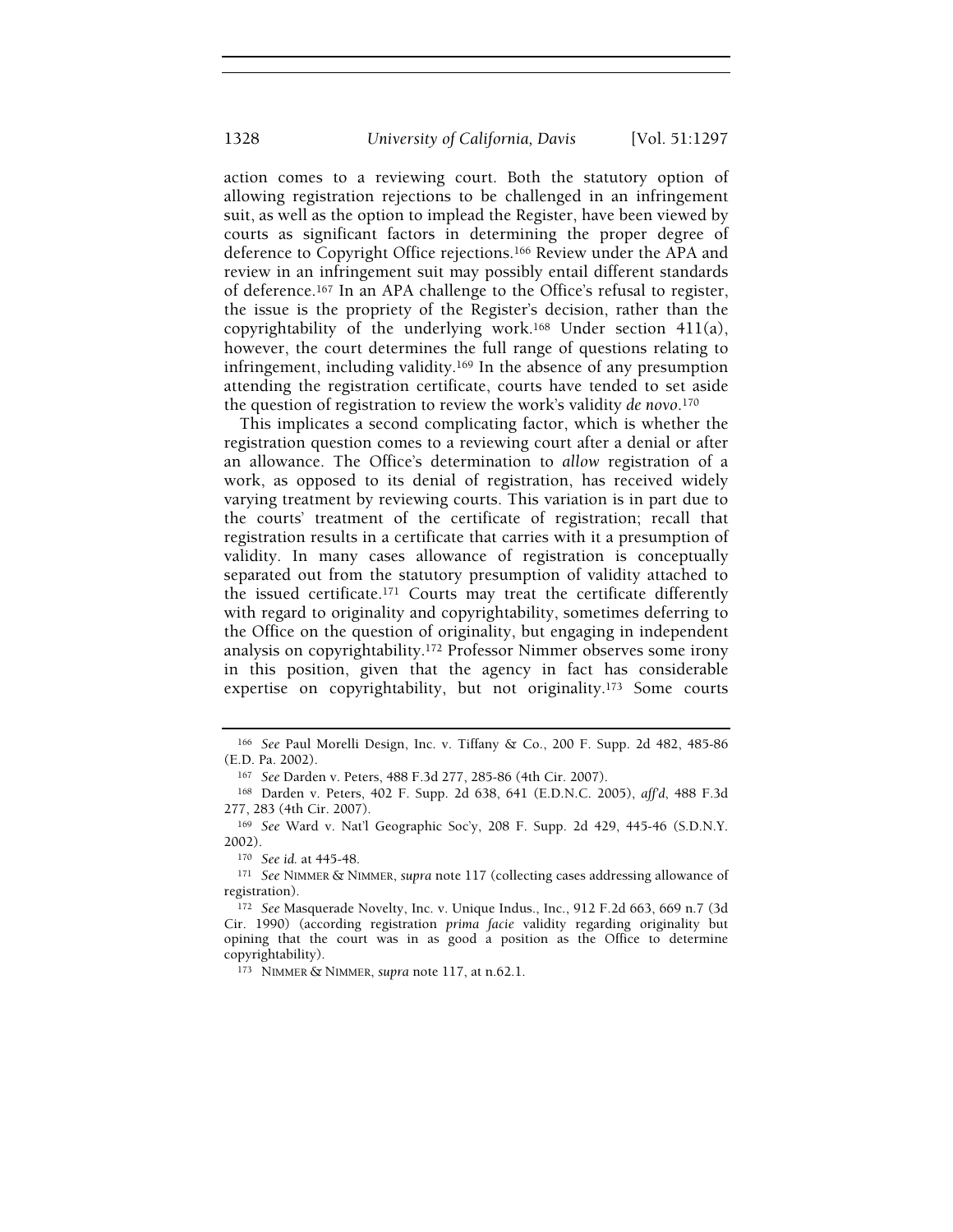appear to accord a degree of deference to the decision to register, but the majority appear to simply reach their own determination regarding the work, without deference to (or even acknowledgement of) the Office's expertise.

Setting aside the statutory question as to the deference courts should give to determinations of the Copyright Office, and considering as a practical matter the deference that the courts in fact have given to the Copyright Office, the picture is extremely mixed. Beneath a thin doctrinal veneer that sometimes includes references to the APA, one finds a consistent, if perhaps grudging, recognition of the Office's expertise in a highly specialized legal area, while at the same time reservation as to the prerogatives of the judicial system. Occasionally the courts are openly dismissive of the Office, at times asserting that it has no business defining or interpreting statutory terms.<sup>174</sup> However, at other times courts have taken the position that plaintiffs who sue for infringement after refusal of registration carry a "heavy" burden to show validity, as the determination of the Copyright Office is entitled to "considerable" weight.175 In particular, the DC Circuit, where APA review of the Copyright Office will lie, has tended to hold that the decision to refuse registration must be upheld unless it is unreasonable.<sup>176</sup>

The fairly inconsistent treatment of the Office by the federal courts appears to stem from a sense as to the relative competence of the two institutions. Clearly, the Copyright Office deals with copyright matters on a daily basis, more frequently than even the east and west coast federal courts that are known to handle substantial numbers of copyright lawsuits. Courts that review the Copyright Office's actions are aware of this. Yet, rather than the kind of technical expertise incorporated into many regulatory agencies including the Patent Office, the Copyright Office's expertise lies in parsing the copyright statute and applying it to specific instances in registration.<sup>177</sup> Courts have particularly noted the Office's expertise in separating

<sup>174</sup> See Bartok v. Boosey & Hawkes, Inc., 523 F.2d 941, 946-47 (2d Cir. 1975) (finding the Office not entitled to define legal terms or give legal opinions). But see Cablevision Sys. Dev. Co. v. Motion Picture Ass'n of Am., 836 F.2d 599, 608-09 (D.C. Cir. 1988), in which the D.C. Circuit read the Bartok opinion as dismissing the Copyright Office's interpretation of the statute because it was contrary to legislative intent — which would of course be a Chevron Step Two conclusion.

<sup>175</sup> Gemveto Jewelry Co. v. Jeff Cooper, Inc., 568 F. Supp. 319, 329 (S.D.N.Y. 1983).

<sup>176</sup> Custom Chrome, Inc. v. Ringer, 35 U.S.P.Q.2d (BNA) 1714, 1717 (D.D.C. 1995).

<sup>177</sup> See Norris Indus. v. Int'l Tel. & Tel. Corp., 696 F.2d 918, 922 (11th Cir. 1983).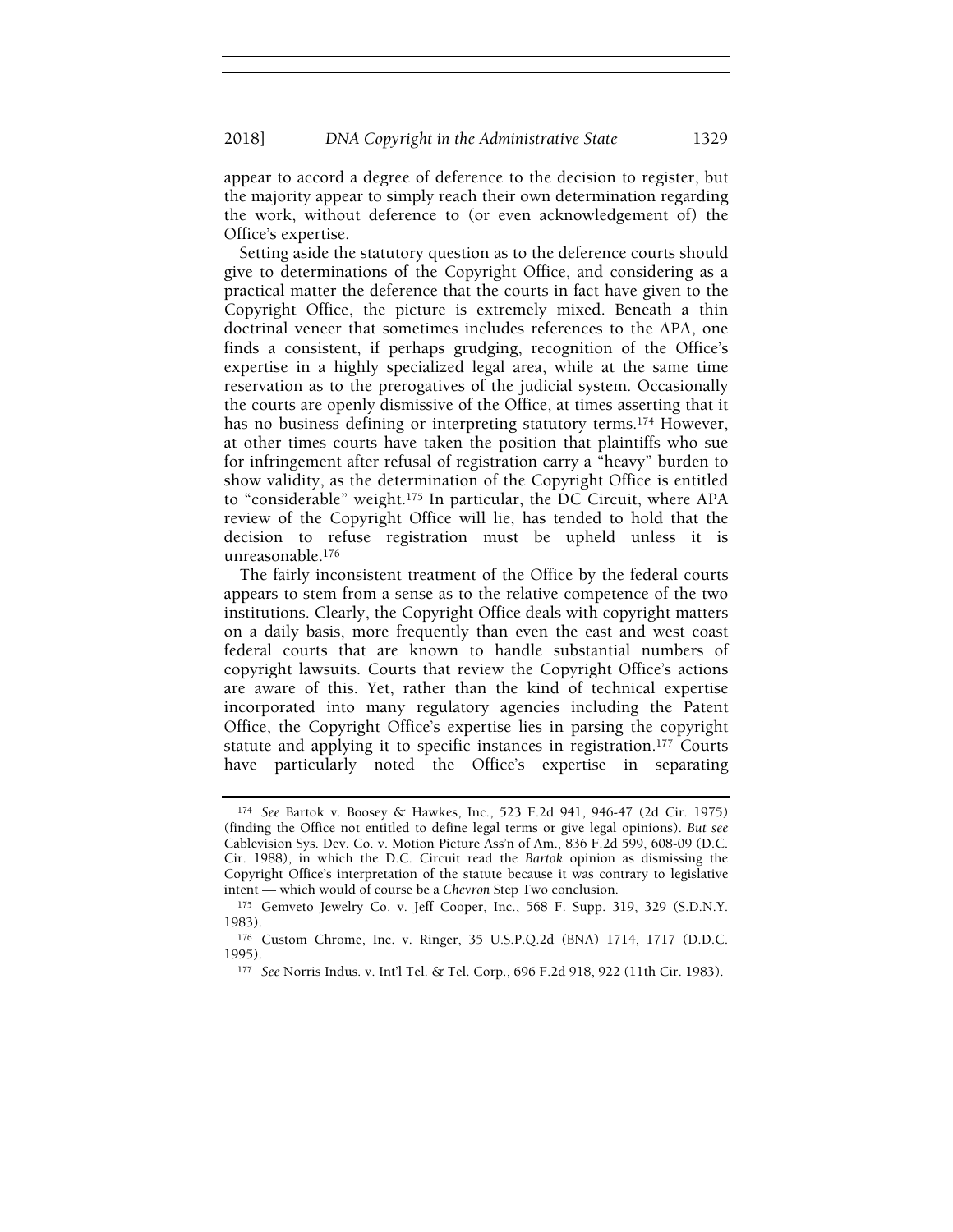uncopyrightable functionality from copyrightable expression.178 And, even though they may not deal with copyright matters as frequently as the Office, courts are likely to see themselves also as repositories of legal expertise, equally capable of learning and applying the law. Consequently, practical deference to the Office on matters such as statutory interpretation may tend to be diminished or absent.

An additional consideration raised by this review is that most of the recent scholarship bringing administrative law principles to intellectual property law and practice has often been framed in terms of the shortcomings of the United States Court of Appeals for the Federal Circuit, the court to which appeals are taken from the Patent Office, the Trademark Office, and the International Trade Commission.179 Clearly the Federal Circuit has been slow to recognize administrative law principles that should apply to such agencies. But the Federal Circuit has no particular oversight of the Copyright Office, and so cannot be held responsible for the indeterminate administrative jurisprudence regarding the Copyright Office — none of the several other federal appellate courts that have had opportunities to clarify the law in the area have taken the trouble to do so. Admittedly, as we have seen, the Copyright Office looks even less like a prototypical administrative agency than does an agency such as the Patent Office. But the review of copyright cases here suggests that the problems dogging judicial review of intellectual property agencies may be a generalized problem in the interactions between the relevant agencies and the courts.

#### VI. APA DEFERENCE

Since existing judicial opinions have not, somewhat surprisingly, explicitly laid out the analysis regarding the proper standard for Copyright Office deference, we are forced to address the question from first principles. Having reviewed the criteria for judicial deference to administrative agencies, and the particular characteristics of the Copyright Office, we should be equipped to engage the tricky question as to whether, and how well, the Copyright Office fits the deference framework typically found in American administrative law. The

<sup>178</sup> Id.

<sup>179</sup> See, e.g., Benjamin & Rai, Who's Afraid of the APA?, supra note 10 (critiquing the Federal Circuit's review of the Patent Office); Kumar, supra note 12 (critiquing the Federal Circuit's review of the International Trade Commission); Wasserman, Changing Guard, supra note 10 (critiquing the Federal Circuit's review of the Patent Office); Wasserman, What Administrative Law Can Teach, supra note 12 (critiquing the Federal Circuit's review of the Trademark Office).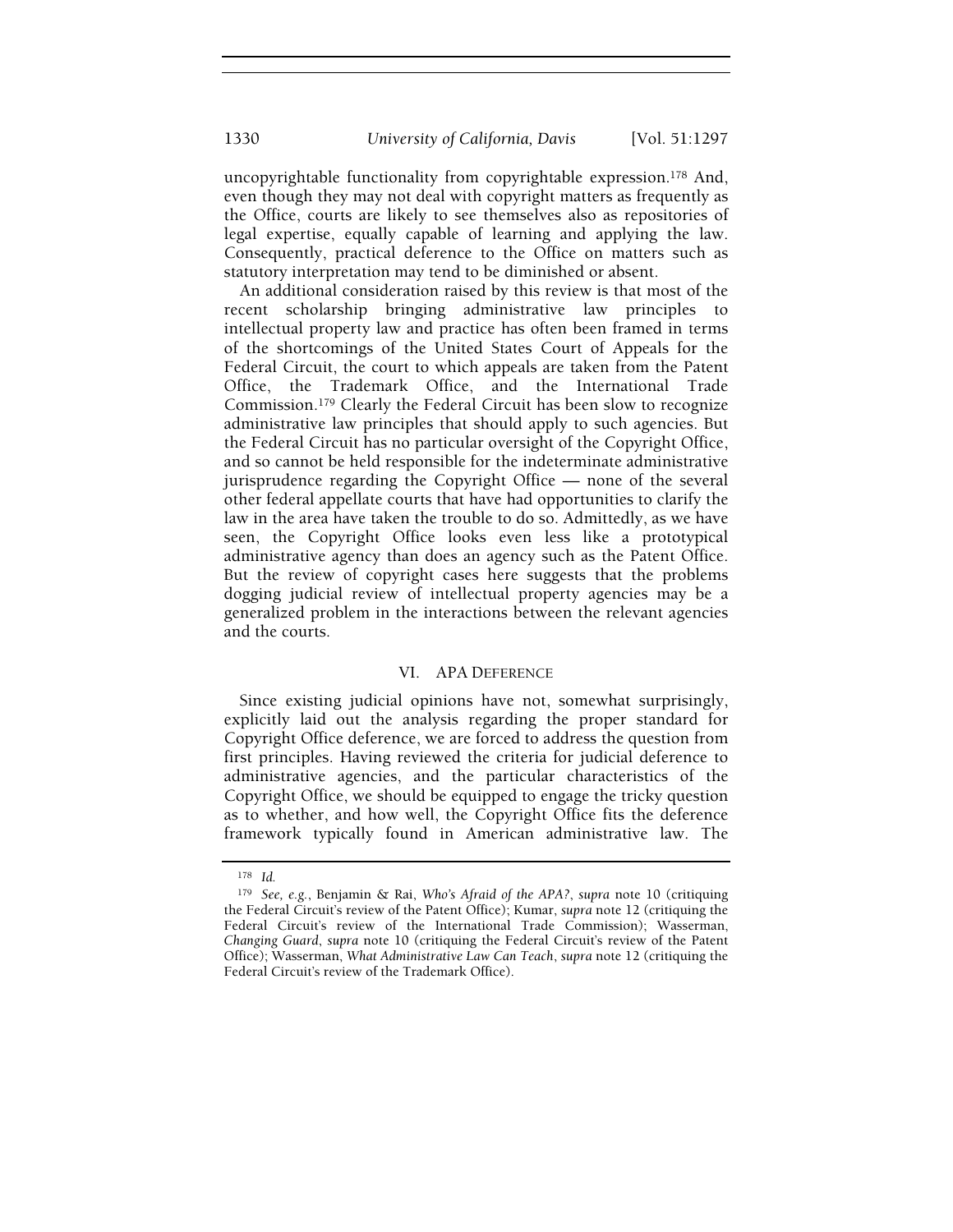rejection of synthetic DNA gives us a specific vehicle for the inquiry, although the same general analysis would apply to other technological artifacts.

The first step in such an assessment is to determine whether the Copyright Office is subject to the Administrative Procedure Act, specifically, whether it is an "agency" for APA purposes.180 As noted above, the Office occupies a somewhat unusual organizational niche, housed within the structure of the Library of Congress, which is part of the legislative branch.181 Given its organizational position, some judicial opinions hold that the Library should not be considered an agency for purposes of the APA.182 However, the D.C. Circuit has (perhaps surprisingly) held that the Copyright Office may be treated separately from the Library organization in which it is housed, and constitutes an agency for APA purposes.<sup>183</sup>

To the extent that the odd organizational placement might leave the applicability of the APA to the Office in doubt, section 701(e) of the copyright provisions in the U.S. Code explicitly subjects all actions taken by the Register of Copyrights under Title 17 to the Administrative Procedure Act.184 The sole exceptions to this are the regulations covering the conditions of deposit for copyrighted articles.185 Thus, unlike the statutes creating and empowering the Patent Office or Trademark Office, the Copyright Act explicitly directs us to the APA and places the Office under its provisions.

Nonetheless, even though the Office's organic statute places it squarely within the purview of the APA, the odd placement and structure of the Office is problematic for APA analysis, as we shall see. Both the Chevron doctrine and the APA itself anticipate, sometimes explicitly and sometimes implicitly, certain features, characteristics, and capabilities in a modern administrative agency. To the extent that the Copyright Office departs from that paradigmatic model, lacking such features and capabilities, it may fit poorly into the structure of conventional administrative law, making analysis of its administrative functions troublesome.

<sup>180</sup> See 5 U.S.C. § 701(b)(1) (2018) (defining "agency" broadly for APA purposes).

<sup>181</sup> See supra note 109 and accompanying text.

<sup>182</sup> Ethnic Emps. of the Library of Cong. v. Boorstin, 751 F.2d 1405, 1416 n.15 (D.C. Cir. 1985); see also Kissinger v. Reporters Comm'n for Freedom of the Press, 445 U.S. 136, 145 (1980) (holding that the Library of Congress is not an "agency" for purposes of the Freedom of Information Act).

<sup>183</sup> Boorstin, 751 F.2d at 1416 n.15.

<sup>184</sup> 17 U.S.C. § 701(e).

<sup>185</sup> See id.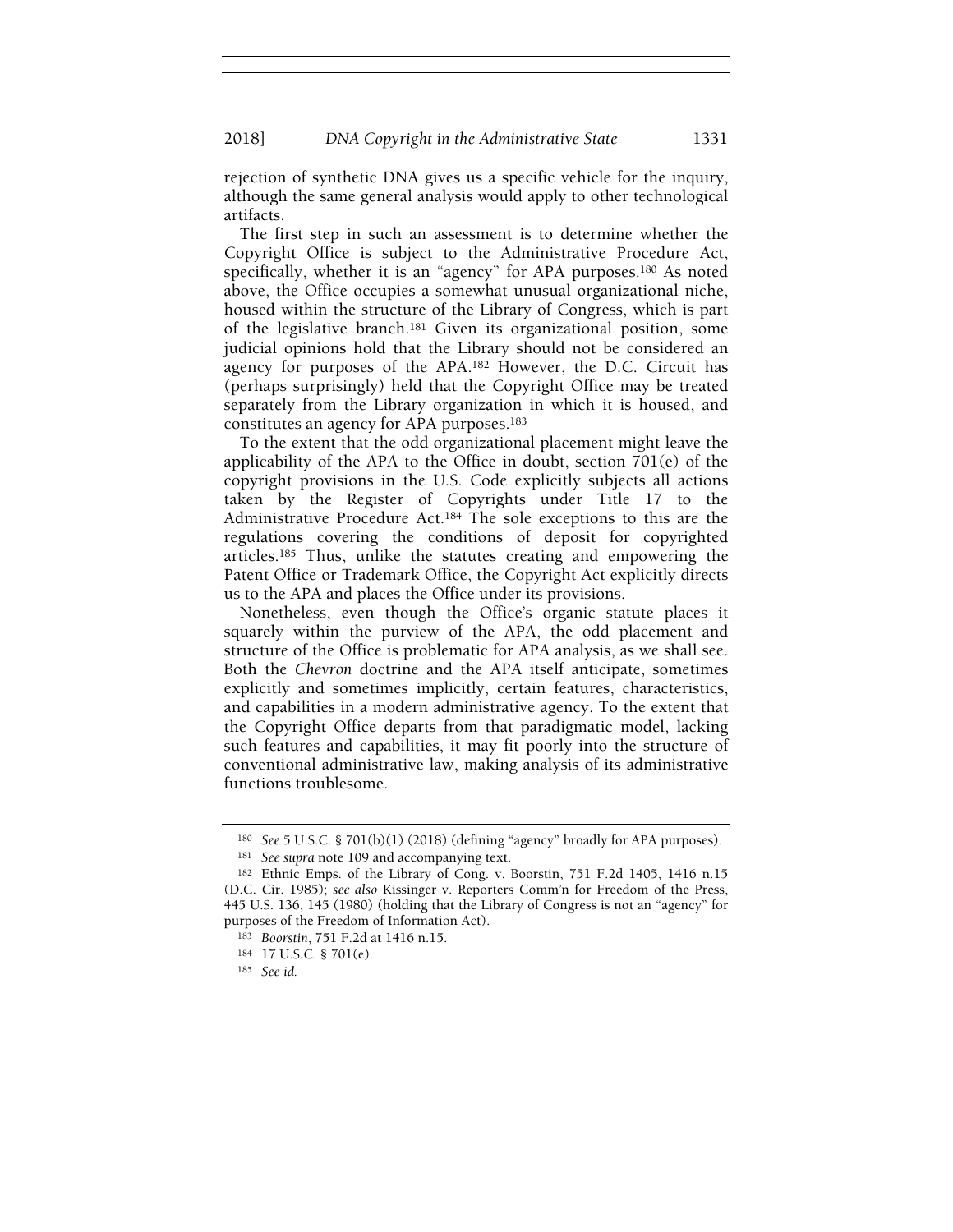Looking then to the APA, we must begin by determining which APA standards are applicable, which requires us to characterize the agency action in question: registration. As already noted,186 the APA prescribes different standards for different types of agency activities, depending upon the nature and classification of the activity. In particular, factual findings and legal interpretations are treated differently. But it is not immediately clear what category of agency action copyright registration involves. For example, in the case of the DNA registration application, the work submitted was judged by the Office to be functional, and not to fit existing categories of statutory subject matter such as "literary works," and not to be sufficiently similar to existing categories of registrable works to be "included" within copyrightable subject matter. Are examiners making factual determinations when they draw such distinctions regarding the works submitted for registration, or are they making legal judgments?

Most likely they are doing some of each. The Copyright Office generally, and the Examining division in particular, does not typically take evidence as a court or formal administrative proceeding would do. Naturally, the decision whether or not to register a work must depend on some factual determination, such as what classification the work belongs in, or whether it has utilitarian features that are physically separable from its expressive features. But such underlying facts are dependent on the materials presented by the applicant, supplemented with facts of general notice. The Office does not undertake independent investigation of applications, or the type of detailed scrutiny applied to patent or trademark applications.187 So while the APA standard for reviewing factual determinations will apply, one of the powerful rationales undergirding this standard that an expert agency will typically engage in investigative fact-finding — might temper the force of the standard.

There is then the matter of separating the Office's factual conclusions from its legal conclusions. Like other legal institutions, the Copyright Office will take action based on its findings of fact and its conclusions of law; that is, based on evidence that it accumulates regarding the state of the world and on its understanding of the relevant rules, statutes, and judicial holdings.188 In theory these

<sup>186</sup> See supra notes 23–26.

<sup>187</sup> See Carol Barnhart, Inc. v. Econ. Cover Corp., 594 F. Supp. 364, 367 (E.D.N.Y. 1984).

<sup>188</sup> See Carol Barnhart, Inc. v. Econ. Cover Corp., 603 F. Supp. 432, 433-34 (E.D.N.Y. 1985), aff'd, 73 F.2d 411 (2d Cir. 1985) ("[W]hile authorship and originality are, at least initially, questions of fact, copyrightability is largely an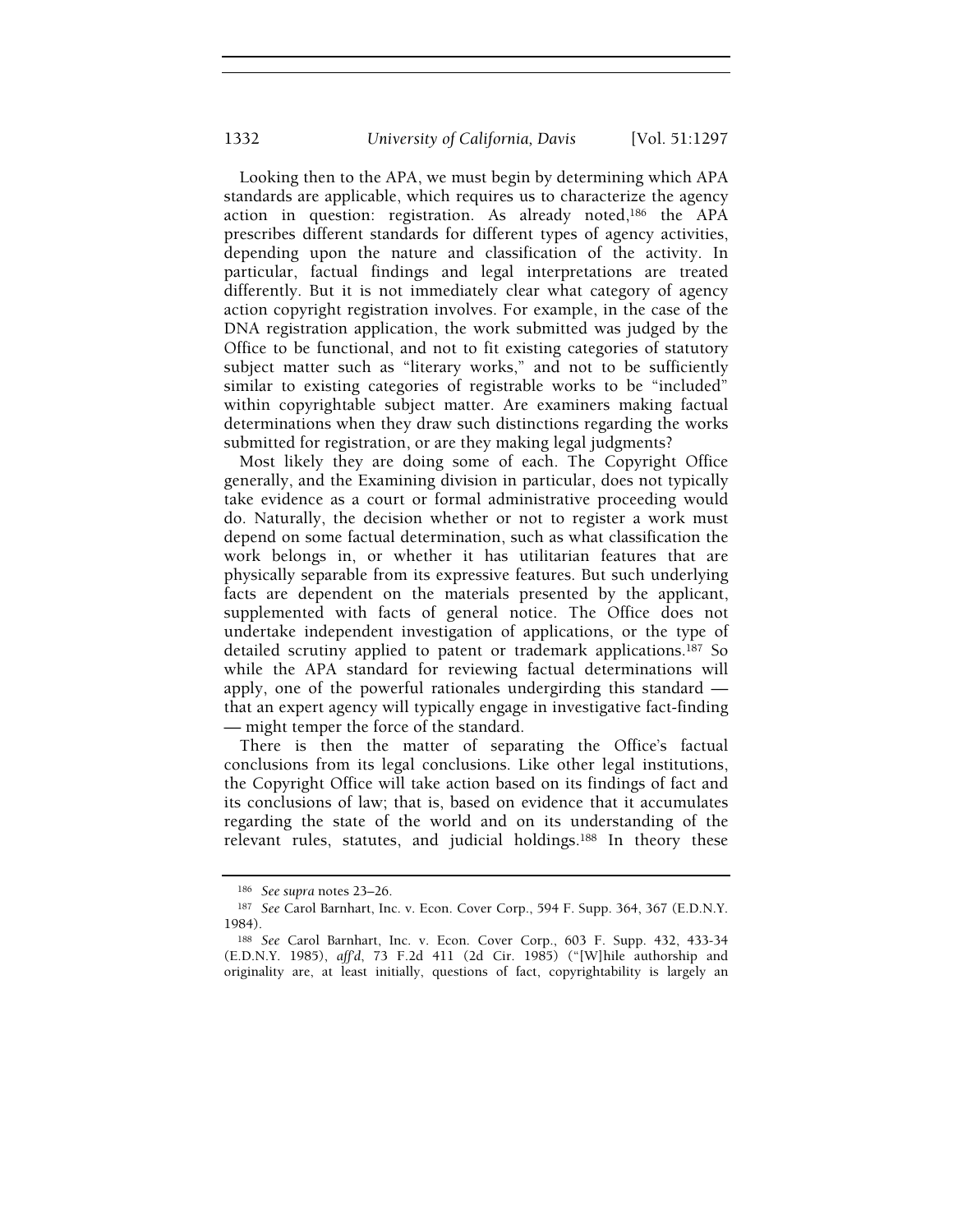constitute separate institutional determinations, but in practice they are always dependent on one another, and may at times be sufficiently intertwined to be indistinguishable.

This commonplace distinction may seem entirely straightforward, but as Justice Roberts might say, even in an apparently obvious instance, an illustration cannot hurt.189 Thus, in considering a given registration application, the Office might be called upon to determine whether the work in question (such as a DNA sequence) fits into the statutory category of a "literary work."190 This exercise is ostensibly drawing a conclusion of law: whether the work falls into the legal category listed in the statute. But the Office's conclusion will be based upon factual findings regarding the characteristics of the candidate work. Section 101 defines a literary work as "works, other than audiovisual works, expressed in words, numbers, or other verbal or numerical symbols or indicia . . . . "<sup>191</sup> Consequently, in deciding whether the work fits the legal category of a literary work, the Office will have to make a factual decision as to whether it is expressed in words, numbers, or similar indicia.

But such findings of fact require some interpretation as to the meaning of the criteria listed in the section 101 statutory definition. The Office must have some concept as to what constitute "words" and "numbers" — for example, are a series of organized textured bumps drawn from the Braille system "words" in the same statutory sense as the sequences of visual marks found organized on this page? And in particular, if the work is not expressed in what would be readily regarded as words or numbers, but in some other form, the Office will have to make a determination as to what is encompassed within the conceptually broader statutory categories of "symbols" or "indicia." Might these terms include the lined patterns of bar codes? Might they include the toothed wheel of a music box or the punched holes of a piano roll? Determining such "facts" therefore requires interpretive category constructions that are at a minimum informed by legal interpretation, and which may be nearly indistinguishable from drawing legal conclusions.

I belabor the example of Office determinations regarding "literary works," "words," "numbers," "symbols," and "indicia" because the APA relies on distinctions between findings of fact and conclusions of

application of law to undisputed facts in the form of the object sought to be copyrighted.").

<sup>189</sup> Impression Prods., Inc. v. Lexmark Int'l., Inc., 137 S. Ct. 1523, 1532 (2017).

<sup>190</sup> 17 U.S.C. § 106 (2018).

<sup>191</sup> Id. § 101 (2018).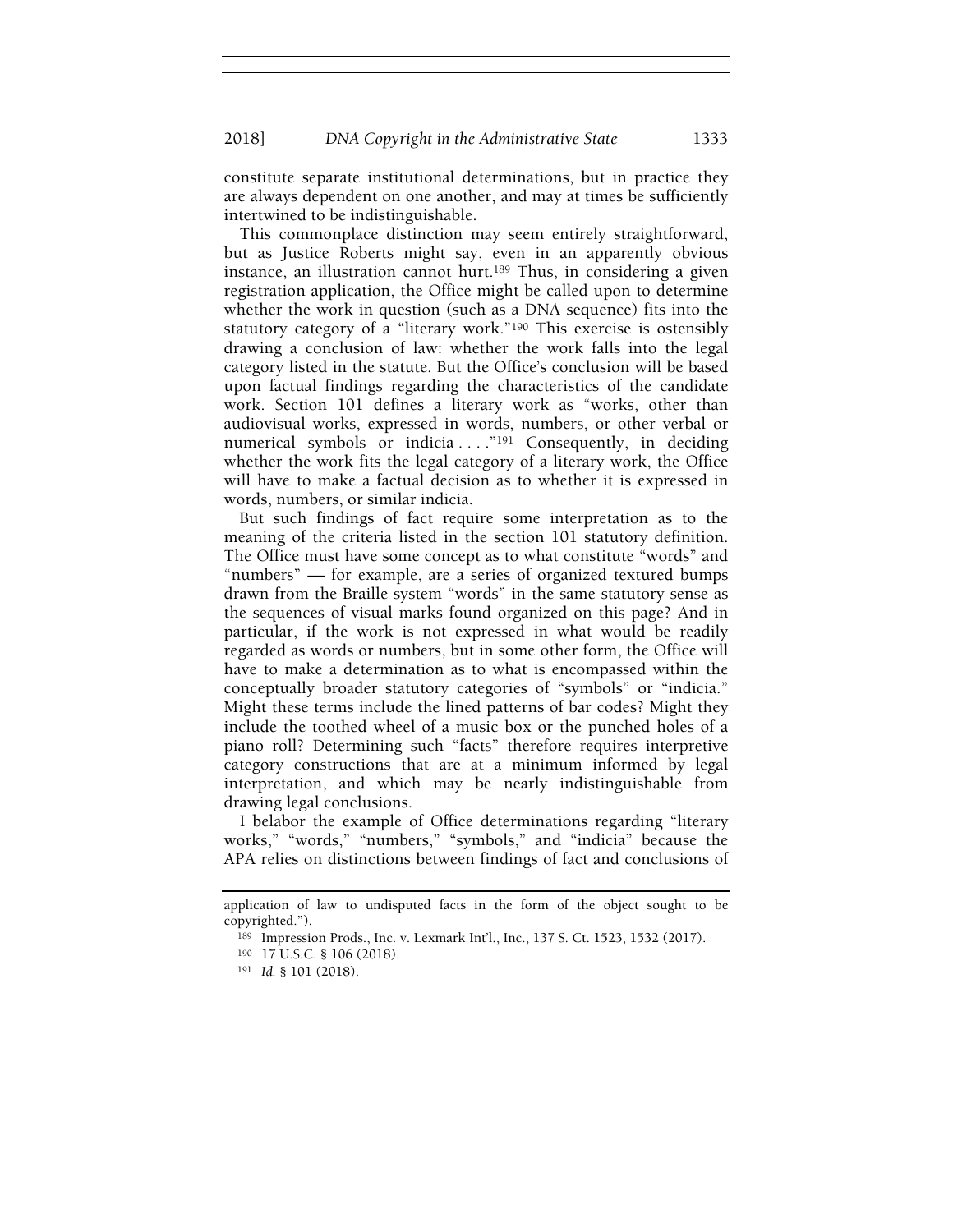law, and treats each type of determination differently for purposes of judicial review. This distinction makes considerable sense as a matter of institutional competence: expert agencies entrusted with executing the law almost always possess by design specialized factual or technical competence in the areas for which they have responsibility. They may also possess specialized legal expertise regarding the statutes whose implementation they oversee. As suggested above, federal courts also possess a high degree of legal expertise (one would hope) but seldom possess the specialized factual or technical competence that is concentrated in administrative agencies. Even courts with specialized jurisdiction, such as the Federal Circuit, are seldom in a position to draw on the same depth of technical knowledge as an analogously specialized executive agency.

Bearing such distinctions in mind, we may turn then to the question of how a reviewing court should address the Office's particular finding that recombinant or otherwise artificially constructed nucleotide molecules are in fact a functional category of creations. Here the Office has engaged in what seems likely to be a factual determination finding functionality — that, applied to copyright law's exclusion of functional inventions from its scope, leads to the agency action of registration refusal. As I have detailed above, this finding necessarily entails some legal conclusions, specifically understanding of the Copyright Act's subject matter provisions and how functional or utilitarian artifacts are defined under the statute. The Office's action may therefore be based upon mixed findings of fact and law. But to the extent that the Office's action is based upon the finding of functionality, denying registration should be treated with a high degree of deference, sustained unless arbitrary or unfounded. The arbitrary and capricious standard for findings of fact, set forth in the APA, is likely satisfied by a reasonable and articulate statement from the Copyright Office of its rationale for refusing registration,192 which here is satisfied by the Kasunic letter. And in order to determine whether the Office's accompanying legal conclusions regarding the meaning of the statute are entitled to deference, we turn to consideration of the Copyright Office's position under the Chevron doctrine.

## VII. CHEVRON CRITERIA AND INDICIA

When considering an agency's conclusions of law regarding statutory meaning, the APA seems to direct courts to apply de novo

<sup>192</sup> See Coach, Inc. v. Peters, 386 F. Supp. 2d 495, 498 (S.D.N.Y. 2005).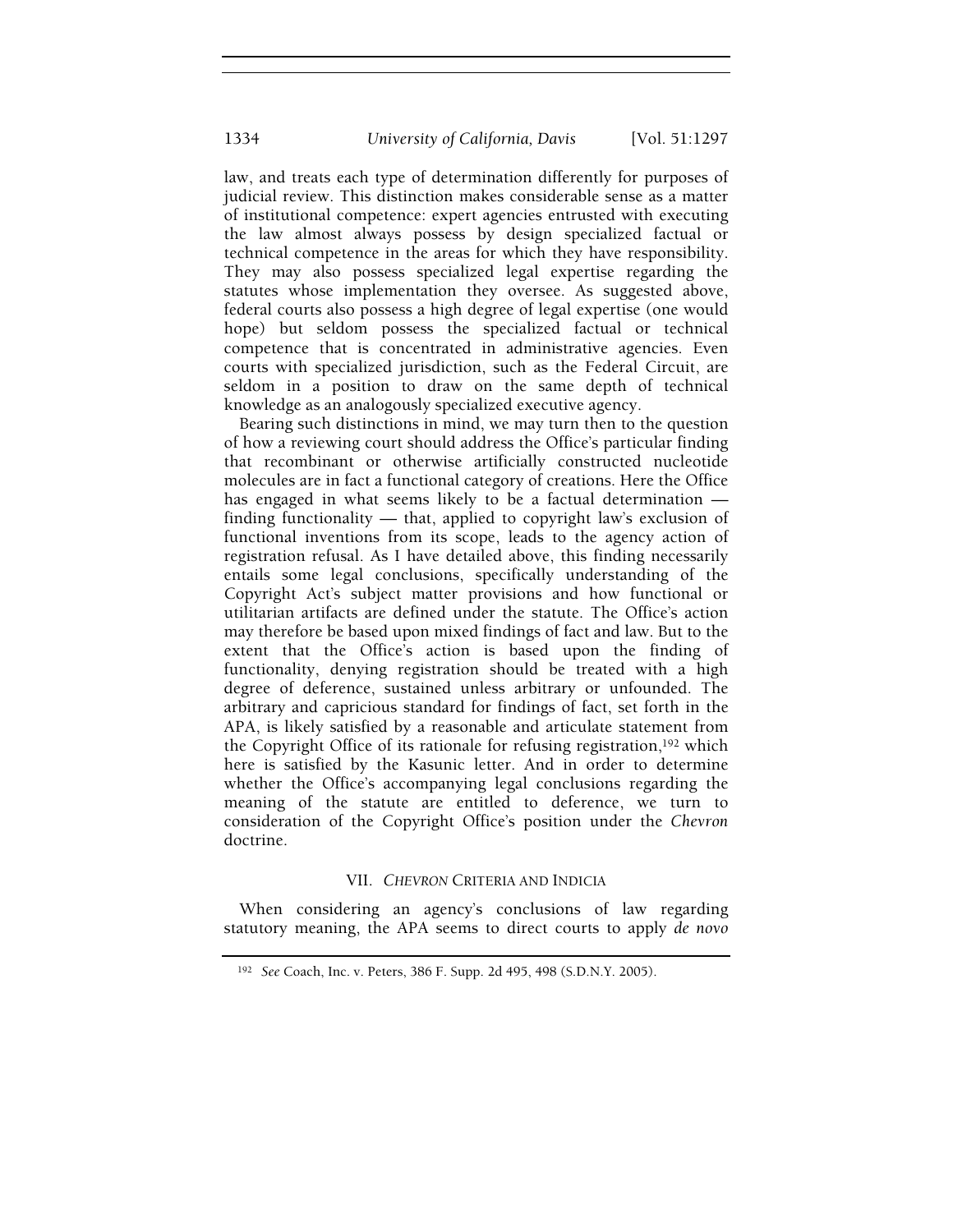review; this is tempered either by the Supreme Court's direction to incorporate at least Skidmore respect for the reading, or by applying the deferential Chevron test. A court applies Chevron beginning with "Step Zero" by assessing the characteristics of the agency and its particular action to determine whether to apply Chevron at all. As we have seen, the ultimate question to be decided in assessing Chevron Step Zero for DNA registrations will be whether, in accepting or rejecting registrations, Congress intended the Copyright Office to "speak with the force of law." The case for deference would be strongly bolstered if the Office is either engaged in formal adjudication or if it is empowered to engage in notice and comment rulemaking. Assuming such indicators of delegated authority get us past Chevron Step Zero, we would then need to decide whether there is ambiguity or room for interpretation in the relevant sections of the Copyright Act, and if so, whether the Copyright Office's reading of the statute is reasonable.

The Mead indicators for applying Chevron are not strong with regard to Copyright Office registration. The activity of the Register in registering works has been described by the Office itself as being "ministerial."<sup>193</sup> While noting that the Register has some discretion in interpreting the relevant statute, the Office's role is not adjudicatory or quasi-judicial, and when an applicant meets the requirements of the statute, the Register has no choice but to accept the application.<sup>194</sup> This characterization also implies, conversely, that the Register has little latitude to accept for registration items that appear to depart from the statutory requirements.

This characterization tends to suggest that the Copyright Office may not be an agency empowered to speak "with the force of law." According to the Supreme Court, administrative rulings such as the tariff decisions in Mead that are "churned out" by ministerial officials are unlikely to qualify as rulings carrying "the force of law."<sup>195</sup> Copyright examiners might be regarded as such "ministerial" officials, largely processing a host of registrations as the applications come in that appears to be the implications of the Office's self-description.196 It certainly could be argued that, because the examiners conduct a fairly

<sup>193</sup> SUBCOMM. ON PATENTS, TRADEMARKS & COPYRIGHTS OF THE S. COMM. ON THE JUDICIARY, 86TH CONG., 2D SESS., STUDY NO. 18, AUTHORITY OF THE REGISTER OF COPYRIGHTS TO REJECT APPLICATIONS FOR REGISTRATION 94 (Caruthers Berger) (Comm. Print 1960) [hereinafter SUBCOMMITTEE STUDY NO. 18].

<sup>194</sup> Id.

<sup>195</sup> United States v. Mead Corp., 533 U.S. 218, 233 (2001).

<sup>196</sup> See SUBCOMMITTEE STUDY NO. 18, supra note 193, at 91.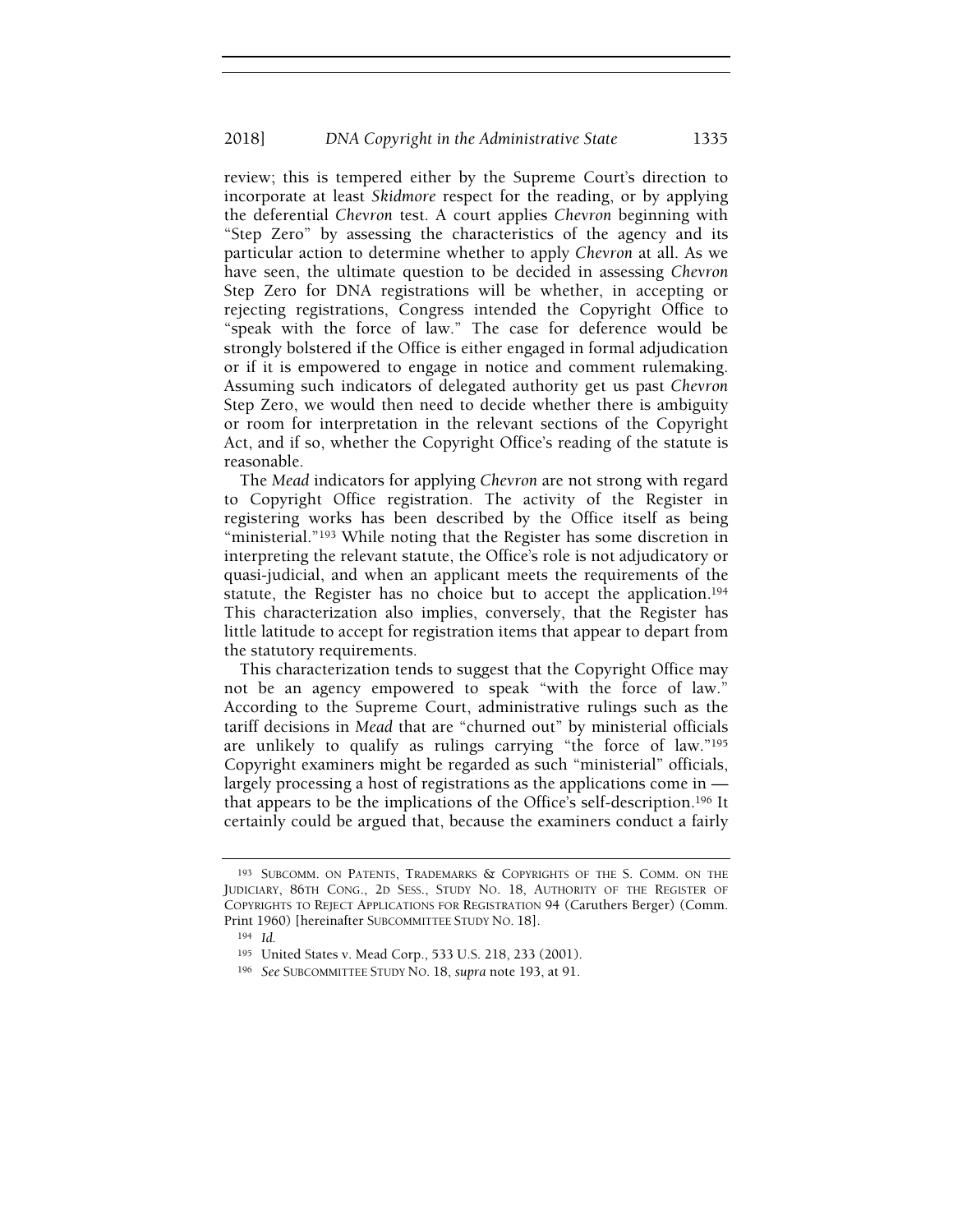cursory review of the application, the registration is largely a mechanical process; as discussed above, the examiners do not conduct a detailed or searching examination in the manner of a patent application or even a trademark registration application. Typically, the examination merely determines whether the application meets the formalities for registration, and whether it appears on its face to fall within the statutory limitations including subject matter, originality, and expressivity.

The purely ministerial view of copyright registration cannot be quite correct, however. While acknowledging the rote process of most copyright examination, we must also acknowledge that registration is not mere recordation, and application for registration does not trigger a rubber stamp. The Office is statutorily required to assess the suitability of the application, albeit on the face of the application rather than searching prior art.<sup>197</sup> Examiners must exercise judgment in screening out ineligible applications. As we have seen, registration refusals do occur, and such refusals have legal consequences.<sup>198</sup> Registration decisions can be contested, and they are overseen by multiple levels of internal and external review. Some discretion on the part of the Register is clearly expected and is routinely exercised.

The Register's exercise of discretion is underscored by the Office's practice of registration under the rule of doubt. Recall that certificates issued in such instances indicate the Office's reservations regarding the work, so that the presumption of validity does not apply.199 Both of these aspects of the rule of doubt — that the Office has apparent discretion to issue a certificate that does not convey prima facie validity, and that the courts will defer to that decision — weigh in favor of the existence of administrative discretion in registration. Similarly, we have noted that the Office has discretion to cancel or retract a registration certificate if new and contrary circumstances come to light.200 This suggests that issuance of a registration certificate cannot be an entirely rote or ministerial task, but one that requires some measure of judgment and perception.

However, even under the most generous view of the registration process, in terms of administrative law, it rises at best to the level of an

<sup>197</sup> See supra notes 115–122 and accompanying text.

<sup>198</sup> See supra notes 142–151 and accompanying text. In addition to the presumption of validity accompanying a registration certificate, registration is a prerequisite to remedies such as statutory damages and attorney's fees. See 17 U.S.C. § 412 (2018).

<sup>199</sup> See supra notes 152–157 and accompanying text.

<sup>200</sup> See supra notes 128–129 and accompanying text.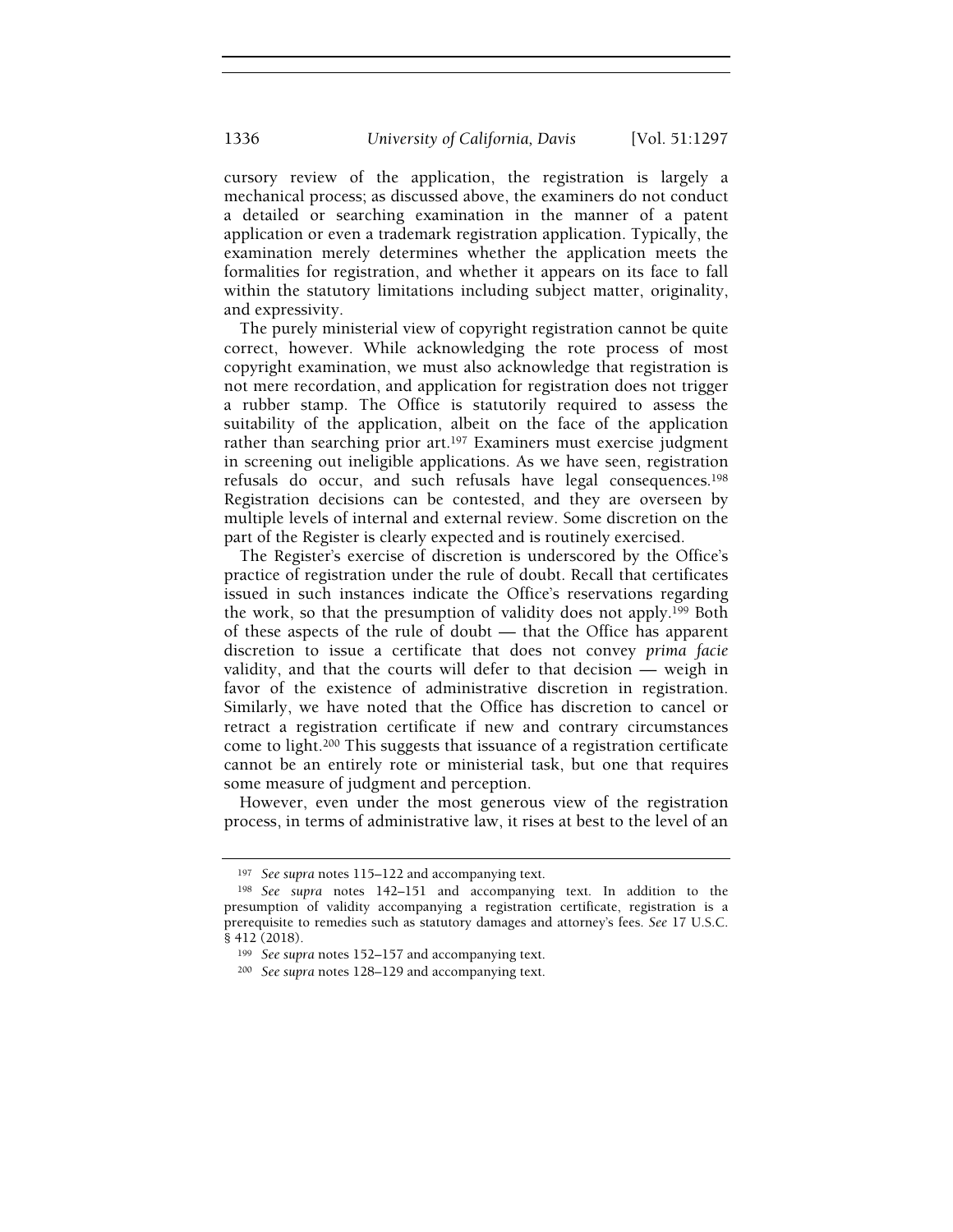informal proceeding and cannot be considered a formal administrative proceeding.201 The proceeding in no way resembles adjudication on the merits. Registration is based upon submission of the work along with a fairly simple form and a fairly modest fee. The examiner does not preside as a hearing officer to develop a formal record. To be certain, whatever the applicant submits, and any reply from the Office in the case of refusal, constitutes a sort of rudimentary record. But the record of the examination is minimal; indeed, only when an application is rejected does the examiner provide an explanation of the action. No explanation or reasoning is provided for allowance of a registration. No detailed inquiry into the merits of the application, nor substantive submission of evidence, and certainly no crossexamination, rebuttal, or other formal procedural safeguards.

The registration process is simply not intended to develop a substantial record.

Where registrations are rejected, and an explanation of the agency action such as the Kasunic letter is provided, it is as we have seen based on written policies, such as Copyright Office circulars and published notices.202 Many of these policies are gathered into an official "Compendium" of procedures covering registration — indeed the two most recent editions of the Compendium have specified that DNA sequences, whether natural or artificially constructed, are not copyrightable subject matter.203 But such statements and polices, although they have legal effects, are not considered to carry the force of law in the Chevron sense. The Supreme Court has stated that "policy statements, agency manuals, and enforcement guidelines" are "beyond the Chevron pale," and so get at best Skidmore treatment.<sup>204</sup>

Another indicator as to whether Congress seems to have delegated authority to "speak with the force of law" is to examine the significance and effect of the particular agency action in question. Copyright registration is an action of mixed significance. In some senses, the registration of copyright might be deemed inconsequential. Unlike patents, which originate only upon approval of a governmental agency, copyrights arise without any formal action by the Copyright Office. Copyright instead arises spontaneously upon the fixation of an original work in a tangible medium of expression.205 We have noted that copyright registration does not entail an in-depth examination of

<sup>201</sup> See supra notes 77–79 and accompanying text.

<sup>202</sup> See supra notes 47–51 and accompanying text.

<sup>203</sup> See supra note 53 and accompanying text.

<sup>204</sup> United States v. Mead Corp, 533 U.S. 218, 234 (2001).

<sup>205</sup> 17 U.S.C. § 102(a) (2018).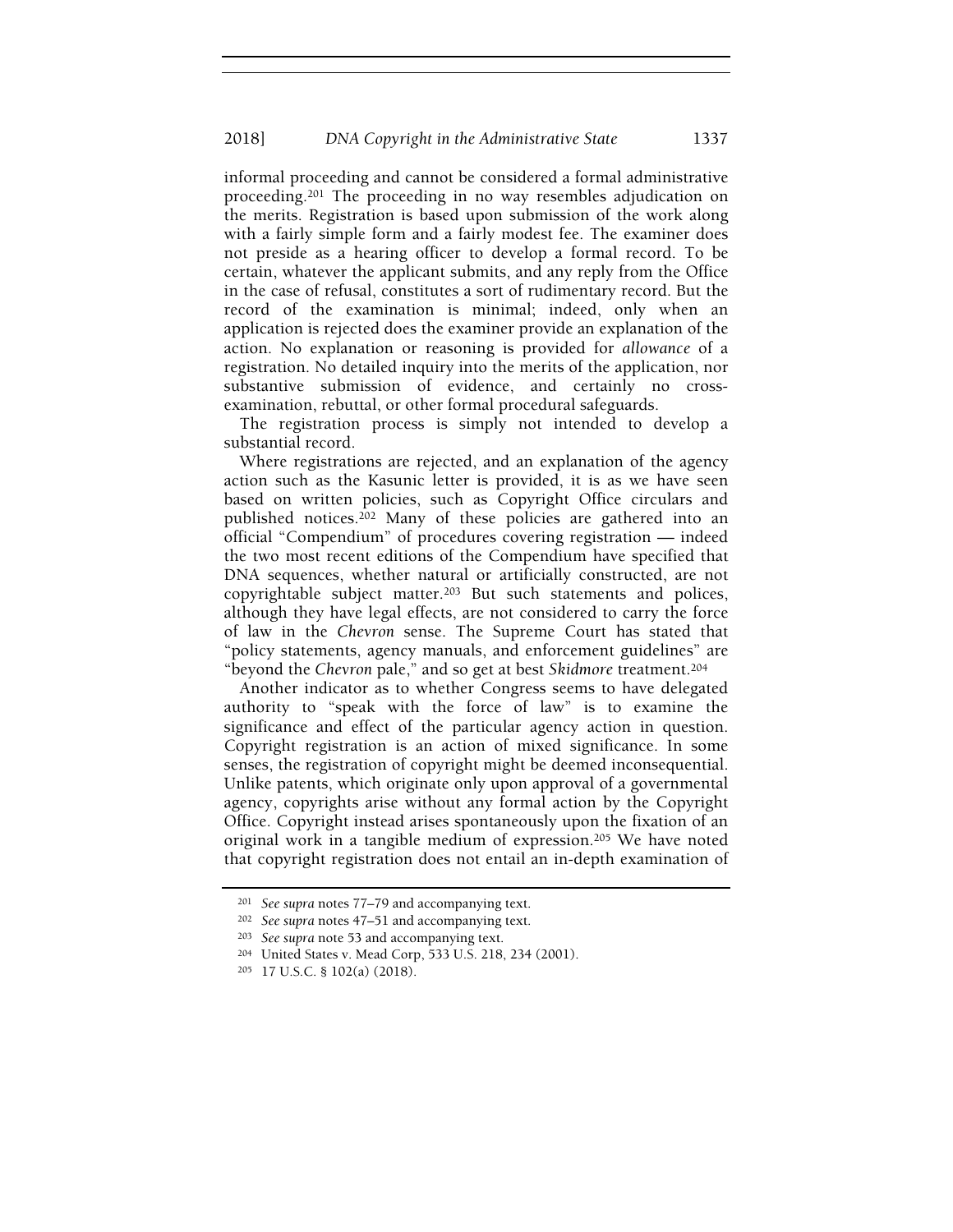the work, as occurs for patent applications and, to a somewhat lesser degree, trademarks; the work of the copyright examiner is largely culling applications that fall clearly outside the limits of copyright (i.e., excluding applications to register facts, short phrases, useful articles, and the like).

Nonetheless, we have seen that there are indeed legal consequences from failing to register, or for being denied registration. Copyright registration is legally significant when it comes to enforcing or asserting the copyright that has already vested at the time the work is fixed in a tangible medium. Registration is generally required in order to initiate an infringement action to enforce copyright in federal court.206 Where registration has been refused, the copyright owner must at least have attempted registration before going to court.<sup>207</sup> Registration also confers certain evidentiary benefits once enforcement of a copyright is underway. The certificate of registration that is issued to successful applicants changes the character of subsequent legal proceedings, serving as prima facie evidence of validity in litigation or other copyright enforcement. Registration therefore has legal consequences, but is not necessarily a legal judgement.

Chevron Step Zero additionally takes into account the general grant of authority to an agency and whether it has been delegated authority to resolve statutory ambiguities. The copyright statute grants certain authority to the Office to regulate its own actions. Section 702 of the Copyright Act explicitly gives the Register authority to promulgate regulations "not inconsistent with law" regarding the Copyright Office's functions and duties.208 These are subject to approval by the Librarian of Congress. With regard to the particular agency action of interest here, section 408(c) confers on the Register an explicit general grant of authority to promulgate procedural regulations relating to registration, such as the administrative class into which different types of works are to be placed, and the number, type, and nature of deposits accompanying registration.<sup>209</sup>

The section also grants authority to create specialized regulations for the deposit of groups of works.210 Under that authority, detailed mechanics of the registration process are spelled out in 37 C.F.R. 202.3. 37 C.F.R. 202.1 also enumerates examples of materials not subject to copyright, for which registration will be declined, such as

<sup>206</sup> See supra notes 132–139 and accompanying text.

<sup>207</sup> 17 U.S.C. § 411(a).

<sup>208</sup> Id. § 702.

<sup>209</sup> Id. § 408(c)(1) (2018).

 $210$  *Id.* §  $408(c)(2)$ .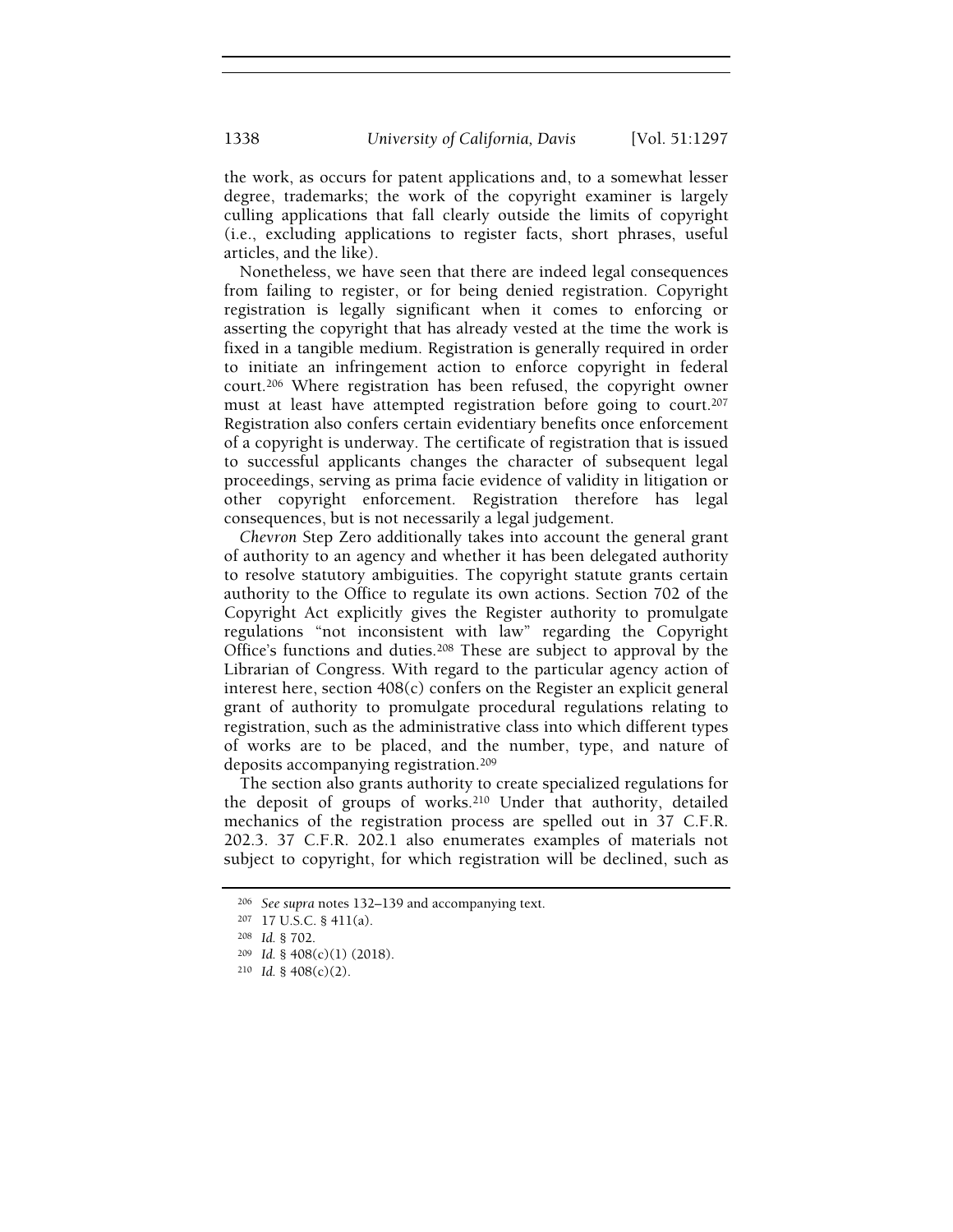words and short phrases, typeface, systems, and devices. The examples listed are in general those recognized as a matter of copyright doctrine to lack originality or to constitute functional artifacts "as distinguished from the particular manner in which they are expressed or described in a writing."<sup>211</sup>

The Copyright Office therefore clearly has the authority to promulgate some regulations through notice and comment, but the provisions related to registration concern the Office's own internal policies and procedures. The Office certainly is entitled to Auer deference regarding its interpretation of such regulations when they are ambiguous.212 But the provisions just described do not entail the sort of substantive rulemaking authority that signals the applicability of Chevron when the Office interprets the Copyright Act. These are not regulations regarding the application or enforcement of copyright law generally; rather, the regulations authorized are those dealing with the Office's own internal workings and responsibilities.

In other contexts, the Office does sometimes engage in substantive regulatory rulemaking, but as with everything related to the Office, the provenance of such activity is often muddled. For example, the Office promulgates notices and conducts hearings in the process of establishing periodic exceptions to the anti-circumvention provisions of the Digital Millennium Copyright Act.213 But this rulemaking process is by statute engaged by the Librarian of Congress, on the basis of a recommendation formulated by the Register of Copyright<sup>214</sup> — it is not a rule promulgated by, or adopted by, the Office itself.<sup>215</sup>

In other situations, for example where the Office has a substantive statutory role in determining and promulgating fee schedules for compulsory licensing, the case for Chevron on the relevant statutory provisions may be much stronger.216 But even this example proves to be complicated and probably indeterminate: the Register by statute collects statutory licensing fees according to requirements the Office prescribes by regulation.217 But statutory royalties from the fees are

<sup>211</sup> 37 C.F.R. § 202.1 (2017).

<sup>212</sup> See supra notes 88–89 and accompanying text.

<sup>213</sup> See 17 U.S.C. § 1201(a)(1)(B).

 $214$  *Id.* § 1201(a)(1)(C).

<sup>215</sup> And, as I have noted above, the Library has been held not to constitute an agency for APA purposes. See 5 U.S.C. § 701(b)(1) (2018).

<sup>216</sup> See, e.g., Cablevision Sys. Dev. Co. v. Motion Picture Ass'n of Am., 836 F.2d 599, 608-09 (D.C. Cir. 1988) (applying Chevron standard to the Copyright Office's interpretation of 17 U.S.C. § 111).

<sup>217</sup> 17 U.S.C. §§ 111(d)(1), (6) (2018).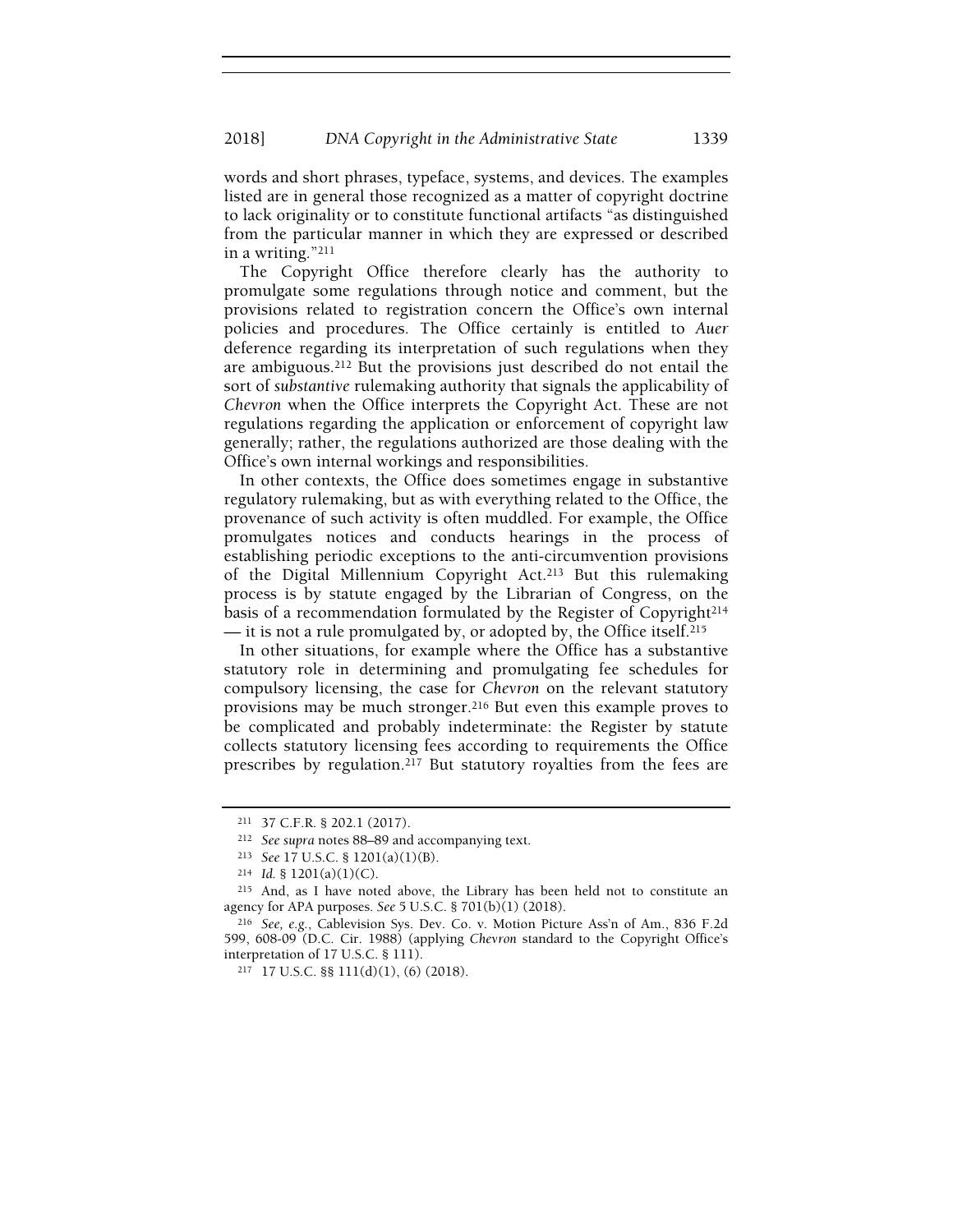distributed by the Librarian of Congress, as authorized by judges of the Copyright Royalty Board.218 The Copyright Royalty Judges are appointed by the Librarian, and supported by the budget of the Library, rather than that of the Copyright Office.<sup>219</sup> The Royalty Board is not answerable to nor reviewed by the Register.220 Thus while the Office has a statutory mandate to promulgate regulations regarding the collection of fees, its connection to the overall rulemaking and adjudicatory functions of the Copyright Royalty Board are, for purposes of inferring delegated authority, at best unclear.

The import of the Office's rulemaking authority for Chevron purposes therefore seems very like the hortatory story about the blind men and the elephant — one's conclusion depends on whether one is examining the tail or the trunk. The agency actions related to the Office constitute a grab-bag of copyright-related functions some of which appear to signal the application of Chevron and many of which may not. But the Supreme Court's recent jurisprudence indicates that the Chevron "force of law" inquiry is not an all or nothing conclusion, and certainly not a blanket determination. Chevron may apply statute by statute, but it may also apply provision by provision,<sup>221</sup> and agencies that are unquestionably entitled to Chevron deference on some questions may not be entitled to it on others.<sup>222</sup> If there were ever a compelling case for provision by provision determination of Chevron, the Copyright Office may be it.

#### VIII. THE CHEVRON TEST

To summarize the analysis to this point: looking to the standard of review in the APA, in a direct section 706 appeal from a registration rejection, the Office's decision seems likely entitled to the APA's deferential "arbitrary or capricious" standard on the issue of

 $218$  *Id.* § 111(d)(2).

<sup>219</sup> Id. § 801(a).

<sup>220</sup> The Register may assign "other duties" to Copyright Royalty Judges when they are not fulfilling their statutory licensing duties. See id. § 801(b)(8).

<sup>221</sup> Kristin E. Hickman, The (Perhaps) Unintended Consequences of King v. Burwell, 2015 PEPP. L. REV. 56, 62 (2015).

<sup>222</sup> Compare King v. Burwell, 135 S. Ct. 2480, 2488-89 (2015) (holding Chevron inapplicable to the Internal Revenue Service interpretation where the statutory question was too important for implicit delegation to be inferred), with Mayo Found. for Med. Educ. & Research v. United States, 562 U.S. 44, 55 (2011) (IRS statutory interpretation entitled to benefit of Chevron deference). See also FDA v. Brown & Williamson Tobacco Corp., 529 U.S. 120, 159-60 (2000) (declining to apply Chevron to economically important agency interpretation).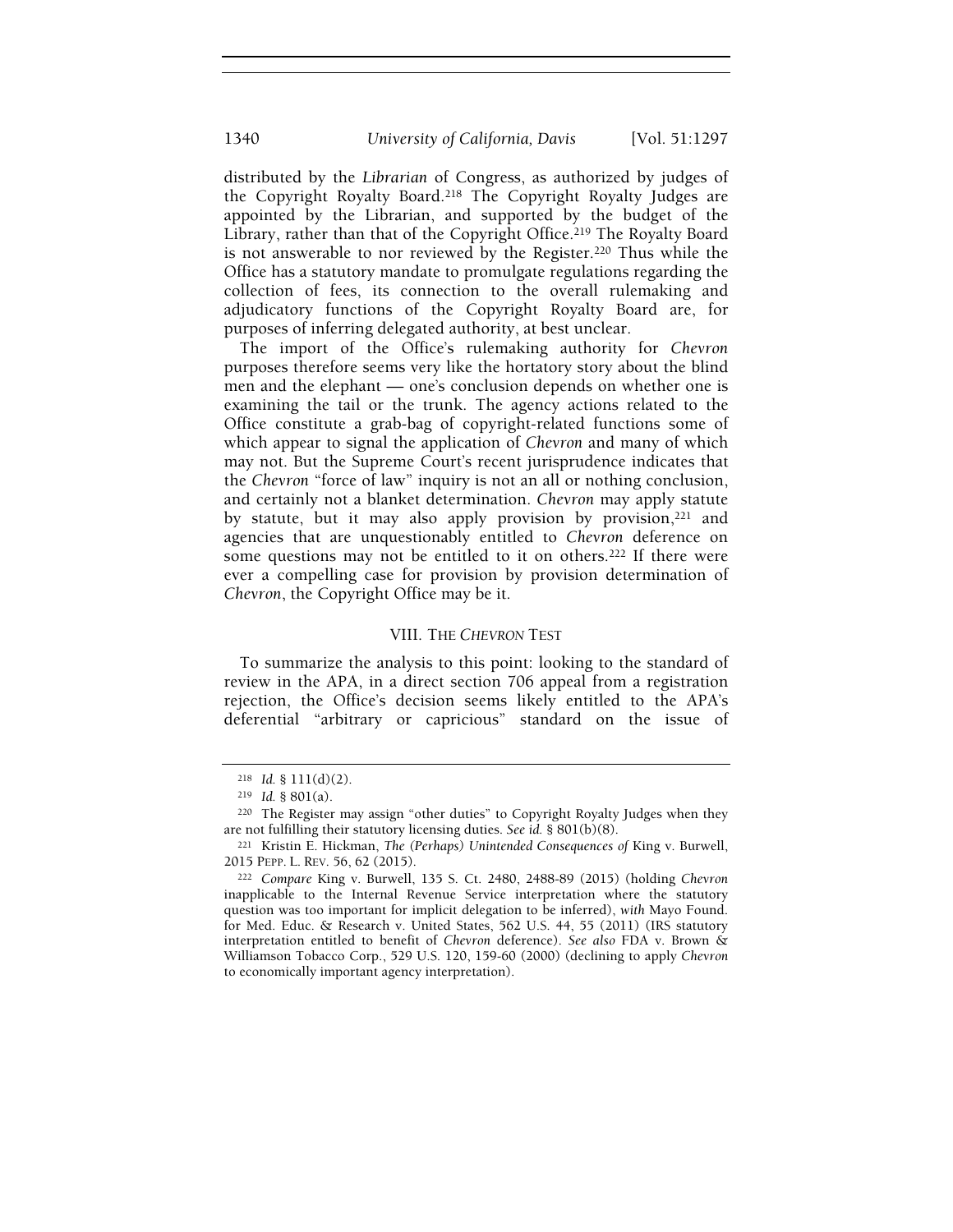registration eligibility, and so on a work's entitlement to a presumption of validity. Although the Office does little investigation, and so makes few factual determinations in the registration process, registration is premised on factual determinations that the Office makes from the face of the work. This standard might not apply if the Register is joined in a collateral infringement suit, as a reviewing court would not be considering the decision to register *per se*, but the decision to register as an input to the court's de novo decision regarding the rejected work's validity.

When it comes to interpretation of the Copyright Act, the Office is likely not entitled to strong Chevron deference on matters of registration, or at least not obviously entitled to such deference. The agency indicators articulated by the Supreme Court in Mead as indicating deference do not line up in the Office's favor: registration constitutes an informal proceeding, the Office does not formally propose and develop rules that regulate copyright validity outside of the Office's own procedures, and the Office is not an agency that engages in adjudicatory proceedings even outside of the informal action of registration. Neither do the Office's actions, particularly in its registration functions, seem likely candidates for the Supreme Court's occasional bestowal of Chevron deference without the Mead indicia.<sup>223</sup> The Office is of course nonetheless entitled to Skidmore deference on its understanding of the copyright statute.

However, in case the Supreme Court might opt to apply Chevron to any Copyright Office treatment of the Act based on the Office's sporadic authority to issue substantive rules,<sup>224</sup> or in case the Court might view the Office as the rare case where Congress intended to speak with the force of law outside of formal proceedings,  $2^{25}$  it is useful to examine how the Chevron test might proceed if the analysis were to get past Step Zero. Such analysis is also useful even in the case of Skidmore respect for the Office's interpretation, as it would help indicate the persuasive power of the Office's approach. Our example for the analysis remains the DNA nucleotide rejection, both as a matter of particular interest, and as a vehicle to illustrate how the Office's statutory interpretation might be treated generally.

<sup>223</sup> See supra note 83 and accompanying text.

<sup>224</sup> See supra notes 210–11 and accompanying text.

<sup>225</sup> See supra note 84 and accompanying text.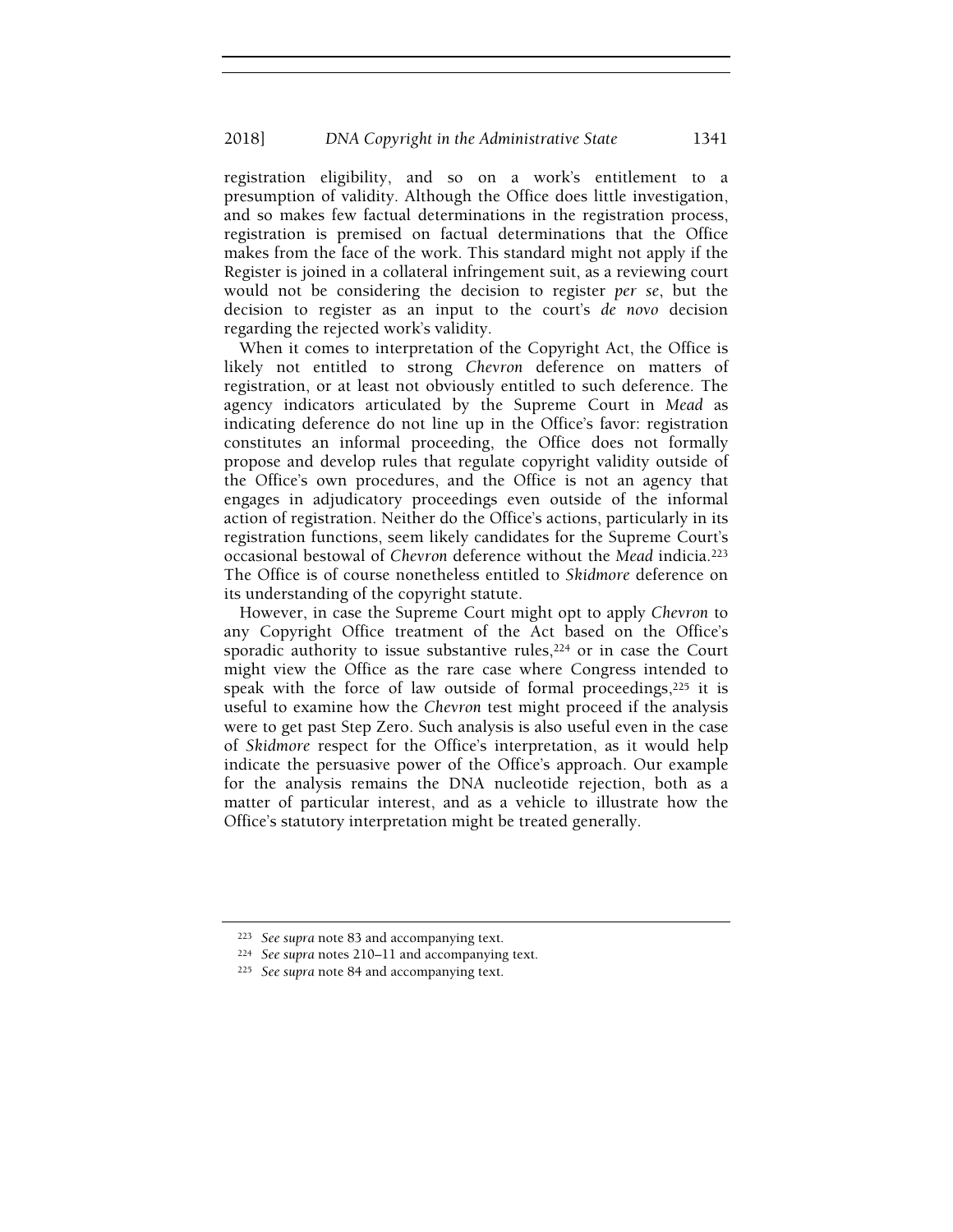# 1342 *University of California, Davis* [Vol. 51:1297

# A. Chevron Step One: Statutory Ambiguity

The question of implicitly delegated authority only arises under Chevron where there is a statutory ambiguity that requires an agency interpretation. Thus, in the particular instance contemplated here, Chevron is an issue only if the statutory provisions at issue in copyright registration are ambiguous, and particularly if they are ambiguous with regard to the registration of nucleotides. The Kasunic letter sets forth in some detail the Office's understanding of the relevant statutory provisions. The provisions interpreted and applied in the Kasunic letter are those in which Congress designates proper subject matter for copyright, either generally such as "work of authorship," or specifically such as "literary work." The statute's statement that proper subject matter "includes" the stated categories is a term of particular importance.

Courts applying Chevron judge the ambiguity or clarity of administratively interpreted statutes by applying the same tools used to construe statutes in other contexts: plain meaning, canons of construction, legislative history, and the like. Human language always requires some degree of interpretation, and so is never wholly unambiguous. The Copyright Act is no exception. But a degree of linguistic valence is altogether different from indeterminacy as to the legislature's intended meaning. There are strong reasons to believe that the copyright statute provisions involved in our example do not entail the interpretive latitude that a court would normally view as rising to the level of Chevron ambiguity.

It is also necessary to separate linguistic ambiguity from legislatively intended inclusion. In some places in the text of the Copyright Act, Congress clearly intended to leave the statute open to future definitional interpolation, either by the courts or by the Copyright Office, to accommodate unforeseen changes in technology. For example, the section 101 definition of a "copy" requires that it must be perceptible either directly or with the aid of a "machine or device," and in the section 101 definition of "machine or device," the statute includes "one [i.e., a machine or device] now known or later developed,"226 thus allowing the definition of "machine or device" to evolve over time. Congress unquestionably wanted courts to read the Act flexibly to cover new technologies, rather than requiring repeated amendments to update.<sup>227</sup>

<sup>226</sup> 17 U.S.C. § 101 (2018).

<sup>227</sup> See WGN Cont'l Broadcasting Co. v. United Video, Inc., 693 F.2d 622, 627 (7th Cir. 1982).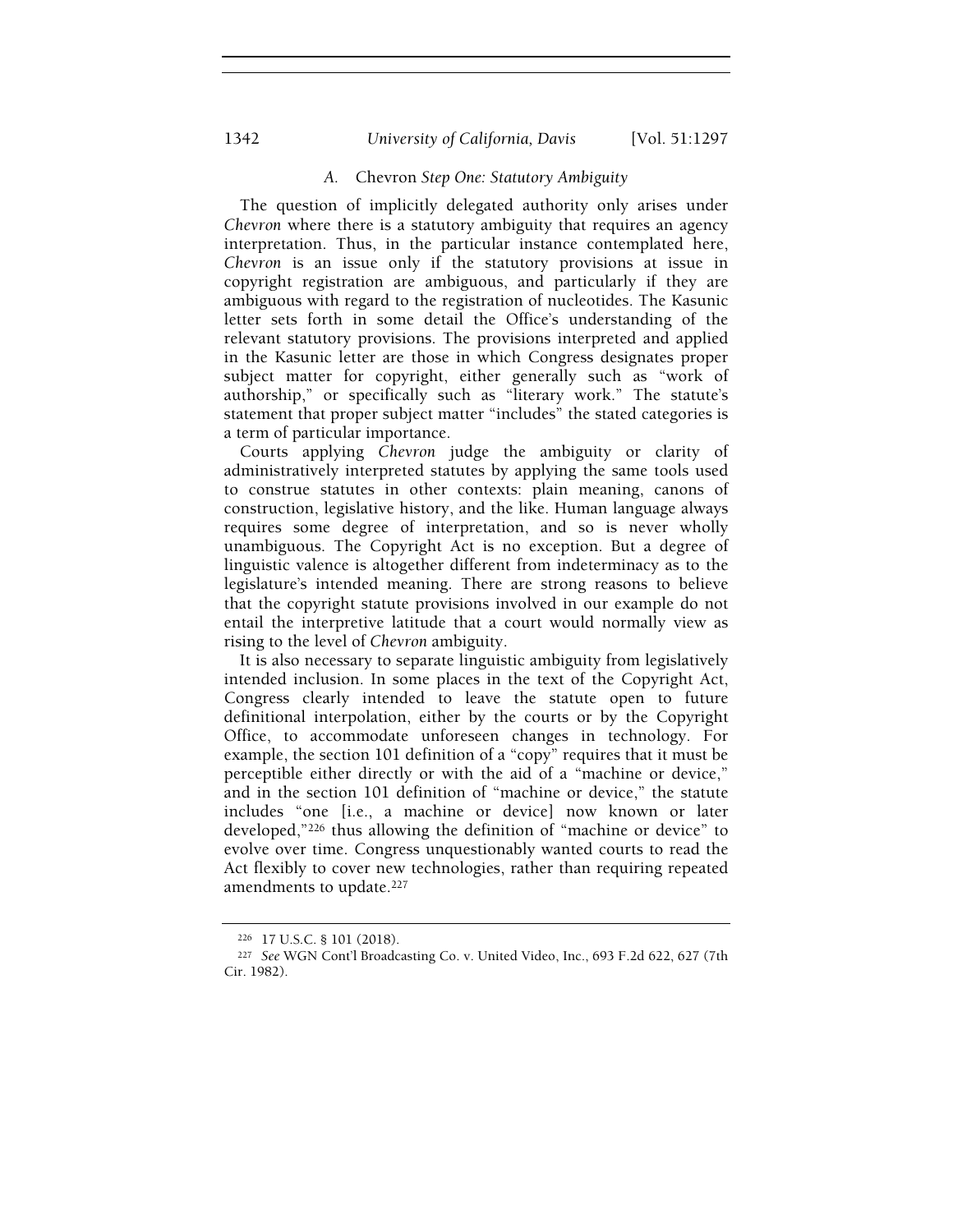The statute clearly allows for similar evolution of the canon of subject matter by use of the term "include[s]" in section 102. This section specifies that the statute is intended to cover original works of authorship fixed in any expressive medium, "whether now known or later developed," and which can be "perceived, reproduced or otherwise communicated with the aid of a machine or device."228 As already noted, the statutory definition of "machine or device" is technologically inclusive.229 The statute thus contains multiple indicators that the copyright canon is to be capacious with regard to the means or medium in which an expressive work is fixed.

Congress then offers a series of categories of copyrightable works of authorship.230 The categories constitute typical or known types of expressive works, expressed by different means or media. For example, the statutory category of "literary work" is constituted by original works of authorship expressed by means of symbols or indicia.231 Thus, the fundamental question to whether something constitutes a "literary work" is whether there is an underlying original work of authorship, and not how the work is instantiated.<sup>232</sup> Significantly, section 102 also concludes with a list of categories of works that are explicitly barred from copyrightable subject matter; these include either categories such as ideas and principles that are too abstract to constitute expression, or categories such as procedures, processes, and methods of operation that are functional rather than expressive.<sup>233</sup>

Thus, as explained by William Patry, the subject matter limitation in the statute is not found in the term "including," but rather in the requirement for "original works of authorship" — that is to say, all original works of authorship are "included" under the current statute, whether or not enumerated in the current list of eligible works.<sup>234</sup> The statutory definition of "copy" in section 101, along with the language of section 102(a), makes clear that inclusion of original works of

<sup>228</sup> 17 U.S.C. § 102(a).

<sup>229</sup> See supra note 226 and accompanying text.

<sup>230</sup> See supra note 226 and accompanying text.

<sup>231</sup> 17 U.S.C. § 101.

<sup>232</sup> See R. Anthony Reese, Copyrightable Subject Matter in the "Next Great Copyright Act," 29 BERKELEY TECH. L.J. 1489 (2014); Samuelson, Evolving Conceptions, supra note 37, at 49.

<sup>233</sup> 17 U.S.C. § 102(b); see also Pamela Samuelson, Why Copyright Excludes Systems and Processes from the Scope of Its Protection, 85 TEX. L. REV. 1921, 1921 (2007) (discussing in detail the excluded categories in section 102(b)).

<sup>234</sup> 2 WILLIAM F. PATRY, PATRY ON COPYRIGHT § 3:15 (2017).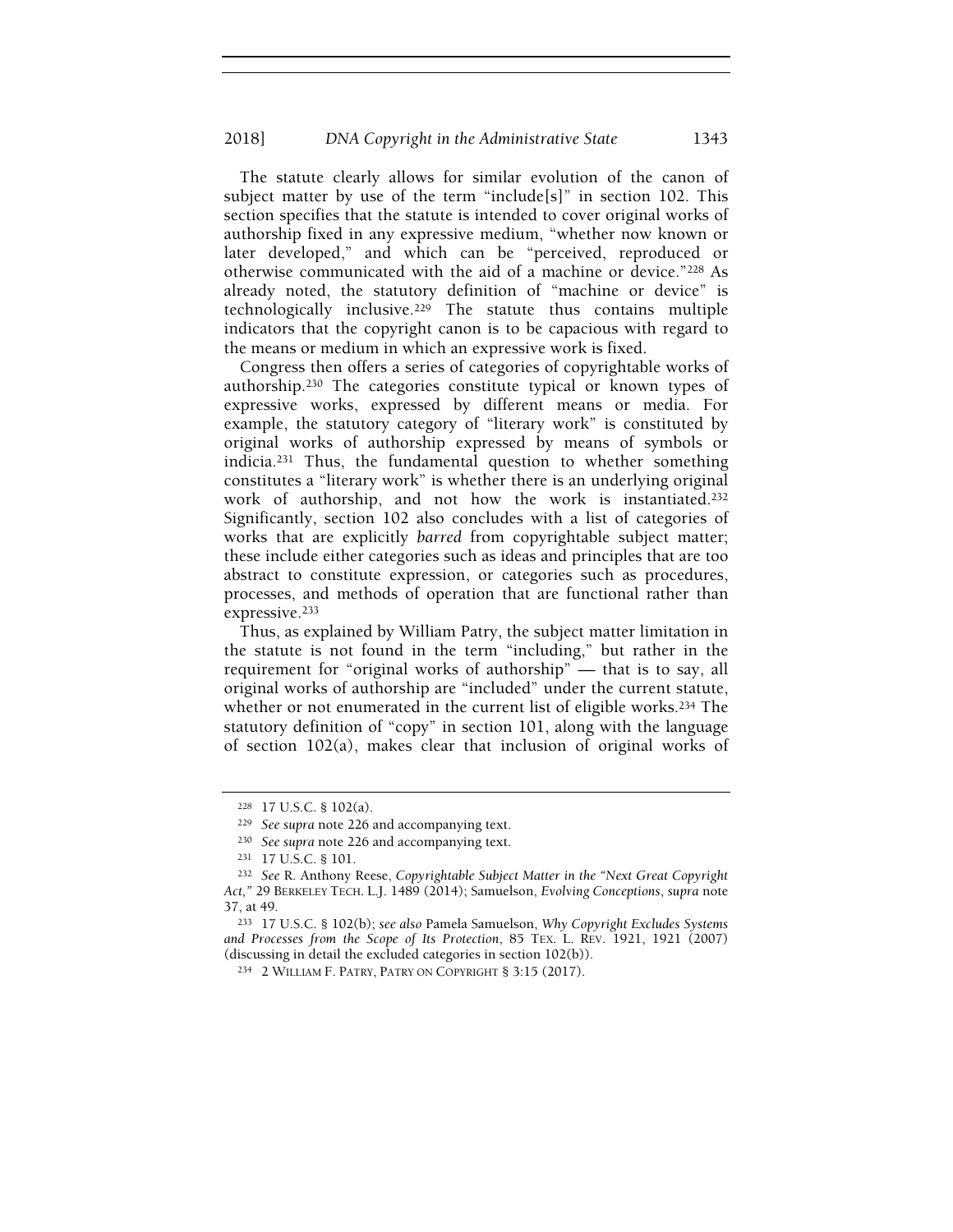authorship within statutory subject matter is not dependent on the medium in which the work is expressed.235 Any of the listed categories of works, or for that matter any other original work of authorship, is covered by the current statute in any medium, now known or later developed.

Consequently, as the Kasunic letter makes clear, the Office does not find DNA sequences are excluded from registration simply due to their medium of expression.236 A work of authorship, such as a motion picture or musical composition, could certainly be encoded in a DNA strand, and made perceptible to a viewer or listener with the aid of a machine.237 But it is the work that is subject to copyright, whether fixed in celluloid, vinyl, nucleotide, or other medium — not the medium. The DNA sequence submitted to the Office by the DNA copyright enthusiasts was excluded from registration because it fixed no original work of authorship, but only the functional sequence of a molecular formula.<sup>238</sup>

The legislative deployment of the term "include" is thus not ambiguous in the sense that Congress has given the Office unintelligible direction, or has failed to give any direction at all, but only in the sense that the statute has been deliberately left open for the Office to address unforeseen technical advances that fit within the other criteria established by Congress. The statutory latitude offered by the term "include" is therefore highly constrained; the Office has some license to recognize new categories of works, but this is limited by the doctrinal requirements of the statute, including fixation, expressivity, and originality.

For example, one might imagine a future populated with sensory devices conveying expressive "feelies," by which tactile artists produce for their recipients defined arrangements of sensations, or "smellies" by which olfactory artists provide the public with series of selected odors for their education and entertainment.239 Neither of these

<sup>235</sup> See Samuelson, Evolving Conceptions, supra note 37, at 49. Professor Samuelson points out that this distinguishes the 1976 Copyright Act from its predecessor 1909 Act, under which copyright eligibility was dependent on the particular means or medium of expression. Id.

<sup>236</sup> See Letter from Robert J. Kasunic, supra note 41, at 122-23.

<sup>237</sup> And indeed has been. See Angela Chen, A New Place to Share GIFs: The DNA of Living Bacteria, VERGE (July 12, 2017, 3:54 PM), https://www.theverge.com/2017/ 7/12/15959036/dna-storage-cell-crispr-gif-bacteria-information.

<sup>238</sup> See Letter from Robert J. Kasunic, supra note 41, at 123.

<sup>239</sup> These were of course imagined by ALDOUS HUXLEY, BRAVE NEW WORLD (1932); see also A.P. Herbert, The Din-Palace, The Smellies and the Future of the Theatre, PUNCH (May 8, 1929) (a slightly earlier imagining of cinematic "feelies"). See generally Laura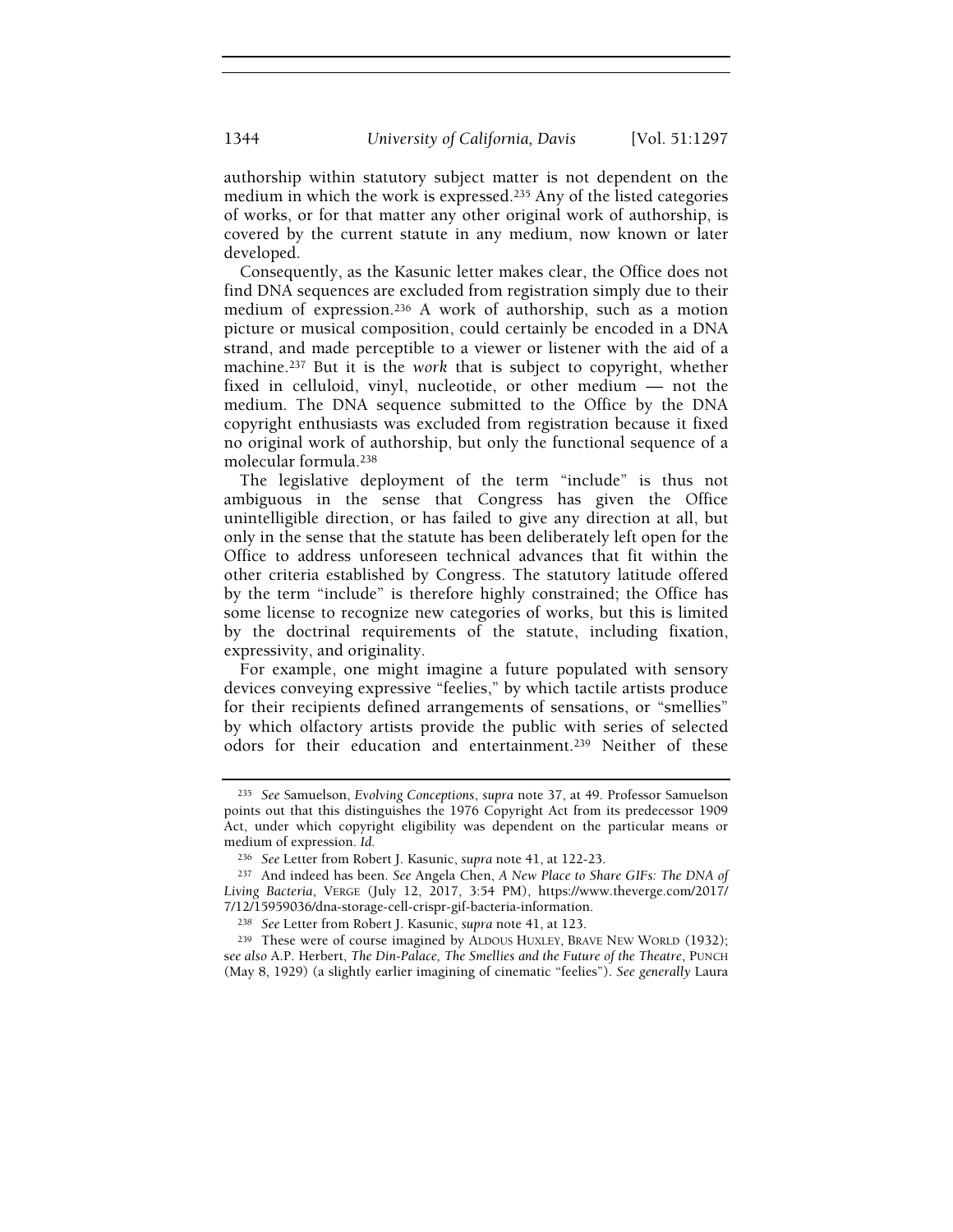technologies would fit the definition of any category listed in the current section 102, but the Office could presumably register such expressive works without having to wait for explicit Congressional approval to include them in the canon of registrable subject matter.

Incorporating into the canon a non-expressive or functional category of work, in any medium, is another question altogether. This would constitute recognizing a new category of work, rather than a new medium for existing works, a recognition that would require new legislative authorization. As indicated by the Kasunic letter, the Copyright Office lacks the authority to recognize such new categories of works.240 The language, history, and structure of the existing statute indicate this clear distinction between new ways of expressing currently copyrightable subject matter, which are protected without need for statutory revision, and new subject matter, which would require statutory amendment.<sup>241</sup>

This is not the case for the categories of computer programs or architectural works. Congress has specifically spoken to the inclusion of computer programs in the statute. Section 101 explicitly defines the term computer program;242 the section 101 definition of "literary work" includes numerical indicia such as computer programs; and statutory sections such as section 117 explicitly discuss the limitations of copyright in computer programs. In the case of architectural works, Congress has added them as a separate category of copyright subject matter and has defined their protectable features.<sup>243</sup> These categories have received special legislative approval and are protected as to their expressive features.

The fact that non-expressive works are barred from existing subject matter does not necessarily mean that Congress could not add functional or non-expressive categories of works to the statute. The legislative record of the Copyright Act makes clear that the current Act was not intended to reach the constitutional limits of Congressional power under Article I, Section 8, Clause 8.244 The Supreme Court has indicated that a basic level of creativity is constitutionally required to invoke Congress' copyright power, but expression may be a different

Frost, Huxley's Feelies: The Cinema of Sensation in "Brave New World," 52 TWENTIETH-CENTURY LITERATURE 443, 443 (2006) (discussing how Huxley's fictional "feelies" and "smellies" stemmed from his dismay at the advent of talking motion pictures).

<sup>240</sup> See Letter from Robert J. Kasunic, supra note 41, at 121.

<sup>241</sup> See PATRY, supra note 234, § 3:60.

<sup>242</sup> 17 U.S.C. § 101 (2018).

<sup>243</sup> Id.

<sup>244</sup> See H.R. Rep. No. 94-1476, at 51 (1976).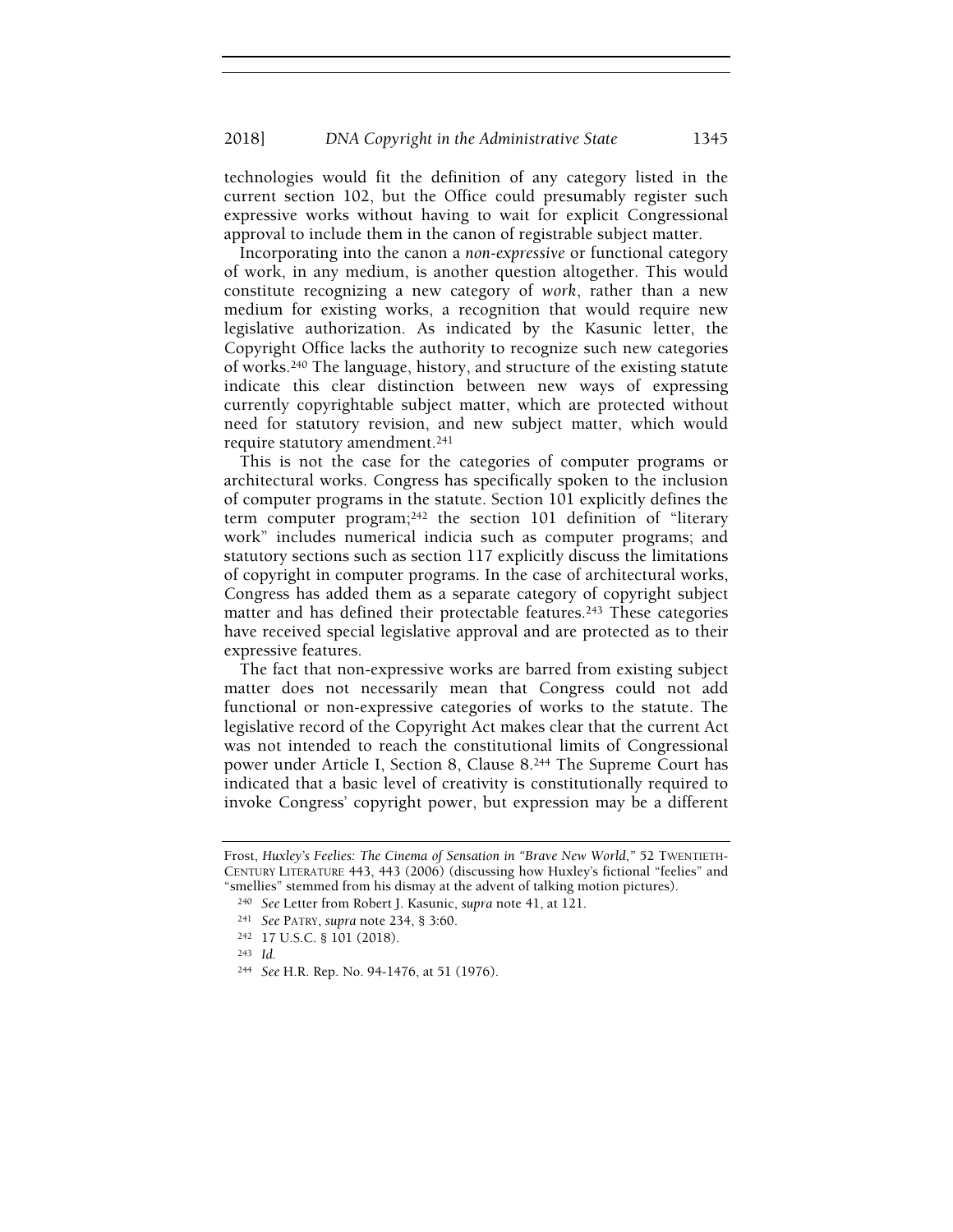matter.245 We have already seen one example in which Congress protected a category of functional works, mask works, under Title 17 via the Semi-Conductor Chip Protection Act.246 But nowhere does the statutory language or statutory scheme currently support the inclusion of functional works such as nucleotide sequences.

# B. Chevron Step Two: Reasonable Interpretation

The analysis thus far shows the relevant statutory provisions involve language which is open, but not ambiguous as to its purpose, meaning, or intent. The language is not ambiguous, but pretty clearly discretionary, leaving to the Copyright Office a policy decision regarding future subject matter, a policy decision subject to the arbitrary and capricious standard and to the State Farm "hard look" standard.247 Thus, if we were to apply the Chevron framework to the Office's reading of the statute's subject matter provisions, the question likely would not move past Chevron Step One, as there are very substantial reasons to find that the statute unambiguously precludes functional subject matter such as nucleotides from copyright's subject matter, and so from Copyright Office registration. Nonetheless, in the unlikely event that a court might reach Chevron Step Two, I give here consideration as to whether the Office's interpretation of the statute would be deemed reasonable, and so eligible for judicial deference.

In the case of the DNA copyright enthusiasts' application, this prong of the analysis may be relatively short. The reasonable interpretation phase of the Chevron test should be satisfied by any sensible interpretation of an ambiguous statute. The Kasunic letter sets forth in considerable detail the Office's rationale for denying the application, based on its understanding of the statute: nucleotide sequences are functional, the statute contemplates only original, non-functional works of expression, and adding functional or non-expressive categories of works to the categories in the statute would require Congressional amendment. Much of the statutory analysis traced in the previous section can be readily deployed to bolster this view of the statutory provisions regarding copyrightable subject matter, the scope of the subject matter categories in section 102, and the meaning of the term "include." To the extent that any of these might be deemed ambiguous, the Office's treatment of them seems fully supported.

<sup>245</sup> See Feist Publ'ns, Inc. v. Rural Tel. Serv. Co., 499 U.S. 340, 345 (1991).

<sup>246</sup> See supra notes 55–59 and accompanying text.

<sup>247</sup> See supra notes 72–76 and accompanying text.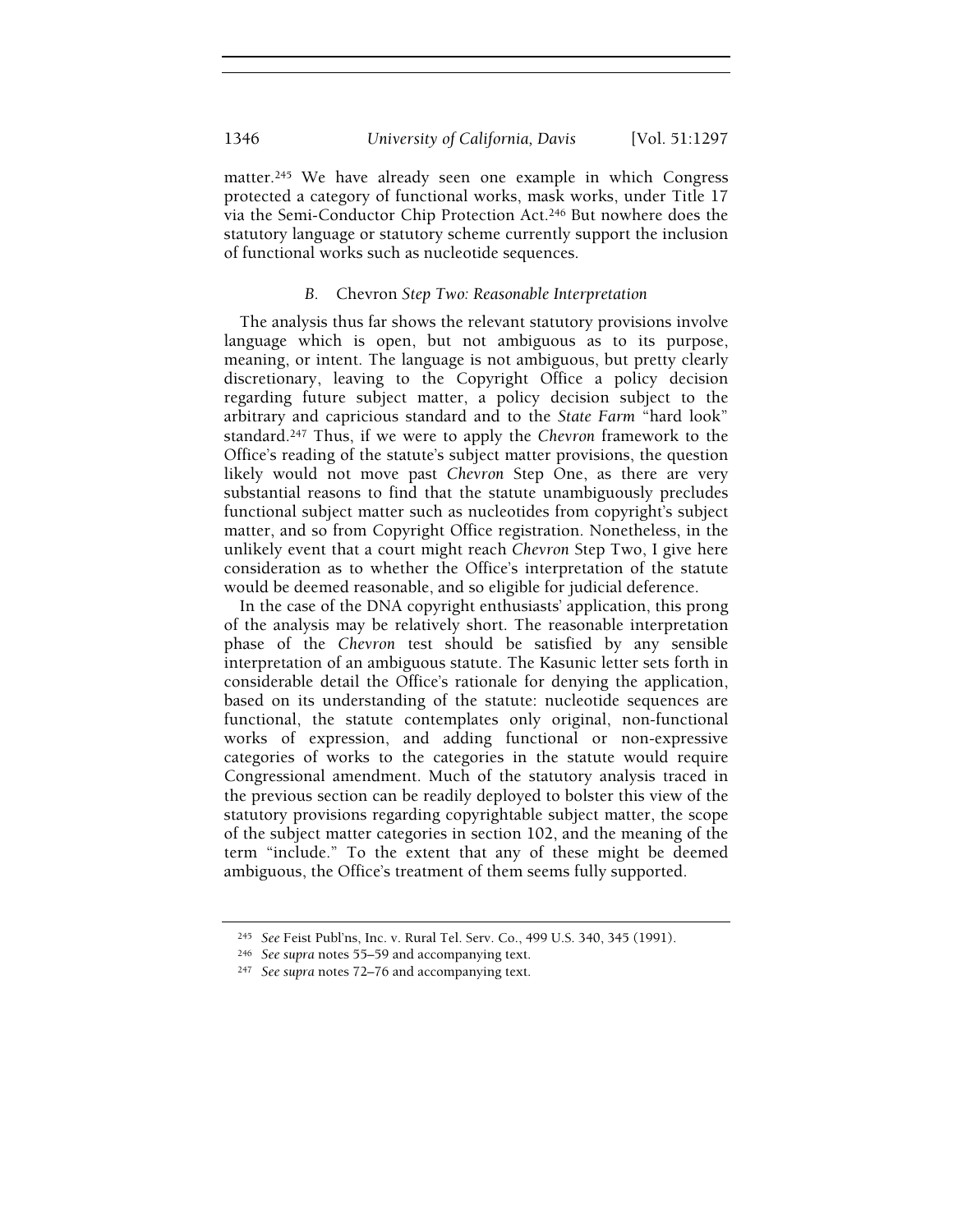#### 2018] DNA Copyright in the Administrative State 1347

## IX. DEFERENCE WITHOUT CHEVRON

To this point I have attempted to sort out how Chevron might or might not apply to the actions of the Copyright Office. But there is a sense in which this inquiry may not matter. During the waning days of the Obama administration, and again just after the inception of the Trump administration, the House of Representatives passed legislation that was ostensibly and expressly intended to legislatively overturn the Chevron doctrine. The Separation of Powers Restoration Act would amend the APA to require that courts reviewing agency decisions do so de novo and specifically forbids a reviewing court from interpreting any gap or omission in a statute as constituting an implicit delegation of authority to the implementing agency.248 The gist of the proposal seems to be that Congress will not ever implicitly delegate statutory interpretive responsibility to an expert executive agency, but absent an express provision that the executive is to do so, will always implicitly delegate the interpretive authority to the decidedly non-expert judiciary.

The intent and the purpose of the bill remain something of a mystery. Certainly, the rhetoric of the bill's sponsors seems plain enough, as encapsulated in the bill's title: deploring the usurpation of authority by administrative agencies and purporting to restore Congressional authority as paramount for regulation. The Chevron doctrine is identified as the cause of a runaway administrative state, and the bill's sponsors have stated their intent to legislatively overrule it. Yet, bizarrely, as detailed above, the Chevron doctrine emerged as an interpretive tool expressly intended to vindicate Congressional authority, recognizing Congress' prerogative to delegate interpretive authority to an agency in preference to that of the judiciary. Legislative repeal of the doctrine, particularly by mandating a de novo standard, places interpretive prerogatives back into the hands of the judicial branch, rather than restring anything to the legislative branch.

As of this writing, the same party controls both houses of the legislature as well as the executive branch. While one can understand that the party in the majority might want to curtail the influence of executive agencies under the control of a different party, it is difficult to understand why it might want to curtail the influence of agencies under its own control. If the concern is for the future, when the executive and legislative branches may be under separate control, then it remains nonetheless puzzling why the current Congress would want to elevate the statutory interpretation of the judiciary, a branch of

<sup>248</sup> Separation of Powers Restoration Act, H.R. 5, 115th Cong. (1st Sess. 2017).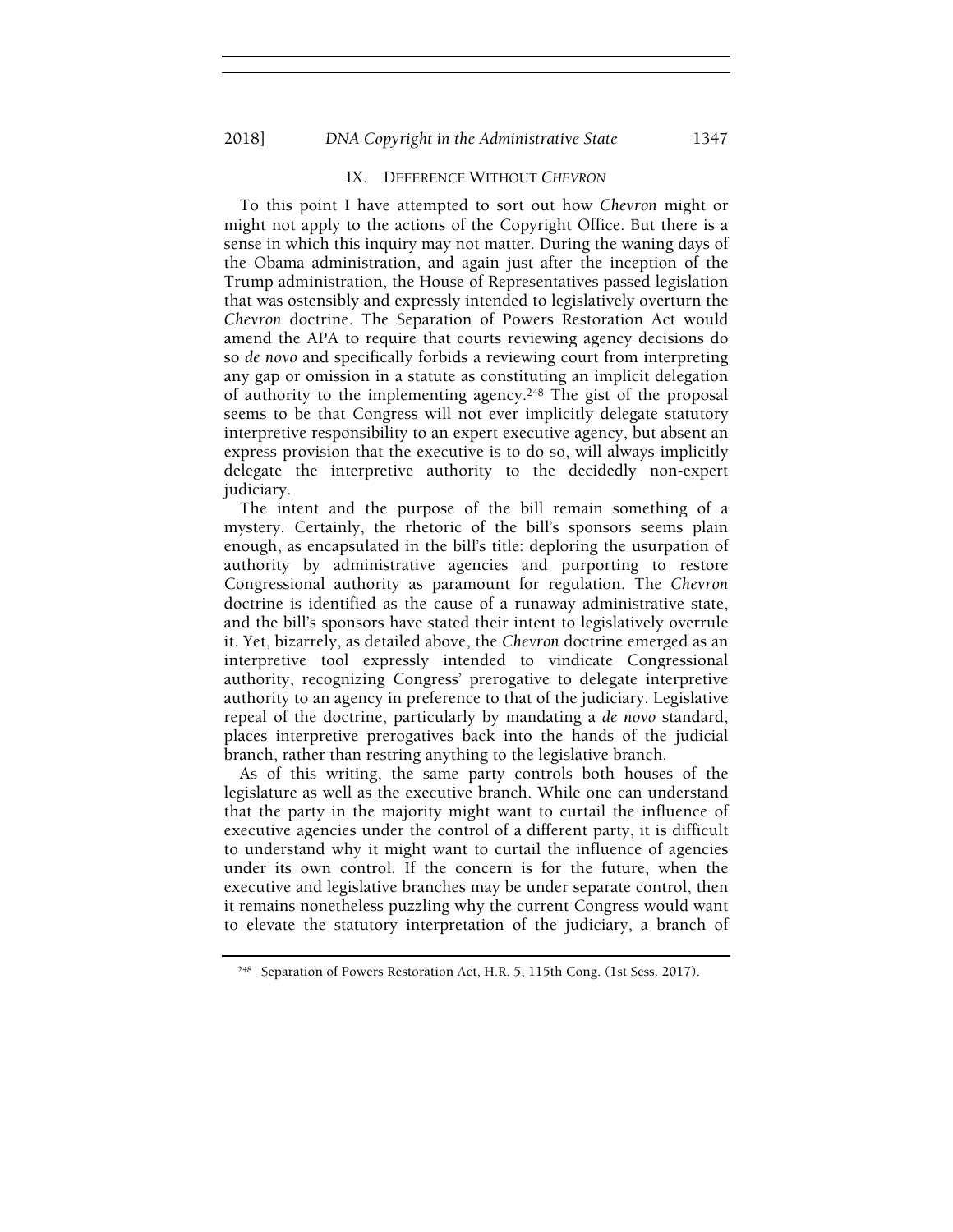government that at any given time may or may not be solicitous to the goals of the current Congress. 249 Indeed, the proponents of the act are in large measure politicians who have derided so-called "judicial activism" under the guise of statutory interpretation. The proposed legislation seems to simply invite such activism.

But, ultimately the legislation, even if it passes, may make neither any practical difference nor any analytical difference.250 Professor Hickman for example argues that Chevron is consistent with a de novo approach anyway, that is, that under the Chevron test courts only reach the point of according deference to the administrative agency's interpretation after the court has concluded that Congressional intent as expressed in the particular statute is unclear.251 This means that the initial inquiry will always be a de novo reading of the statute by the reviewing court. The agency's interpretation is only reached after the court's de novo reading proves ambiguous or comes up empty.

Indeed, as a practical matter, Hickman points out that courts reaching this point — where their own de novo reading of the statute shows it to be impossibly ambiguous — are likely to follow the logic of Chevron regardless. The alternative to deference to the reading offered by the expert agency is for the court to substitute its own preferences for the agency's. The court cannot follow Congress's intent, since that is indeterminate, so unless the court adopts the preferred reading of the agency, it is simply following its own preference — something that many judges are loathe to do, and which in the current political climate it is anathema for a judge to admit. Judges who either do not believe the courts should properly determine policy on their own, or who are reluctant to admit that they are doing so, are likely to adopt the agency reading of the statute. Consequently, whether Congress amends the APA or not, some type of Chevron deference is likely to continue.

## **CONCLUSION**

The Copyright Office's refusal to register DNA sequences stands on a very solid doctrinal footing, although the administrative law status of its action remains ambiguous under the unusual procedures and

<sup>&</sup>lt;sup>249</sup> See Adrian Vermeule, The Separation of Powers Restoration Act (in the Age of Trump), YALE J. ON REG.: NOTICE & COMMENT (Nov. 10, 2016), http://yalejreg.com/nc/theseparation-of-powers-restoration-act-in-the-age-of-trump-by-adrian-vermeule.

<sup>250</sup> See id.; Kristin E. Hickman, The Proposed Separation of Powers Restoration Act: Why?, 41 ADMIN. & REG. L. NEWS 6, 7 (2016).

<sup>251</sup> See Bednar & Hickman, supra note 91; Hickman, supra note 250.